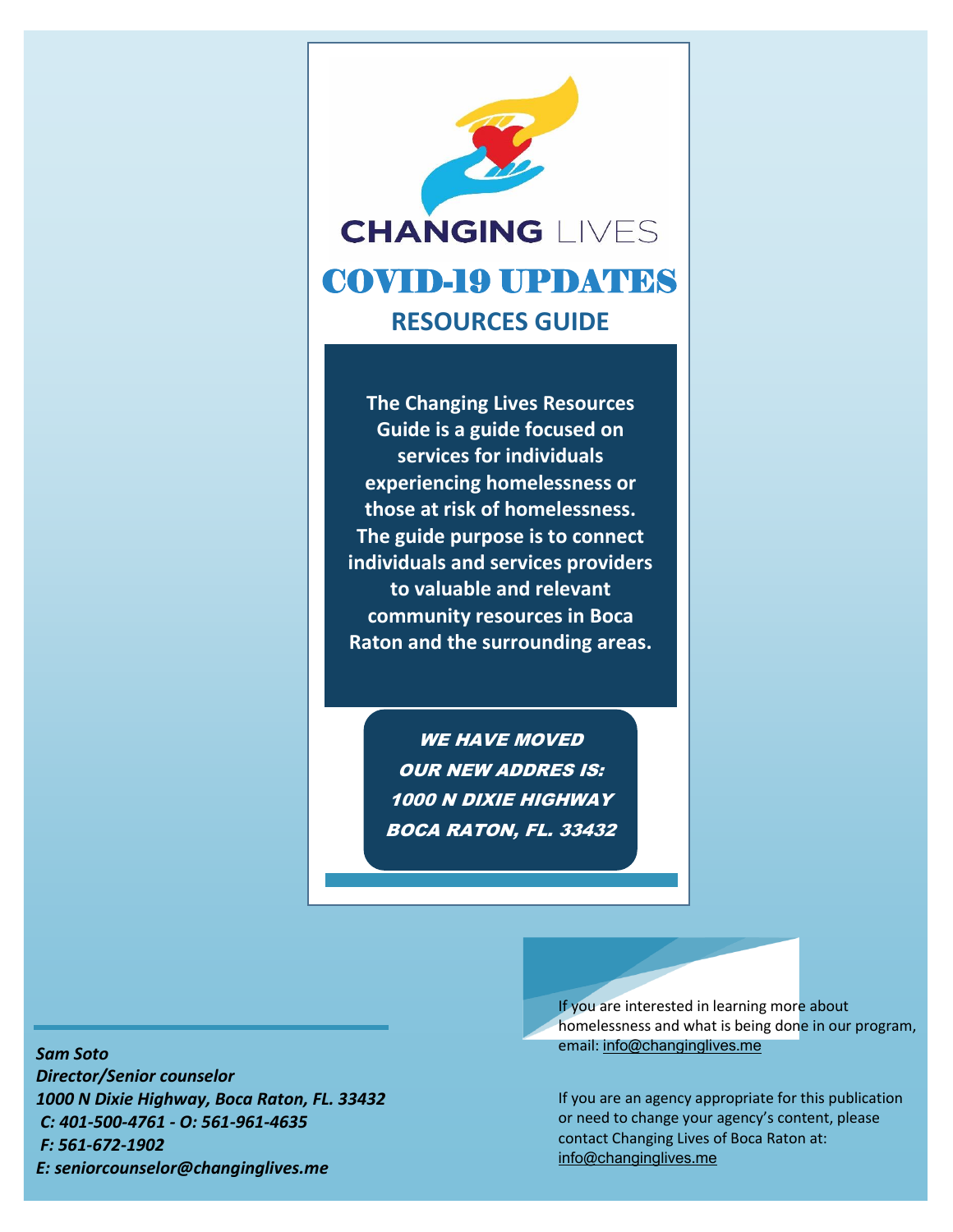# **TABLE OF CONTENTS**

| Referrals to local addiction and recovery treatment facilities, support groups, and community-based organizations 12 |  |
|----------------------------------------------------------------------------------------------------------------------|--|
|                                                                                                                      |  |
|                                                                                                                      |  |
|                                                                                                                      |  |
|                                                                                                                      |  |
|                                                                                                                      |  |
|                                                                                                                      |  |
|                                                                                                                      |  |
|                                                                                                                      |  |
|                                                                                                                      |  |
|                                                                                                                      |  |
|                                                                                                                      |  |
|                                                                                                                      |  |
|                                                                                                                      |  |
|                                                                                                                      |  |
|                                                                                                                      |  |
|                                                                                                                      |  |
|                                                                                                                      |  |
|                                                                                                                      |  |
|                                                                                                                      |  |
|                                                                                                                      |  |
|                                                                                                                      |  |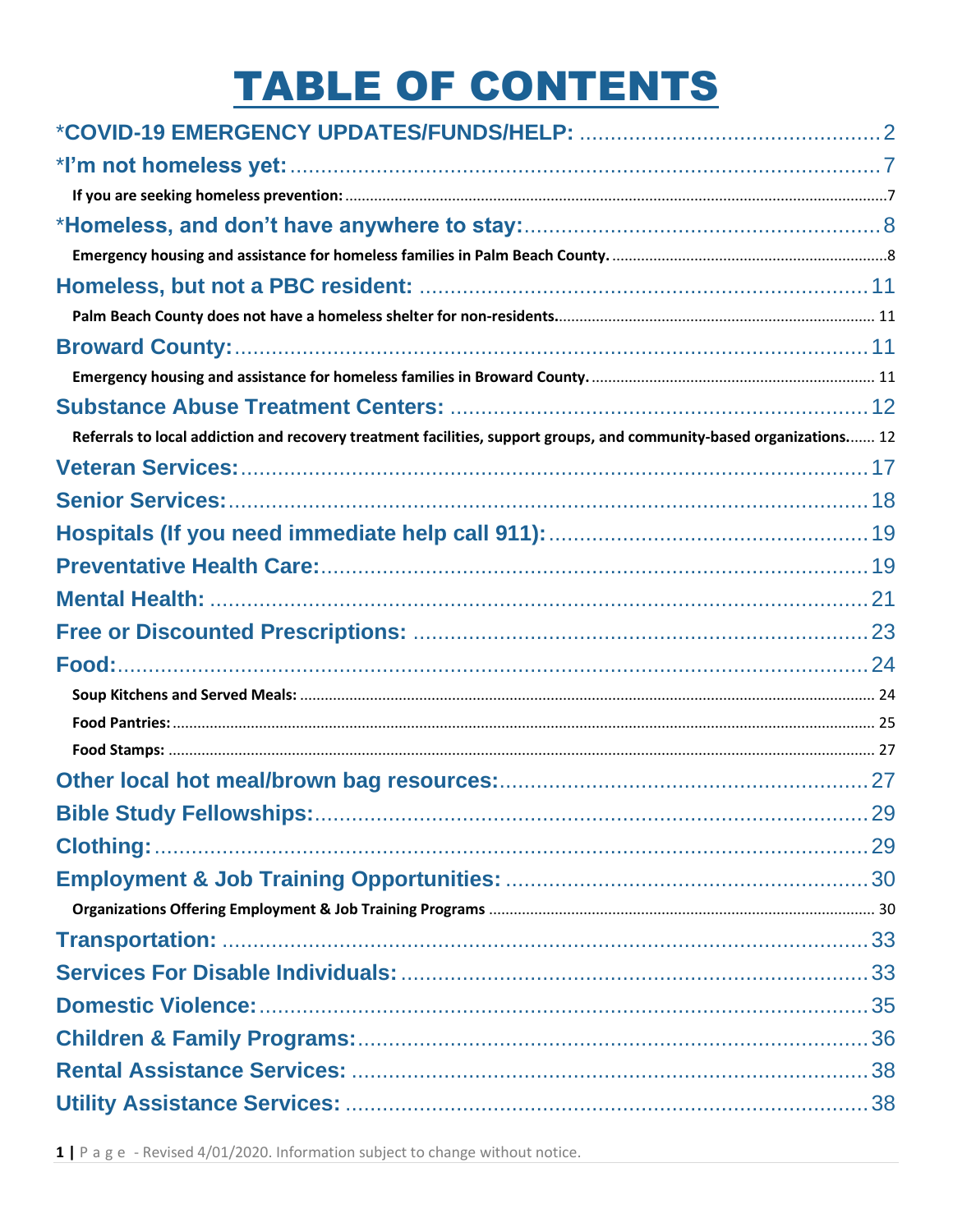# <span id="page-2-0"></span>\***COVID-19 EMERGENCY UPDATES/FUNDS/HELP:**

**Disaster Loan Assistance - Federal Disaster Loans for Businesses, Private Nonprofits, Homeowners and Renters COVID-19 ECONOMIC INJURY DISASTER LOAN APPLICATION** https://covid19relief.sba.gov/#/

#### **CITY OF BOCA RATON EMERGENCY/EXECUTIVE ORDERS Link:**

#### **ADDITIONAL RESOURCES FROM THE CITY OF BOCA RATON:**

- Centers for Disease Control and Prevention
- Florida Department of Health
- World Health Organization
- Palm Beach County School District
- Baptist Health South Florida Boca Regional Care On Demand App (Use **code CARE19 for a free online urgent care visit, 24/7)**
- **Our Citizens Information Center (CIC) is open Monday - Friday from 9am - 4pm to receive your questions: 561-982-4900**
- **Questions and concerns should be directed to the Citizens Information Center NOT the Police Department. Help us keep the police lines open for emergencies and public safety issues only.**
- **Reach Out to us on social media**
- Facebook
- Twitter
- Nextdoor
- 

**Visit www.myboca.us. for resource links and updates**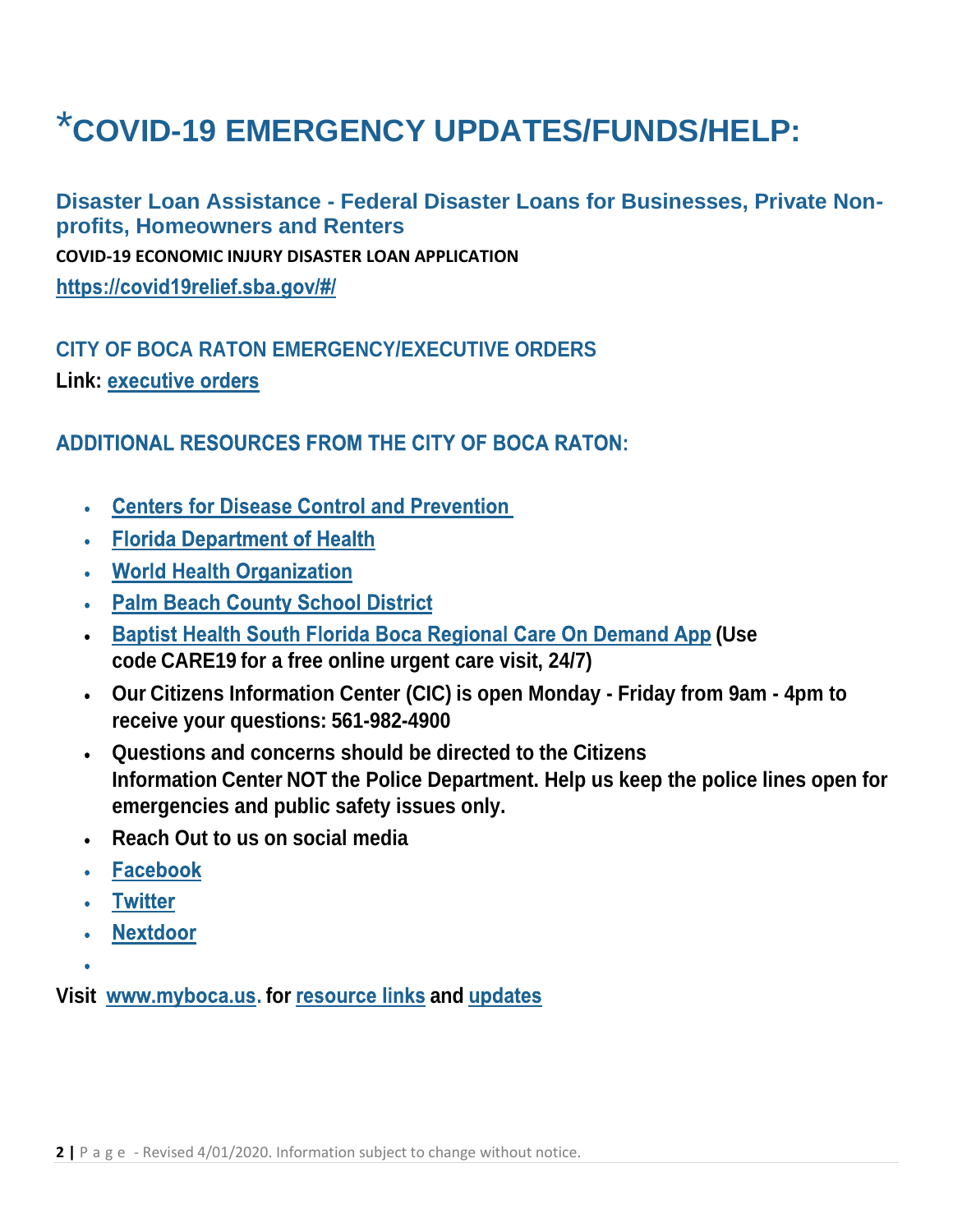#### **FLORIDA POWER & LIGHT COVID-19**

**For customers experiencing hardship as a result of COVID-19, we have resources from FPL available to help, and to the extent they are available, we'll continue to connect customers with resources from federal, state and local authorities. A good place to learn more is [here.](https://www.fpl.com/help.html) We have also implemented the same policies that we do during major crisis events and are suspending electrical disconnections, providing payment extensions and waiving certain late payment fees for customers in a hardship situation – policies that will remain in effect while Florida is under a state of emergency.**

**<https://www.fpl.com/coronavirus.html>**

#### **FAU COVID-19 EMERGENCY FUNDS**

**As we make necessary precautions at FAU in response to the coronavirus, many students are suddenly facing a set of challenges, including the inability to secure housing, afford basic needs, find access to resources for online learning, and more. The Office of Student Financial Aid may be able to provide assistance. This funding is intended to bridge a gap to cover education-related expenses.**

**<http://www.fau.edu/finaid/covid-19/>**

#### **BOCA HELPING HANDS COVID-19 UPDATES**

**Website:<https://www.bocahelpinghands.org/Covid-19> - Phone: 561.417.0913**

#### **PALM BEACH COUNTY HEALTH DEPARTMENT COVID-19 INFO**

**COVID-19 call center (24/7): 866-799-6121 or email: COVID-19@flhealth.gov Website:<http://palmbeach.floridahealth.gov/>**

#### **COUNTY CLOSURES**

**For more information on closures, go to: [Discover.pbcgov.org/coronavirus/Pages/default.aspx.](http://r20.rs6.net/tn.jsp?f=001P2DIECQYRbzNierdw-QSRmqFoFKlm-_iLp0awzUnyRzUDVJkmIOmK85L-cSoUFhB8iMjKz7Tdy8dlVM-jG-Q7iUKD1pYvNuLcZPEI_UISXh8_2wsttobtGmJpZuX2pX7jUOuk5lxIZhQ7dsCdm-Ukm-QF7b0e6UaWu3WWhO6GzntXOAMiDNac_IMSBqKBK3d&c=K8B24KTZvBy6LSVJ12VsMWtBwQTngBmPFU19Dikedi_sW7qKXvnrEA==&ch=PU06W3A0oW1JmHf-OGctdAuRjlee2JsdFqu8W7tPz7vuEb2VZWNcyg==)**

#### **JOB LOSS BENEFITS/JOB SEEKERS**

**Central Career Center 3400 Belvedere Rd West Palm Beach, FL 33406**

**Phone: 561.340.1060**

**CareerSource Palm Beach has a dedicated team of career counselors, business coaches and training providers to help area businesses stay competitive though talent acquisition, and job seekers find new jobs through career assessments, training and employment assistance.**

**At this time, and due to high demand, CareerSource is continuing to offer in-person services for unemployment claims assistance only at its Central Career Center in West Palm Beach. All other services will remain available online/email/phone.**

**<https://www.careersourcepbc.com/>**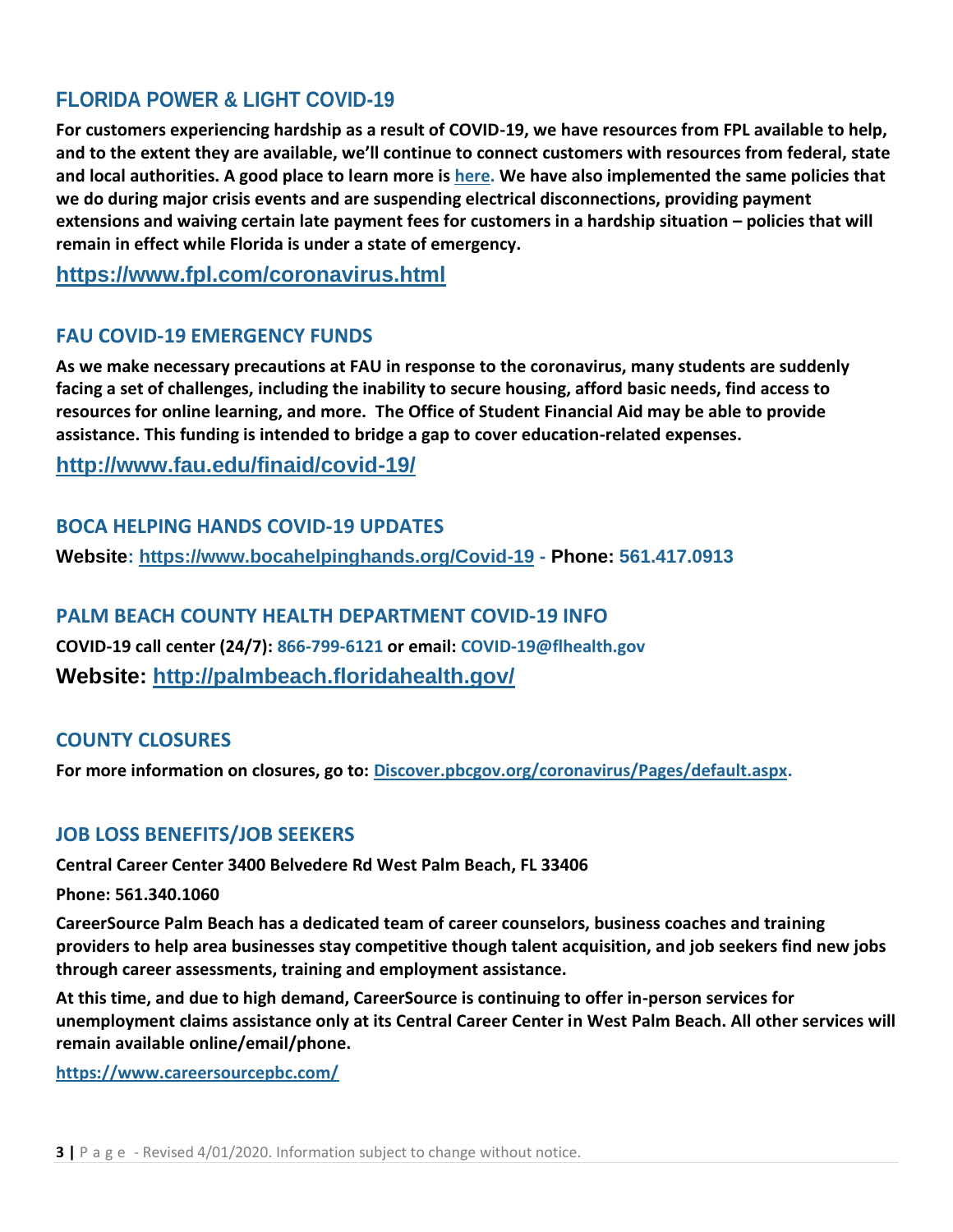#### **STATE OF FLORIDA LOSS OF JOB/REEMPLOYMENT FINANCIAL ASSISTANCE**

**Claims must be filed online, but if you need assistance or additional information you may contact Florida RA for:**

- **· General information: 800.204.2418 or [www.floridajobs.org](http://r20.rs6.net/tn.jsp?f=001P2DIECQYRbzNierdw-QSRmqFoFKlm-_iLp0awzUnyRzUDVJkmIOmK4q4WagxwG-FjTzKH4jj2YJew-82FhHXX2Gy-KF6TVOZ_EoBJTdI0HPfQnmf5jKYKdBa7N1ID-idmtYIFTRpe6XH1t-iMwPXLY0NRKsJAm3a0x7fmiIsDrp04bImXVe8RI1fNFAZIoe2zmABtd9nnuJzt64me8XM2e34AAkZ077v4D8nXemkh52WmW1795hs0P4VEvtUiqv3wq3VdbMJGH6sc3yM3Y8fYSAr2czBdGQGftSbnuo22njY4q0qpjMYkLWOYg64Oyf6qyV7OVTf9O65kIzHDUZGxSZCjirZx1T8lG38OEVLtCZY4AmWAYeXHu6rfg85YAC6FjbS5uNgfNMoLpP9Zbi8ktkXpv-3U8uEFOoapiXBrvTSaW0Bc7cV4kzyx2WZBdjhwdg9p1GozLi-ahxS87wP0VimBPrs3GfKK)**
- **· How to file a claim: 800.681.8102 or [www.floridajobs.org](http://r20.rs6.net/tn.jsp?f=001P2DIECQYRbzNierdw-QSRmqFoFKlm-_iLp0awzUnyRzUDVJkmIOmK4q4WagxwG-FjTzKH4jj2YJew-82FhHXX2Gy-KF6TVOZ_EoBJTdI0HPfQnmf5jKYKdBa7N1ID-idmtYIFTRpe6XH1t-iMwPXLY0NRKsJAm3a0x7fmiIsDrp04bImXVe8RI1fNFAZIoe2zmABtd9nnuJzt64me8XM2e34AAkZ077v4D8nXemkh52WmW1795hs0P4VEvtUiqv3wq3VdbMJGH6sc3yM3Y8fYSAr2czBdGQGftSbnuo22njY4q0qpjMYkLWOYg64Oyf6qyV7OVTf9O65kIzHDUZGxSZCjirZx1T8lG38OEVLtCZY4AmWAYeXHu6rfg85YAC6FjbS5uNgfNMoLpP9Zbi8ktkXpv-3U8uEFOoapiXBrvTSaW0Bc7cV4kzyx2WZBdjhwdg9p1GozLi-ahxS87wP0VimBPrs3GfKK)**
- **· To Create a PIN: 800.297.0586**
- **·** *Expect long delays in handling phone calls due to the expected surge in the number of applicants.*

**<http://www.floridajobs.org/Reemployment-Assistance-Service-Center/reemployment-assistance/claimants>**

#### **IMPORTANT LINKS AND HOTLINES TO OTHER AGENCIES**

• **Call 211 for mental health and community services such as food assistance, medical clinics, foreclosure prevention, parenting info on developmental concerns (Help Me Grow), special needs and senior services.**



- **Free meals for kids during school closures: Call 211 or text FLKIDSMEALS to 211-211 for food distribution locations.**
- **Click [here](http://r20.rs6.net/tn.jsp?f=001P2DIECQYRbzNierdw-QSRmqFoFKlm-_iLp0awzUnyRzUDVJkmIOmK85L-cSoUFhB3ulhLP_4-__5PDEGGycvNQmQs67WPrpUaYptgxhDw7NX9nL7XC8ZyitIvGyNJDiTWiFG0uhybalfq1XbYG_Kc0jboKBpASbQYvc817izQug3quSAk54s5D6Cq6sBkXi8zBdggDPuY9g=&c=K8B24KTZvBy6LSVJ12VsMWtBwQTngBmPFU19Dikedi_sW7qKXvnrEA==&ch=PU06W3A0oW1JmHf-OGctdAuRjlee2JsdFqu8W7tPz7vuEb2VZWNcyg==) for** *Palm Beach County School Board Food Distribution sites and information*
- **Federal Disaster Loans for businesses, private nonprofits, homeowners and renters at [US Small](http://r20.rs6.net/tn.jsp?f=001P2DIECQYRbzNierdw-QSRmqFoFKlm-_iLp0awzUnyRzUDVJkmIOmK4q4WagxwG-FbFYr_mtVIY-xA0NsYZinXvhDpCX-SNS6YvZeC0lkshNwqBDcH45oiZ7H2Io-RGkSknNMr37xqY5yvhLsbm0LrEOvSUPbcuEK&c=K8B24KTZvBy6LSVJ12VsMWtBwQTngBmPFU19Dikedi_sW7qKXvnrEA==&ch=PU06W3A0oW1JmHf-OGctdAuRjlee2JsdFqu8W7tPz7vuEb2VZWNcyg==)  [Business Administration.](http://r20.rs6.net/tn.jsp?f=001P2DIECQYRbzNierdw-QSRmqFoFKlm-_iLp0awzUnyRzUDVJkmIOmK4q4WagxwG-FbFYr_mtVIY-xA0NsYZinXvhDpCX-SNS6YvZeC0lkshNwqBDcH45oiZ7H2Io-RGkSknNMr37xqY5yvhLsbm0LrEOvSUPbcuEK&c=K8B24KTZvBy6LSVJ12VsMWtBwQTngBmPFU19Dikedi_sW7qKXvnrEA==&ch=PU06W3A0oW1JmHf-OGctdAuRjlee2JsdFqu8W7tPz7vuEb2VZWNcyg==)**
- **Florida Small Business Emergency Bridge Loan Program at [FloridaDisasterLoan.org.](http://r20.rs6.net/tn.jsp?f=001P2DIECQYRbzNierdw-QSRmqFoFKlm-_iLp0awzUnyRzUDVJkmIOmK4q4WagxwG-FaNhg3ANkQE9UXdU0YYg7Ls-EtOVckM3yEIchDOX5c-AmcABG8TRhiYCs0JTTTfHfoXFF0x6tkeZ87UokWJxCiwSZMAg05L1pEt_ZkXbmd7ZCZyx7zk-nNXtIB_kplHhg8iC7V2rWlYA-Tq2bQetfJt_YFjqktfu1VC4zf1MSCt9HdT9QEKbtZTEzb3X-wpa3&c=K8B24KTZvBy6LSVJ12VsMWtBwQTngBmPFU19Dikedi_sW7qKXvnrEA==&ch=PU06W3A0oW1JmHf-OGctdAuRjlee2JsdFqu8W7tPz7vuEb2VZWNcyg==) For eligibility requirements and necessary documentation, please visit the Florida Business Disaster website at [Floridasaster.biz.](http://r20.rs6.net/tn.jsp?f=001P2DIECQYRbzNierdw-QSRmqFoFKlm-_iLp0awzUnyRzUDVJkmIOmK4q4WagxwG-FJ6gObpEC3gCI7WF45MxS-OUpSmzhJahwhAMfzqmmJTUtP_RAjY4_9Q_2MfX1A2QJRYkFnN1nYuLcnfq8fhsuJA==&c=K8B24KTZvBy6LSVJ12VsMWtBwQTngBmPFU19Dikedi_sW7qKXvnrEA==&ch=PU06W3A0oW1JmHf-OGctdAuRjlee2JsdFqu8W7tPz7vuEb2VZWNcyg==)**



#### **PRICE GOUGING**

**Call the Florida Attorney General at 1-866-9-NO-SCAM (1-866-966-7226) to report an incident. During a state of emergency it is illegal to charge unconscionable prices for goods or services following a declared state of emergency. If there is a large difference between the prior price and the current charge, it is considered price gouging.**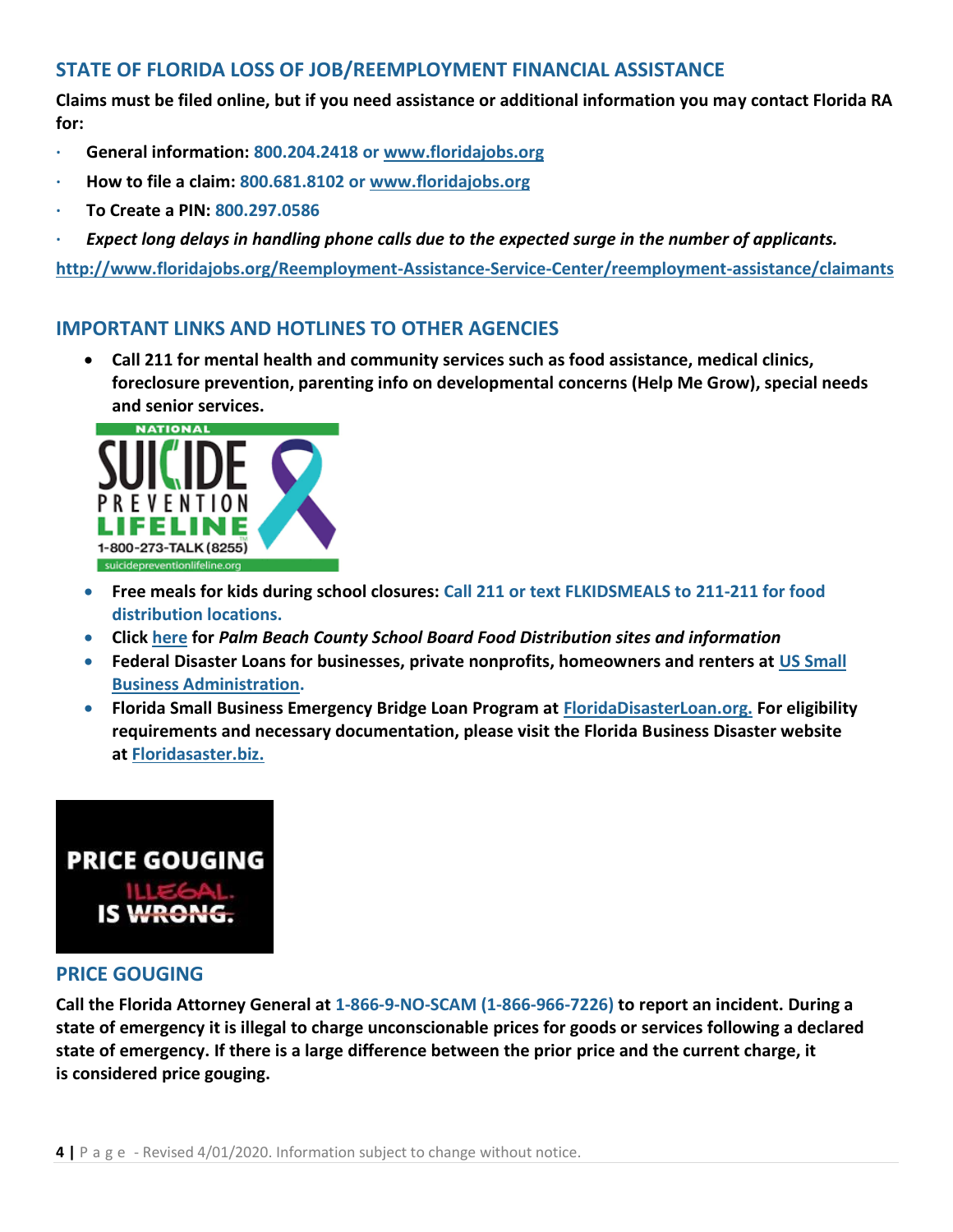#### **ANIMAL CARE AND CONTROL**



**As COVID-19 concerns rise, Palm Beach County Animal Care and Control has implemented new protocols and limited services to the public in an attempt to keep pets and pet owners in the community safe and mitigate exposure. These new changes will go into effect Monday, March 23.**

**· All spay and neuter surgeries for the public, including TNVR (trap, neuter, vaccinate, return) will be put on hold for a minimum of two weeks.**

**· Appointments for owner surrendered animals will no longer be accepted until further notice. The shelter is asking pet owners to hold onto their pets or make other arrangements for the time being. (Exceptions will be made for emergency situations.)**

**· All volunteer orientations and acceptance of new volunteers will be put on hold.**

**Other services such as low-cost vaccinations, micro chipping and pet adoptions are still available with no changes to hours of operations at this time.**

**Palm Beach County Animal Care and Control is located at 7100 Belvedere Road, West Palm Beach, FL 33411.**

**Business hours are Monday – Friday 11AM to 6PM, Saturday 10AM to 5PM, and Sunday 11AM to 4PM.**

**With regards to keeping pets at home safe, there is no evidence pets can contract or spread COVID-19. That being said, Animal Care and Control encourages pet owners to follow recommended health and hygiene guidelines and wash hands before and after handling pets.**

**It is recommended that you prepare a disaster kit (similar to those used for hurricane season) and stock up on pet food and essential supplies and medication for your.**

**For additional information and updates, please visit [www.pbcgov.com/animal or call 561-233-1200.](http://r20.rs6.net/tn.jsp?f=001P2DIECQYRbzNierdw-QSRmqFoFKlm-_iLp0awzUnyRzUDVJkmIOmK85L-cSoUFhBtBKCmmHYDdCgIloVHLp5si_1CpV_MzFHaTQOwdM9XvAOx5U12c9YFYwUX6yLA2qLakRImMJVsNHTMw1bTyN2mF9weBzLNgHa8l-huzX_0G_0UP2OMhkF8cd2u88gSPRi&c=K8B24KTZvBy6LSVJ12VsMWtBwQTngBmPFU19Dikedi_sW7qKXvnrEA==&ch=PU06W3A0oW1JmHf-OGctdAuRjlee2JsdFqu8W7tPz7vuEb2VZWNcyg==)**

**If you are sick or not feeling well, but need assistance with your pet, please refrain from entering the shelter and call 561.233.1200, extension 0 for assistance.**

#### **PALM BEACH COUNTY SHERIFF OFFICE**

**Corona virus information. Palm Beach County Orders:**

**<http://www.pbso.org/news/corona-virus-information/>**

**Palm Beach County COVID-19 Testing Site – FITTEAM Ballpark of the Palm Beaches <http://discover.pbcgov.org/PDF/COVID19/COVID-19-Testing-Site.pdf>**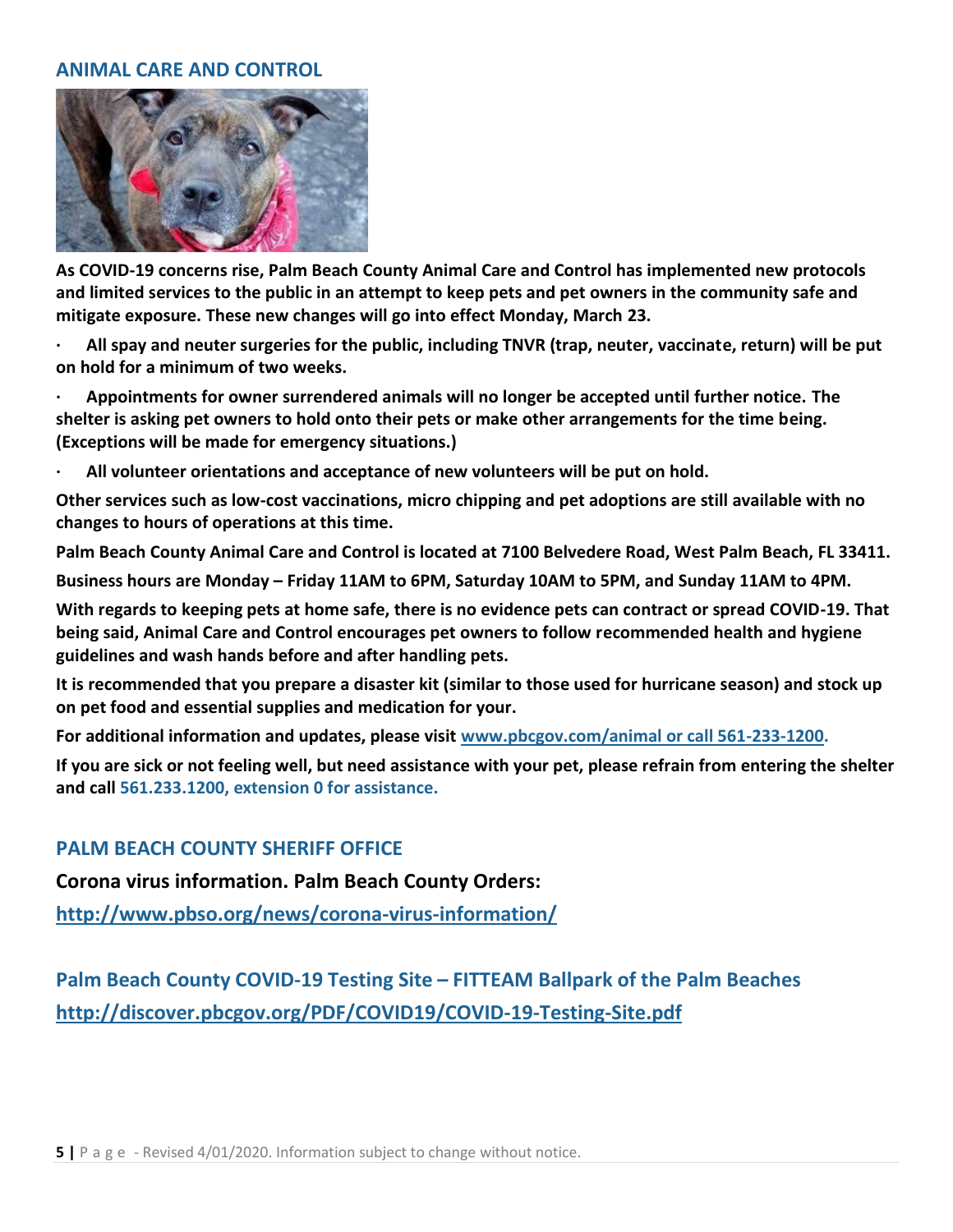#### **VOLUNTEER OPPORTUNITIES**

- **1. BOCA HELPS CONNECTS PEOPLE WHO NEED HELP WITH THOSE WHO WANT TO HELP. UNABLE TO LEAVE THE HOUSE OR UNABLE TO FIND VITAL SUPPLIES? PLEASE REACH OUT! <https://bocahelps.com/>**
- **2. FEEDING SOUTH FLORIDA: <https://feedingsouthflorida.org/>**
- **3. CROSS MINISTRIES: <https://www.crosministries.org/>**
- **4. CHANGING LIVES OF BOCA RATON: <https://changinglives.me/>**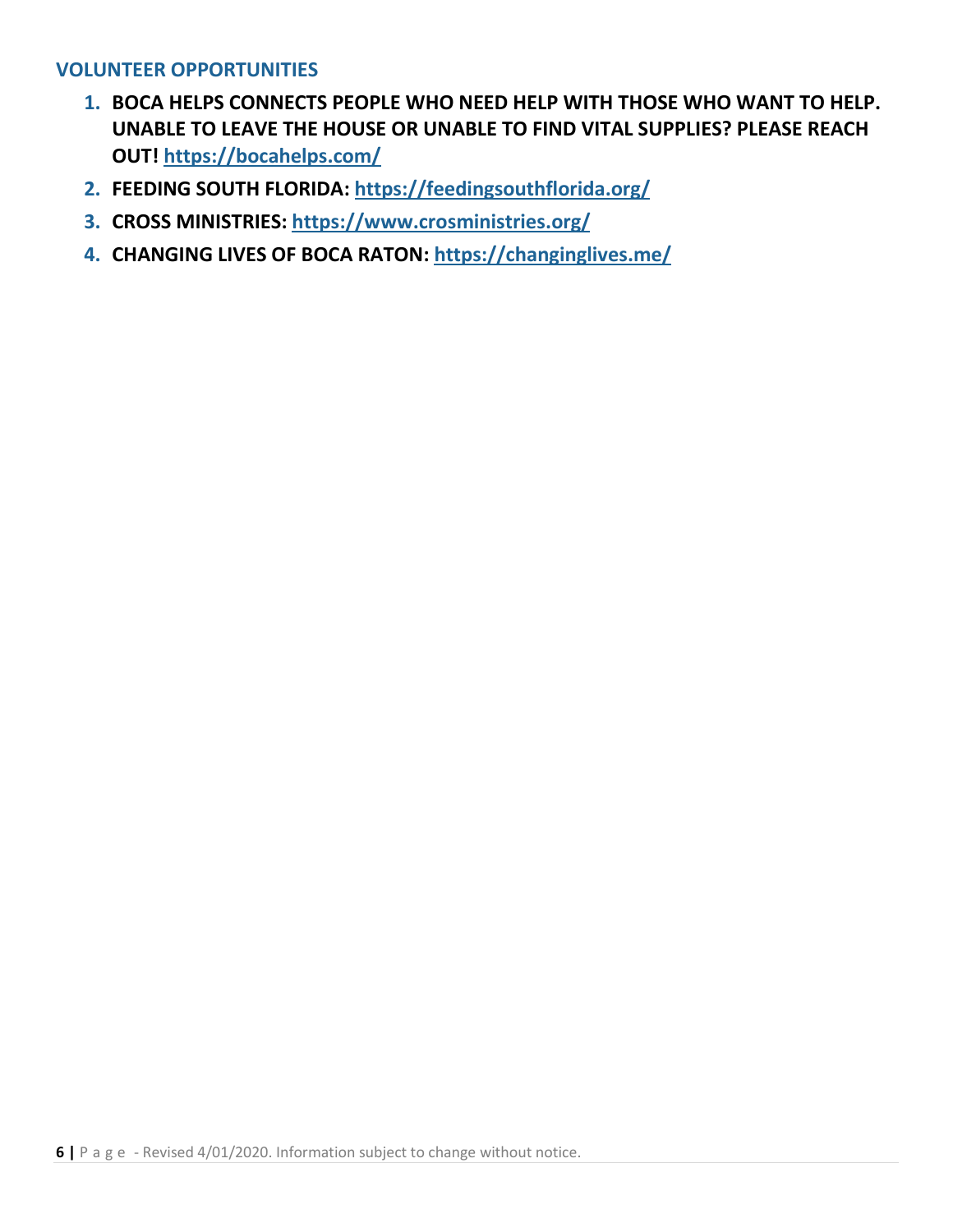# <span id="page-7-1"></span><span id="page-7-0"></span>\***I'm not homeless yet:**

#### If you are seeking homeless prevention:

**Call 2-1-1 Government Help Line**, explain your situation and let them know that you are seeking prevention services to keep from becoming homeless. They may be able to advise of agencies that may be able to assist you. This is getting ready to change with coordinated entry.

#### **Community Action Program:**

Our Vision: A community where all residents of Palm Beach County have the resources and opportunities to achieve their full potential.

Our Mission: To promote independence and enhance the quality of life in Palm Beach County by providing effective and essential services to residents in need.

Promise of Community Action: "Community Action Changes people's lives, embodies the spirit of hope, improves communities, and makes America a better place to live. We care about the entire community, and we are dedicated to helping people help themselves and each other." 810 Datura Street

West Palm Beach, FL 33401 Phone: (561)355-4792 SITE:<http://discover.pbcgov.org/communityservices/communityaction/Pages/default.aspx>

#### **The Salvation Army West Palm Beach**

West Palm Beach, FL 33409

1.84 miles from city center West Palm Beach

561-686-7858

The Salvation Army West Palm Beach provides a number of social service programs. They include: Emergency Assistance Crisis Intervention Utility Bill Assistance Rent Assistance, Mortgage Assistance Case Management Intake needs assessments.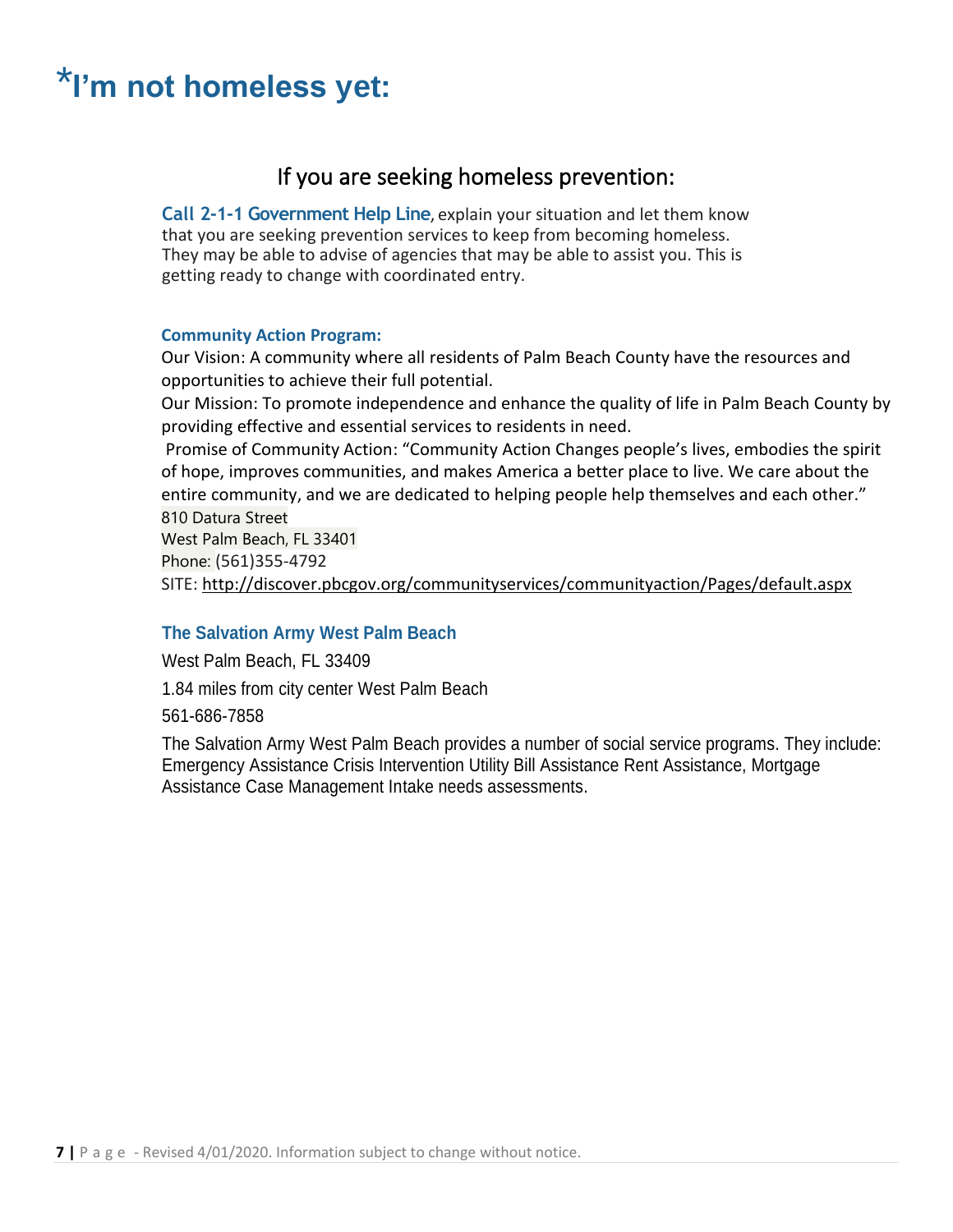# <span id="page-8-0"></span>\***Homeless, and don't have anywhere to stay:**

#### <span id="page-8-1"></span>Emergency housing and assistance for homeless families in Palm Beach County.

PLEASE NOTE: You must be assessed to determine your eligibility.

#### **PALM BEACH COUNTY HOMELESS STREET OUTREACH**

(561)966-7061

#### **Family Promise of South Palm Beach County**

Family Promise of South Palm Beach County believes that every child deserves a home. We empower families in making their transition from homelessness to sustainable independence. We are an organization that depends on approximately 1,200 active volunteers representing 20 interfaith congregations to accomplish our objectives of providing temporary shelter, food, life skills education and other individual assessments so that they receive the appropriate services.

840 George Bush Boulevard, Bldg. D Delray Beach, FL 33483 PHONE: (561) 265-3370 EMAIL: [adwyer@familypromisespbc.org](mailto:adwyer@familypromisespbc.org) SITE:<https://familypromisespbc.org/>

#### **Program REACH at Adopt a Family**

REACH is the largest emergency shelter for families with minor children experiencing homelessness in Palm Beach County. The program focuses on the immediate stabilization of families while working to fulfill a goal of obtaining permanent housing for the families it shelters. Program REACH also provides case management, food, clothing, and savings programs for the 19 families it serves at any given time. In the most recent year, the program provided emergency shelter solutions to 64 families in crisis while guiding 89.8% of families towards achieving self-sufficiency.

1712 2nd Ave North, Lake Worth, Florida, 33460

PHONE: (561) 253-1361 MAIL: [info@aafpbc.org](mailto:info@aafpbc.org) SITE[:www.adoptafamilypbc.org](https://aafpbc.org/)

#### **Family Promise of North Central Palm Beach County**

Host & Support Congregations: The hosting of families rotates weekly among the Host Congregations in the network. In turn, each host congregation provides lodging, three meals a day and caring hospitality 3-4 times each year.

2635 Old Okeechobee Road, West Palm Beach, FL 33409

PHONE: 561.318.8864 FAX: 561.318.8867 EMAIL: [information@familypromisencpbc.org](mailto:information@familypromisencpbc.org) SITE: https://www.familypromisencpbc.org/

#### **8 |** P a g e - Revised 4/01/2020. Information subject to change without notice. **The Lord's Place** 2808 N. Australian Ave West Palm Beach, FL 33407 Phone: 561.494.0125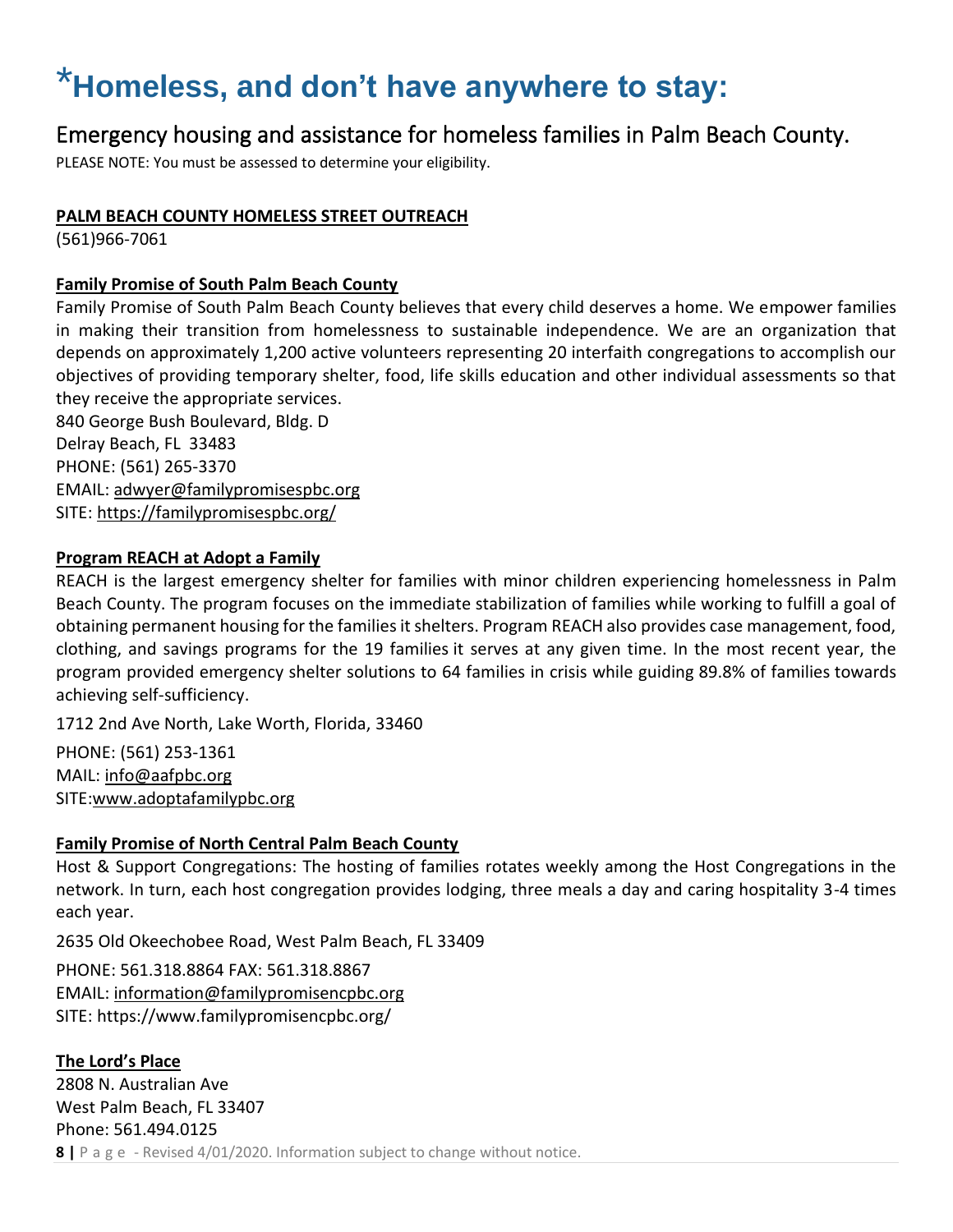#### Email: [info@thelordsplace.org](mailto:info@thelordsplace.org) - https://thelordsplace.org

The Lord's Place is dedicated to breaking the cycle of homelessness by providing innovative, compassionate and effective services to men, women and children in our community. We offer comprehensive services designed to end homelessness… once and for all. Our aim is to provide programs that assist our clients in finding their unique path, which leads to a place called home. The Lord's Place is a non-sectarian, social impact 501(c)3 organization that, for 40 years, has been changing the lives of families and individuals experiencing homelessness.

#### **The Lord's Place Boynton Beach Family Shelter**

The Lord's Place transforms lives by providing solutions that break the cycle of homelessness for the most vulnerable and neglected in Palm Beach County.

Our nonprofit has been serving men, women and families in our community for over 30 years. Our innovative, compassionate, and effective services are constantly evolving to eradicate local homelessness for good.

1750 North East 4th Street Boynton Beach, FL - 33435 PHONE: (561) 736-7006 EMAIL: info@thelordsplace.org SITE: https://thelordsplace.org/

#### **Buckle Place**

Located in Lake Worth, is the only supportive housing program in Palm Beach County designed exclusively for single homeless women. It combines evidence-based supportive services with health and wellness activities to help residents rebuild their lives. The program's structure prioritizes education and skill-building and empowers each woman to develop the confidence and means to live independently.

For more information regarding the referral process or about Buckle Place in general please contact 561-603- 9301.

#### **Halle Place**

Located in West Palm Beach, is a supportive housing program specifically designed for women who were formerly incarcerated, within the prior six months. These women are coming home, ready to work, and ready to change their lives. The program will include career exploration and on-the-job training experiences, genderresponsive programming, substance abuse prevention, health and mental health support, financial literacy, life skills around healthy relationships and healthy living, family reunification, literacy and GED support, leadership curriculum and conflict resolution.

For more information regarding the referral process, or about Halle Place in general, please call 561-578-4860.

#### **Family Campus**

family-campus-1The Lord's Place's Family Campus, located in West Palm Beach, has provided housing and guidance to homeless families for more than three decades, providing, shelter, warmth, encouragement and the resources needed to gain independence. Created as a temporary shelter in 1983, it has evolved into an essential community resource that has assisted thousands of families. The Campus consists of two different programs – the HUD-funded Project Family Care long-term supportive housing program and Interim Family transitional housing Program – to provide a comprehensive continuum of housing types to serve a variety of familial needs.

For further information contact: Phone: (561) 494-0125, ext. #2211 Fax: (561) 683-1299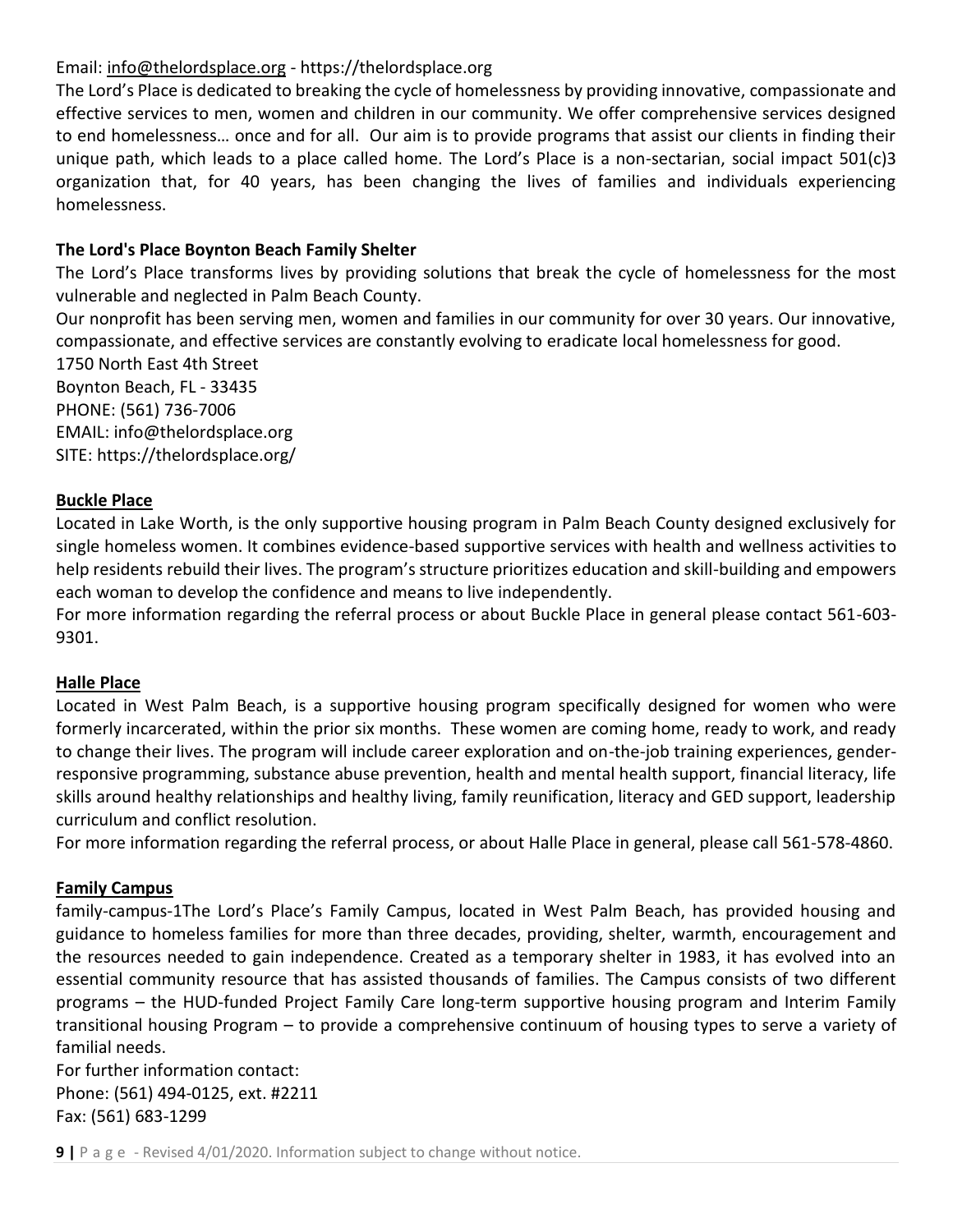#### **William H. Mann Place for Men**

This campus, located in Boynton Beach, is comprised of two supportive housing programs, Joshua House longterm supportive housing program and the Recovery Center short-term housing program. Together, the programs offer a seamless continuum of housing services for homeless men.

The Recovery Center serves those who have struggled with substance abuse and/or chronic homelessness, as well as ex-offenders who have become homeless after being released from incarceration. Joshua House serves residents who have demonstrated a commitment to personal growth and success and are considered leaders on the campus.

For further information call (561) 537-4632

#### **Casa Vegso Transitional Housing**

AVDA's residential program that includes emergency shelter and transitional housing program for victims of domestic abuse and their children.

24-Hour Crisis Hotline 1-800-355-8547 | 561.265.2900 PO Box 6161 Delray Beach, FL 33482

#### **Homeless Outreach and Assisted Living West Palm Beach**

Purpose: To provide short-term financial sponsorship of physician prescribed placement into an ALF, as well as case management to eligible individuals to enable them to regain economic stability. This program is not intended to provide emergency placement services.

Eligibility: Must meet same financial criteria as listed for all other programs as well as medical criteria determined by a physician. The maximum length of sponsored placement is six (6) months. Extenuating circumstances beyond this time may be approved by the Operations Supervisor or designee. For more information, call [\(561\) 514-5400.](tel:561-514-5400)

#### **Senator Philip D. Lewis Center**

The Lewis Center provides temporary housing to individuals. Clients can stay up to 90 days. There are 20 beds in the women's dorm and 40 beds for men. The Lewis Center has assembled a team of community providers, each offering a distinct service to meet the needs. For more information, please call (561) 904-7900 or email [CSD-info@lewiscenterpbc.org](mailto:CSD-info@lewiscenterpbc.org)

The Lewis Center - 1000 45th Street, West Palm Beach, FL 33407

#### **Adopt-A-Family**

Provides a continuum of housing and supportive services to meet the diverse needs of our clients. Some of the agency's housing units are restricted to families who are literally homeless, while other programs target lowincome working households interested in becoming homeowners. The agency also operates the largest nongovernmental homeless prevention program in Palm Beach County which provides financial assistance and supportive services to families at risk of becoming homeless.

In addition to the agency's activities surrounding housing and supportive services, **Adopt-A-Family** operates a licensed afterschool and out-of-school program for children attending kindergarten through fifth grade. The program is located within walking distance of many of the agency's core housing programs and offers priority placement to homeless and formerly homeless children.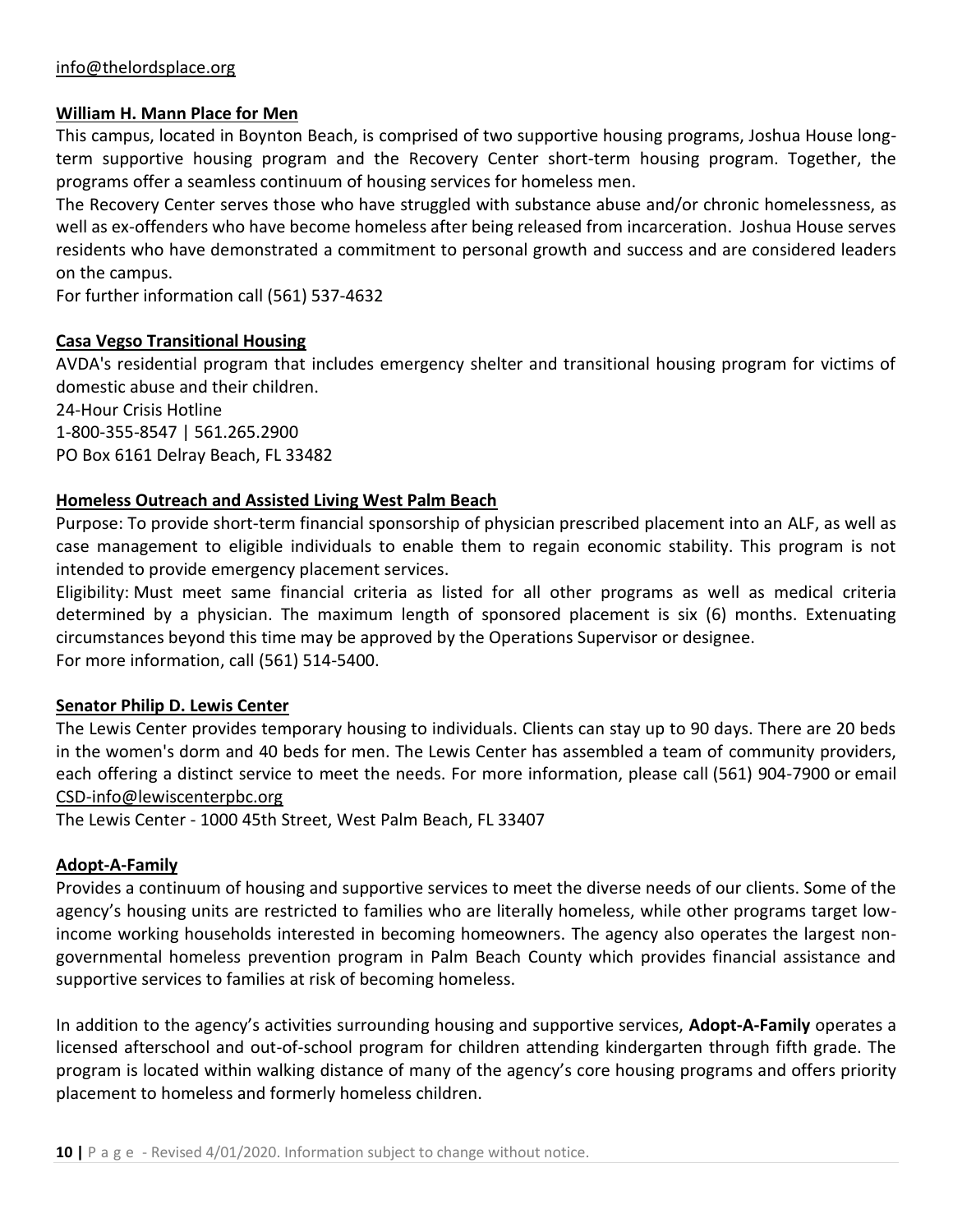- Physical housing for literally homeless families
- Homeless prevention and financial assistance for families who are at risk of homelessness
- Affordable housing for low-income working families in Palm Beach County PHONE: (561) 253-1361 MAIL: [info@aafpbc.org](mailto:info@aafpbc.org) SITE: [www.adoptafamilypbc.org](http://www.adoptafamilypbc.org/)

### <span id="page-11-1"></span><span id="page-11-0"></span>**Homeless, but not a PBC resident:**

Palm Beach County does not have a homeless shelter for non-residents.

OPTION 1: You can call 2-1-1, explain your situation and let them know that you are seeking prevention services to keep from becoming homeless. They may be able to advise of an agency to assist you. Traveler's Aid is available at the Lewis Center and Adopt-A-Family of the Palm Beaches (AAF).

 OPTION 2: If the caller is a non-resident or someone needing homeless prevention in the City of West Palm Beach, ask the caller, "Are there any friends or family that may be willing to help you out of your current situation?" If you are in West Palm Beach, you can call Vickers House to request help with various resources but specifically, travelers aid-bus passes (561) 804-4970 or (561) 804-4975.

### <span id="page-11-3"></span><span id="page-11-2"></span>**Broward County:**

Emergency housing and assistance for homeless families in Broward County.

Broward Partnership for the Homeless/ BC Central Homeless Assistance Center

Ft Lauderdale, FL - (954) 779-3990

Services: Short-Term Housing Rapid Re-Housing Permanent Supportive Housing the Broward Partnership operates the Central Homeless Assistance Center, a 57,000 square-foot, 200-bed emergency shelter facility with comprehensive services for men, women and families. Admission by referral only. Call the number provided for full details.

Hope South Florida

Fort Lauderdale, FL 33301 - (954) 566-2311

Emergency housing for homeless families in Fort Lauderdale. Hope Central: a one-stop center for families facing housing and economic crisis in their lives Faith In Action Community Housing: crisis housing for homeless families through churches The Shepherd's Way Family

People Helping People Outreach Fort Lauderdale, FL 33311 - (954) 527-0414 Broward county homeless shelter.

Broward County Homeless HelpLine Fort Lauderdale, FL 33309 - (954) 563-4357

Broward County Homeless Helpline. Anyone seeking Broward County Homeless information / referral or a homeless individual / family in Broward County. The Homeless Helpline provides a single point of entry into the homeless continuum of care.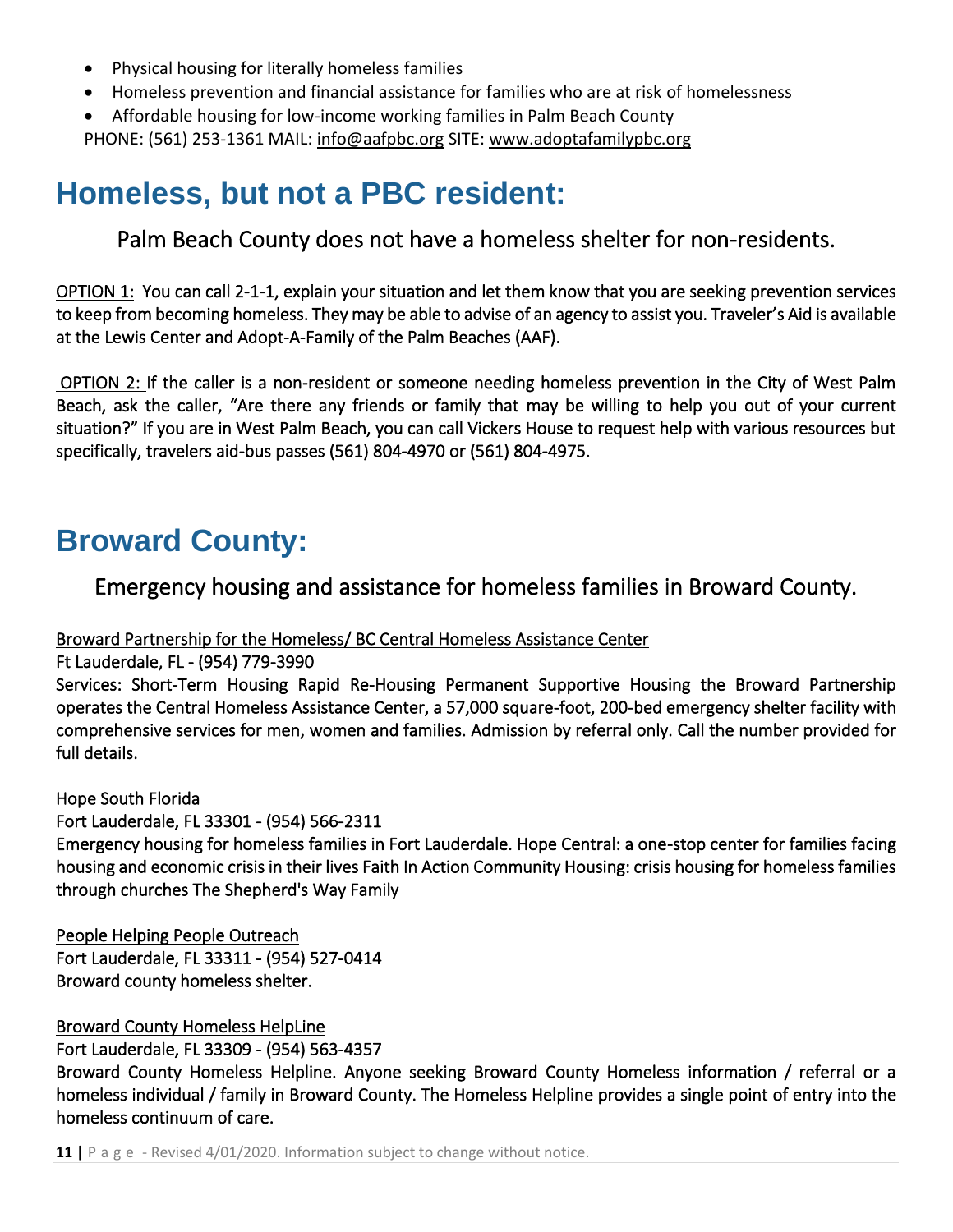Covenant House Florida

Fort Lauderdale, FL 33304 - (954) 561-5559

Covenant House Florida serves runaway, homeless, and at-risk youth under 21 including teen parents and their babies. Each year, we reach hundreds of kids in Fort Lauderdale and Orlando via street outreach, crisis shelters, transitional housing projects, and aftercare, making Covenant

Lippman Youth Shelter

Oakland Park, FL 33309 - (954) 568-2801

The Lippman Youth Shelter is a short term crisis runaway shelter for troubled and abused children from 12 years old to 17 years old.

#### Rebel's Drop in Center

3400 North 29 Avenue, Hollywood, FL 33020 – (954) 276-3452.

Named in honor of a young person coping with mental health issues, Rebel's Drop-In Center is open 365 days a year to provide social support, advocacy and peer counseling for individuals recovering from mental health or substance abuse issues. The center is free of charge to the community and no appointment is needed. The center is a partnership of Memorial Healthcare System, the Department of Children and Families and the Human Services Department of Broward County.

Silver Impact Day Shelter 7155 W Oakland Park Blvd, Lauderhill, FL 33319 – (954) 572-0444 Day shelter for those 55 years and older.

### <span id="page-12-0"></span>**Substance Abuse Treatment Centers:**

### <span id="page-12-1"></span>Referrals to local addiction and recovery treatment facilities, support groups, and community-based organizations.

#### SAMHSA's National Helpline

SAMHSA's National Helpline, [1-800-662-HELP \(4357\),](tel:1-800-662-4357) (also known as the Treatment Referral Routing Service) or TTY: [1-800-487-4889](tel:1-800-487-4889) is a confidential, free, 24-hour-a-day, 365-day-a-year, information service, in English and Spanish, for individuals and family members facing mental and/or substance use disorders. This service provides referrals to local treatment facilities, support groups, and community-based organizations. Callers can also order free publications and other information.

#### Central Florida Treatment Center

An addiction and recovery treatment program specializing in medication-assisted treatment for opioid and narcotic addictions. Since 1983, Central Florida Treatment Centers has focused on professional, high-quality treatment delivered in a clean, friendly environment. Our staff consists of professional, degreed clinicians from a wide variety of backgrounds. Our physicians have specialties in addictions, forensic psychiatry and other areas pertaining to providing the best quality of care for our patients as well as certifications from the American Society of Addiction Medicine (ASAM). Our counselors are highly trained and dedicated and can provide as many sessions as a patient needs to make progress. Treatment fees are comprehensive, covering Services Available at the Lake Worth Clinic:

• Medication-assisted treatment for opioid dependency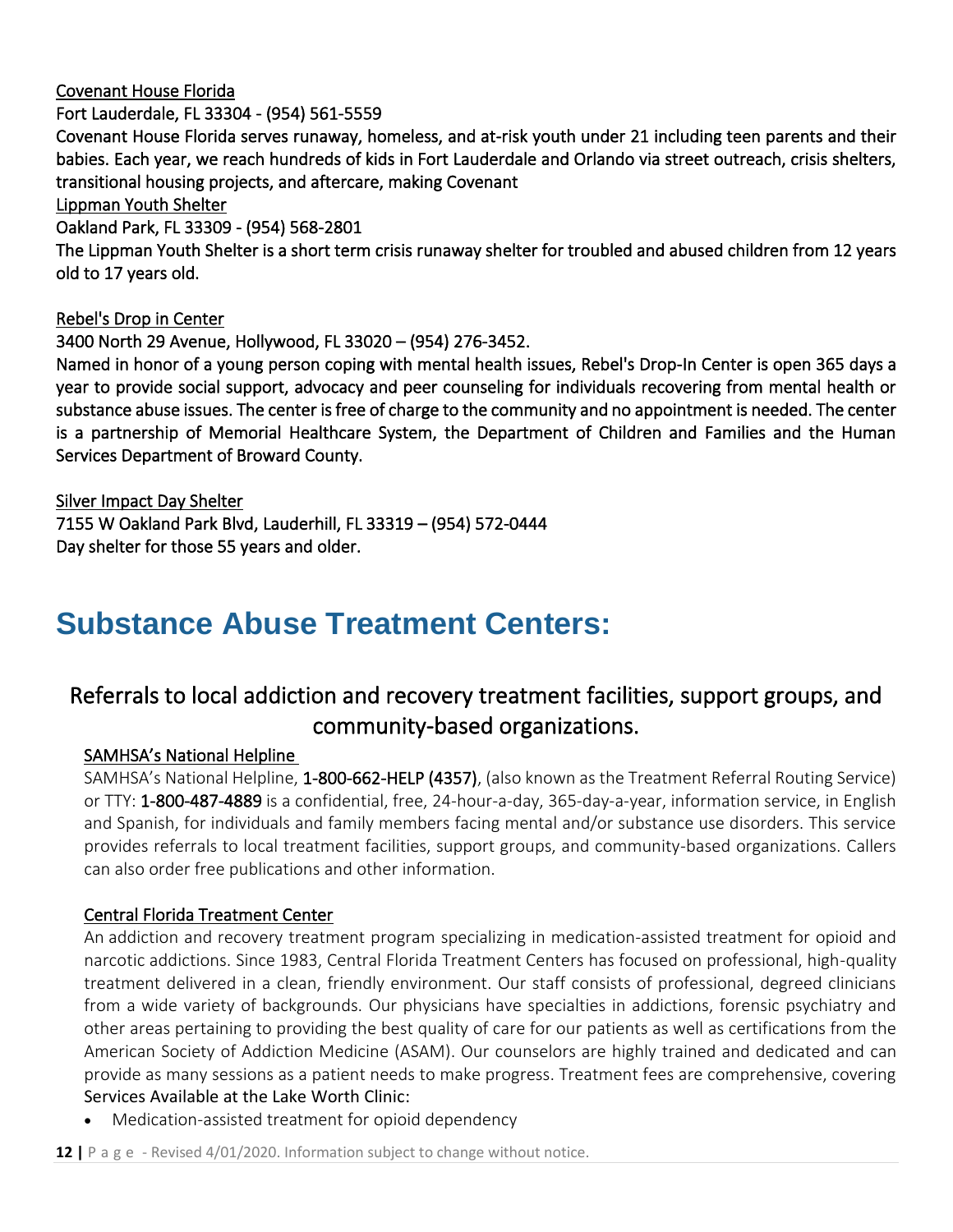- Methadone or suboxone therapy
- Counseling
- Drug screening
- Assistance in tapering off of medication
- Physician-monitored treatment

• Complete assessment all services provided. 3155 Lake Worth Road, Lake Worth, FL 33461 PHONE: [561-439-8440](https://www.methadoneworks.net/) FAX: 561-439-8229 SITE:<https://www.methadoneworks.net/>

### Fern House

"To help indigent male chronic alcoholics and drug addicts achieve sustained sobriety and return to the mainstream of society as productive, responsible citizens." At [Fern House,](https://fernhouse.org/fernhouse-mission/fernhouse.org) our mission is simple. We aim to take indigent, chronic drug and alcohol abusers off the streets and help them reintegrate into society. We take broken lives and make them whole. Our mission and philosophy are straightforward. Following the principles of AA, we are addicts helping other addicts. We depend on the mutual help, fellowship and experience of fellow addicts and alcoholics to support each other on the journey to recovery. If you would like more information about Fern House, please contact us during business hours. We are open seven days a week. 1958 Church St, West Palm Beach, FL 33409 PHONE: (561) 471-0430 EMAIL: [info@fernhouse.org](mailto:info@fernhouse.org) SITE:<https://fernhouse.org/>

#### Sunset Halfway House

Sunset House helps adult men in recovery from substance use disorders transition from inpatient to independent living confidently! Sunset House honors the work our clients have done in an inpatient setting—recovery, healing, learning new habits and attitudes, addressing trauma—by providing a supportive space where men are encouraged to nurture their sense of fellowship, accountability and independence. We encourage our clients to pursue gainful employment or immersive studies, to participate in group activities with the other men of our residence, and to become responsible members of the community. 8800 Sunset Dr, Palm Beach Gardens PHONE: (561) 627-9701

EMAIL: [info@sunsetrecovery.org](mailto:info@sunsetrecovery.org) SITE:<https://www.sunsetrecovery.org/>

#### The Drug Abuse Foundation

Treatment Programs and Services: DAF provides a wide array of continuum of treatment programs including Level 1, Level 2 and Level 4 residential programs. Day treatment and outpatient treatment programs are provided at several locations throughout the Palm Beach County. All services are informed by clinical level of care assessments including ASAM (American Society of Addiction Medicine) level of care placement. 400 S. Swinton Avenue Delray Beach, Fl., 33444 Emergency Services WALK-IN 24/7

PHONE: (561) 278-0000

SITE:<https://www.dafpbci.org/>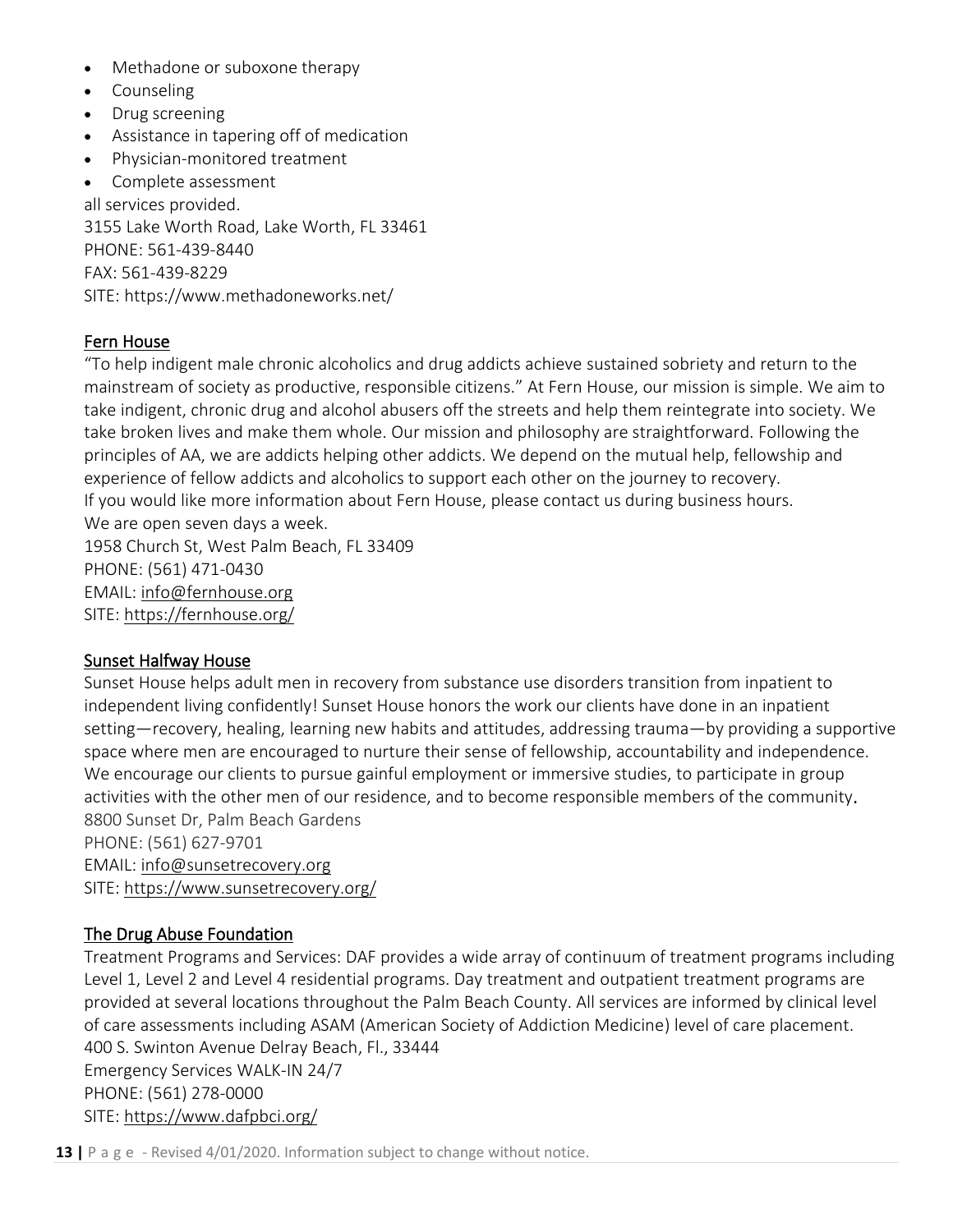#### The Recovery Center Boynton Beach

Part of The Lord's Place Outreach Programs Boynton Beach, Florida 33435 PHONE: (561) 494-0125 EMAIL: [info@thelordsplace.org](mailto:info@thelordsplace.org) SITE: https://thelordsplace.org

#### Wayside Center

Wayside House, the historic and innovative addiction recovery program for women, by women. Wayside House was founded in 1974 by Dr. Susan B. Anthony, great niece and namesake of the women's rights activist, and Phyllis Michelfelder. We have a wide range of therapeutic programs, complete with the latest therapies for treating drug and alcohol addiction and co-occurring conditions, including eating disorders. To enhance the experience and increase our success rate, based on the 12-step program, we offer a wide variety of holistic services from equine and art therapies, to yoga, meditation and parenting education. Through our Posner Career Center, we help prepare women for employment and help them find jobs. 378 NE Sixth Avenue, Delray Beach, FL 33483

PHONE: (800) 655-0817 or (561) 278-0055 EMAIL: [info@waysidehouse.net](mailto:info@waysidehouse.net)

SITE:<https://www.waysidehouse.net/>

#### Willow Place

A place for women who are suffering from addiction to drugs and alcohol and/or eating disorders. We offer a comprehensive medical and therapeutic approach to recovery from addiction and eating disorders to get all of our clients on the road to recovery. We believe in empowering our clients to regain a sense of selfworth and self-love so that they cease the destructive behavior of the path and turn to healthy, sober alternatives. Our dedicated staff is whole heartedly committed to seeing each client thrive and graduate from our program as a brand new person with a bright future ahead. At The Willow Place for Women, we treat each client individually to ensure the best level of care possible, created uniquely for each specific client's needs.

400 Executive Center Dr #203, West Palm Beach PHONE: (561) 623-0142 SITE:<https://willowplaceforwomen.com/>

#### Drogadictos Anonimos

LA MISIÓN II - 414, 50 ST. West Palm Beach, Fl., 33407 PHONE: (561) 420-0930 EMAIL: [lamision2@drogadictosanonimos.org](mailto:lamision2@drogadictosanonimos.org) SITE:<http://www.drogadictosanonimos.org/florida.html>

#### Incentives Clean and Sober Living

Structured Living at Incentives, Inc.

First and foremost, we do not allow any illegal or illicit drugs, including alcohol and steroids. If clients are on prescribed medication at any time during their stay, the Incentives staff must be informed. Residents must be willing to submit to regular drug and alcohol testing to ensure the safety of the client and the community.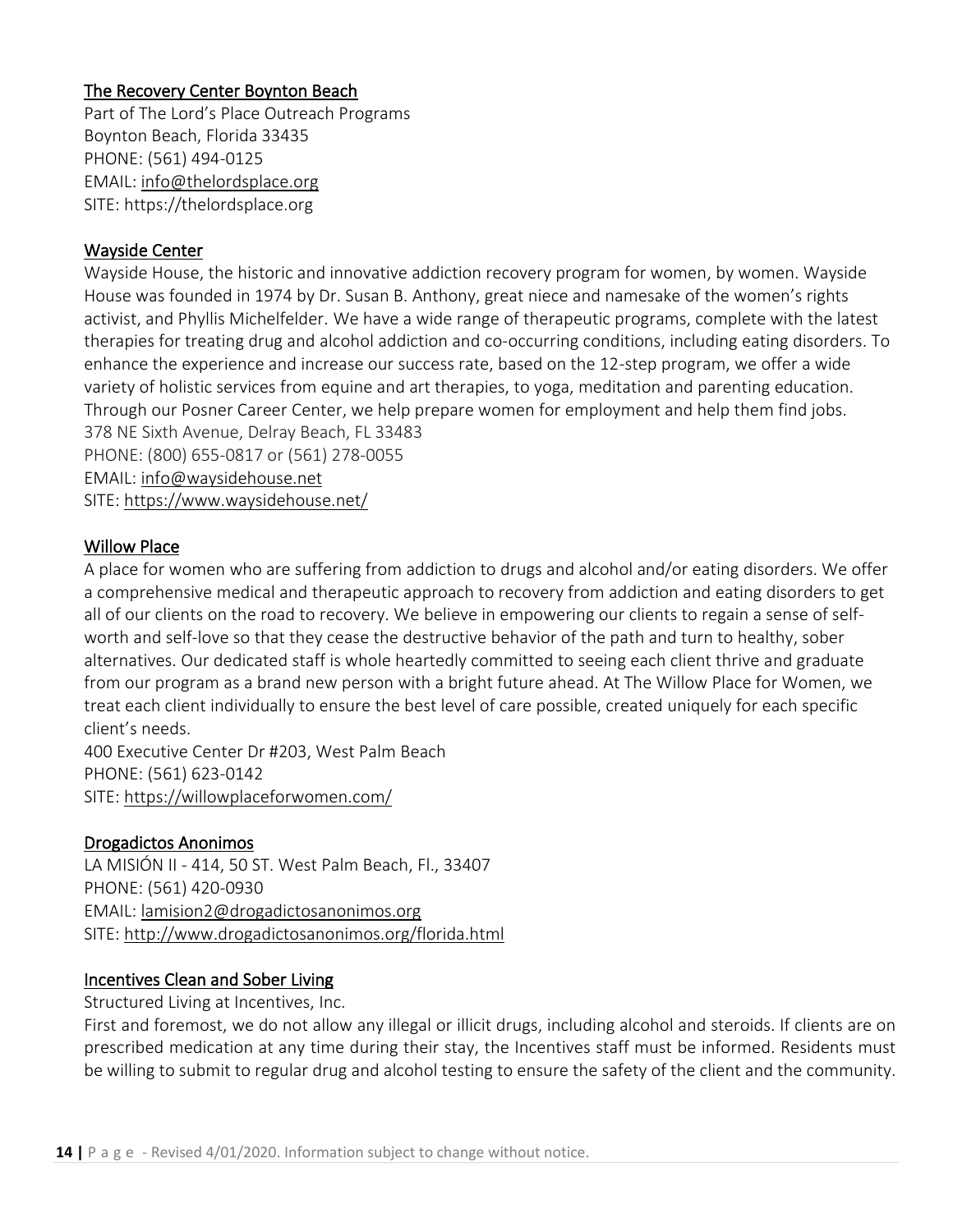All Incentives clients must obey a community wide curfew. This is to help teach responsibility and maintain structure not only in the community but in each individual's own life. In addition, all clients must attend a mandatory weekly community meeting every Sunday at 6PM featuring lectures and recovering speakers from the community.

All residents are required to seek employment or attend school while living at Incentives. Living a structured and active lifestyle with work, school, regular 12 step fellowship meeting attendance, and participation in that 12 step fellowship with a sponsor and step work is a requirement while living at Incentives and is critical in maintaining long term recovery.

1401 NW 15th Ave, Unit #8 – Boca Raton, FL 33486 PHONE: 561-929-0651 FAX: 561-417-8727 Steve Kennedy: 561-929-0651 Bob Johnson: 561-929-0652 Laura Kennedy: 561-929-0650 SITE:<http://incentivesrecoveryhouse.com/>

#### The 12 step fellowship living facilities

Fellowship Living Facilities, Inc. is a nonprofit (501c3) organization dedicated to providing a structured sober living environment for men and women in recovery from Substance Use Disorder (SUD). The Men's and Women's Twelve Step Fellowship Recovery houses are managed by Fellowship Living Facilities Inc. 1180 SW 26<sup>th</sup> Ave, Ft. Lauderdale & 451 Banks Road, Margate

PHONE: (954) 972-9495 FAX: (954) 972-9526 EMAIL: [menshouse@fellowshipliving.com](mailto:menshouse@fellowshipliving.com) SITE:<http://www.fellowshipliving.com/>

#### JC's Recovery Center

Drug Addiction Treatment Center in Hollywood, Florida

Recovery from drug or alcohol addiction may be one of the most difficult journeys your friend or loved one ever embarks on—yet the reward is a sweet one. The recovery process offers true freedom from addiction's hold, and a life of joy, fullness and well-being. At JC's Recovery Center, A Drug Addiction Treatment Center in Hollywood, Florida, our passion is for providing a firm foundation for that recovery journey—a foundation built on faith. We offer PHP, IOP, and outpatient treatment for those looking to leave addiction behind, and to replace it with something real and lasting.

1818 Sheridan Street, Hollywood FL 33020 United States 24 Hour Help and Admission Line: 844-JCHOUSE (855-511-1821) PHONE: (844) 524-6873 SITE: https://www.jcrecoverycenter.com/

#### **The Crossroads Club**

Services and support for those struggling with addiction, such as group meetings and a life management training program, based in Delray Beach

PHONE: 561-278-8004

SITE: <http://www.thecrossroadsclub.com/>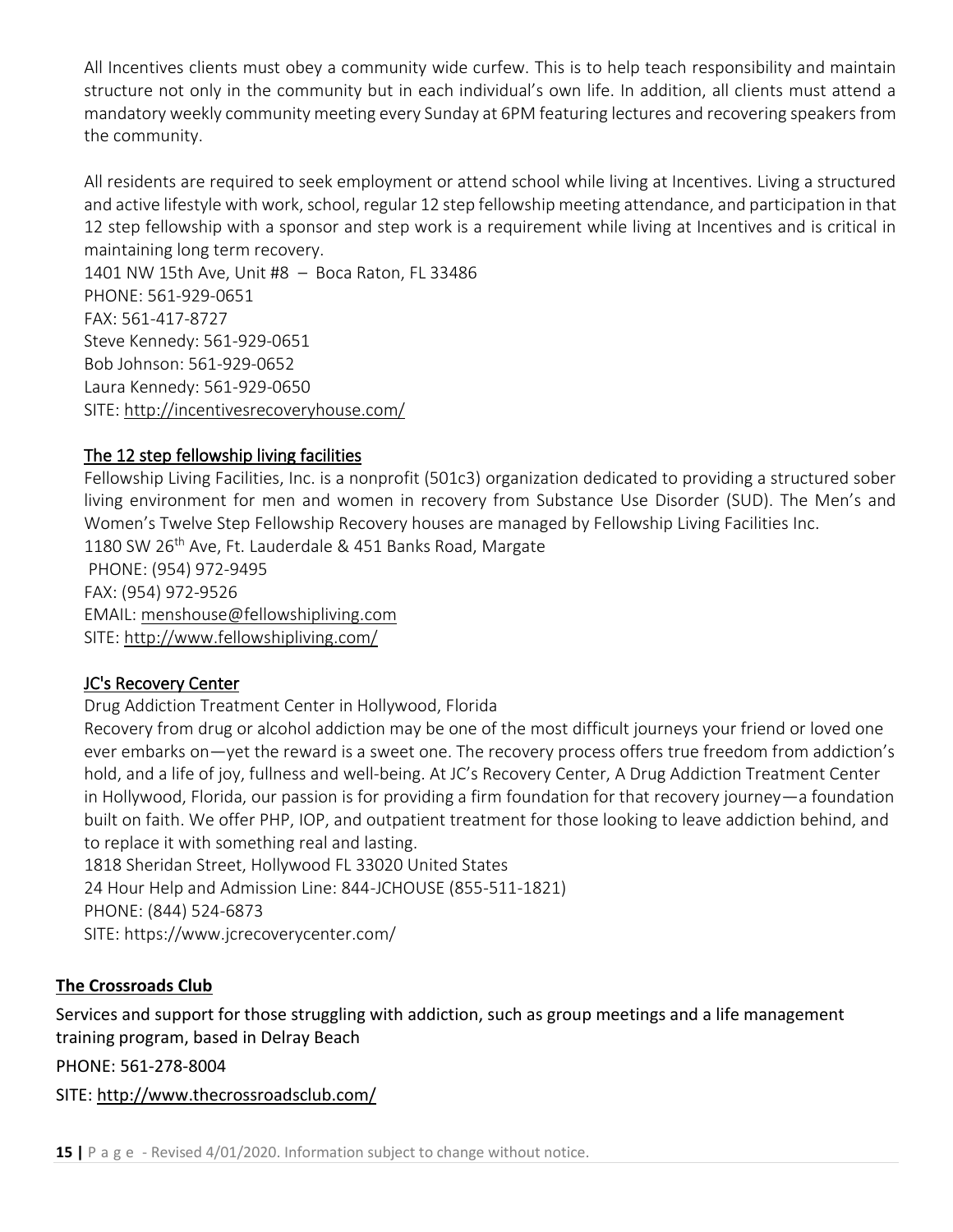#### Alcoholics Anonymous

Is an international fellowship of men and women who have had a drinking problem. It is nonprofessional, selfsupporting, multiracial, apolitical, and available almost everywhere. There are no age or education requirements. Membership is open to anyone who wants to do something about his or her drinking problem.

24/7 Help Line PHONE: (561) 655-5700 Intergroup Office Office & Store Hours: Monday to Friday: 9am to 5pm Saturday: 10:00am to 2:00pm Business Office: (561) 655-6431 1371 Old Okeechobee Road West Palm Beach. FL 33401 EMAIL: pbciaa@bellsouth.net <http://www.aa-palmbeachcounty.org/>

#### Above and Beyond Church

The purpose of Celebrate Recovery is to provide fellowship and to celebrate God's healing power in our lives through the eight recovery principles found in the Beatitudes and Christ-centered 12 steps. By working these steps and applying the biblical principles found in the Beatitudes, we begin to grow spiritually. We become free from our addictive, compulsive, and negative behaviors. This freedom creates peace, serenity, joy, and most importantly, a stronger personal relationship with God and others.

CELEBRATE RECOVERY - FRIDAY NIGHTS: Dinner –  $6:00 - 6:45$  pm Worship – 7:00 pm Teaching or Testimony – 7:30 pm Small Groups – 8:00 pm Solid Rock Cafe' – 9:00 pm Child Care Provided – 7:30 – 9:15 pm STEP STUDY - WEDNESDAY NIGHTS Women's and Men's Step Studies are the heart of Celebrate Recovery and this is where the hard work of an individual's recovery is done. Conducted at the church, New Step Studies are started approximately twice a year. Call (954) 304-0475 or (561) 498-0672 for more information. 7500 E Country Club Blvd, Boca Raton PHONE: (561) 997-6109 SITE:<https://www.aboveandbeyond.church/celebrate-recovery/>

#### Counseling Services of Lake Worth

Provides substance abuse treatment, counseling and the Batterer's Intervention Program PHONE: 561-547-0303 SITE: [http://www.cslkw.org](http://www.cslkw.org/)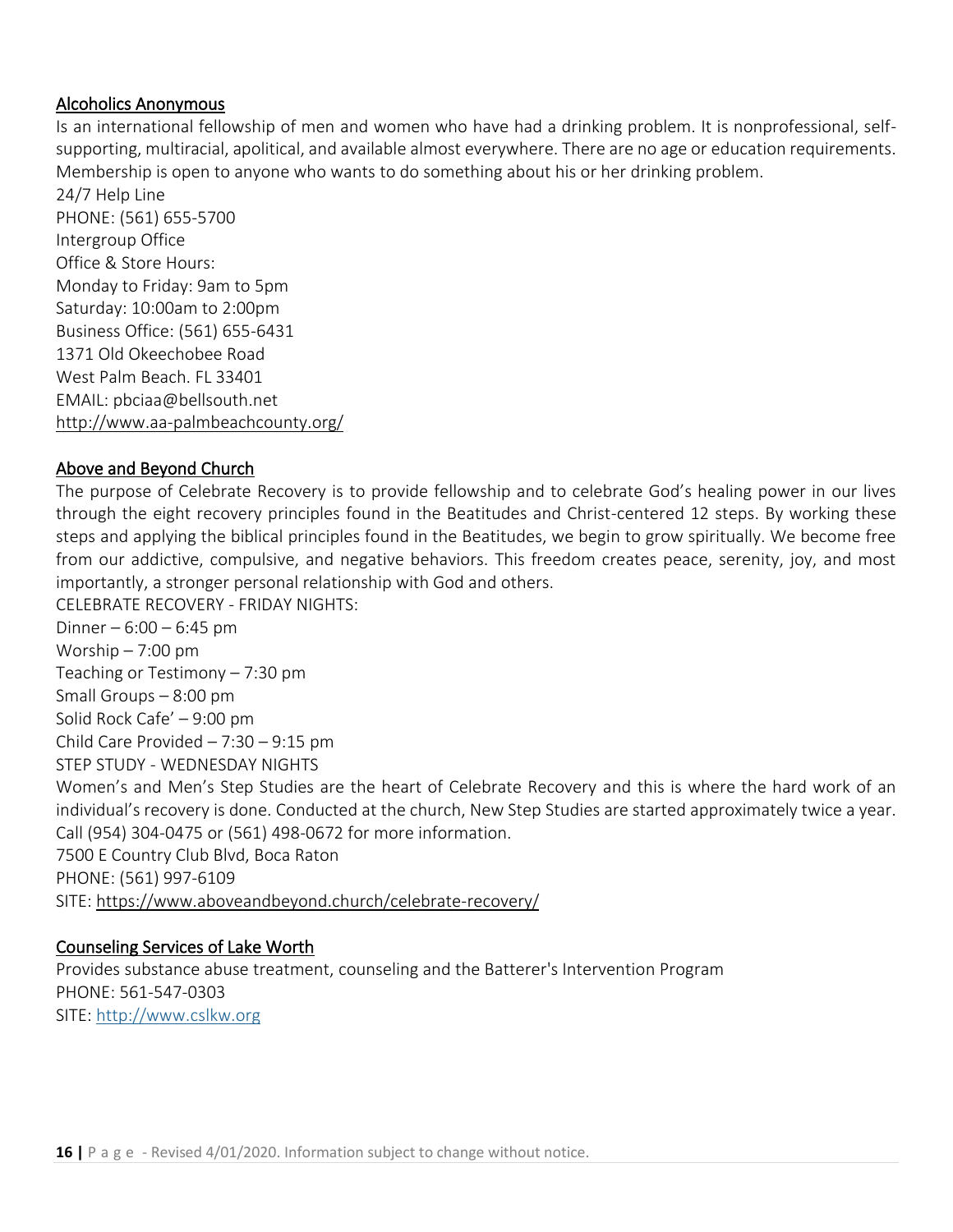### <span id="page-17-0"></span>**Veteran Services:**

#### **PBC Human and Veterans Services**

To provide, serve, and educate eligible residents of Palm Beach County through case management, social services, advocacy and community linkage thereby empowering the individual/family to improve their quality of life.

Palm Beach County Division of Human Services offers services within four (4) Program Components: Emergency, Self-Sufficiency, Intervention and Homeless Services.

West Palm Beach Office: (561)904-2549 or (561)355-4775 North Office: (561)694-7445 South Office:(561)274-1130 West Office:(561)996-1630

#### **The VET Center**

4966 10TH Ave. No. Suite #6 Greenacres

How the West Palm Beach Vet Center can assist:

Vet Center counselors are available to help familiarize with readjustment counseling services for combat Veterans and family at NO cost.

- West Palm Beach VA Medical Center Eligibility/Enrollment staff and OEF/OIF Program Staff.
- Individual and group counseling for veterans and their families
- Family counseling for military-related issues
- Bereavement counseling for families who experience an active-duty death
- Military sexual trauma counseling and referral
- Substance abuse assessment and referral
- Employment assessment and referral
- Benefits explanation and referral
- Screening and referral for medical issues including traumatic brain injury, depression, etc.
- VA Vocational Rehabilitation Staff to assist with job training benefits.
- Florida Department of Veterans Affairs Benefits and Assistance Staff.
- Palm Beach County Veterans Service Officer(s).
- Workforce Alliance Veterans Representative to assist with job searches.
- Veterans Organizations Representatives.

For information, go to [www.vetcenter.va.gov/](http://www.vetcenter.va.gov/) or call (561) 422-1220. *The 24-hour hotline for veterans in distress is (800) 273-8255*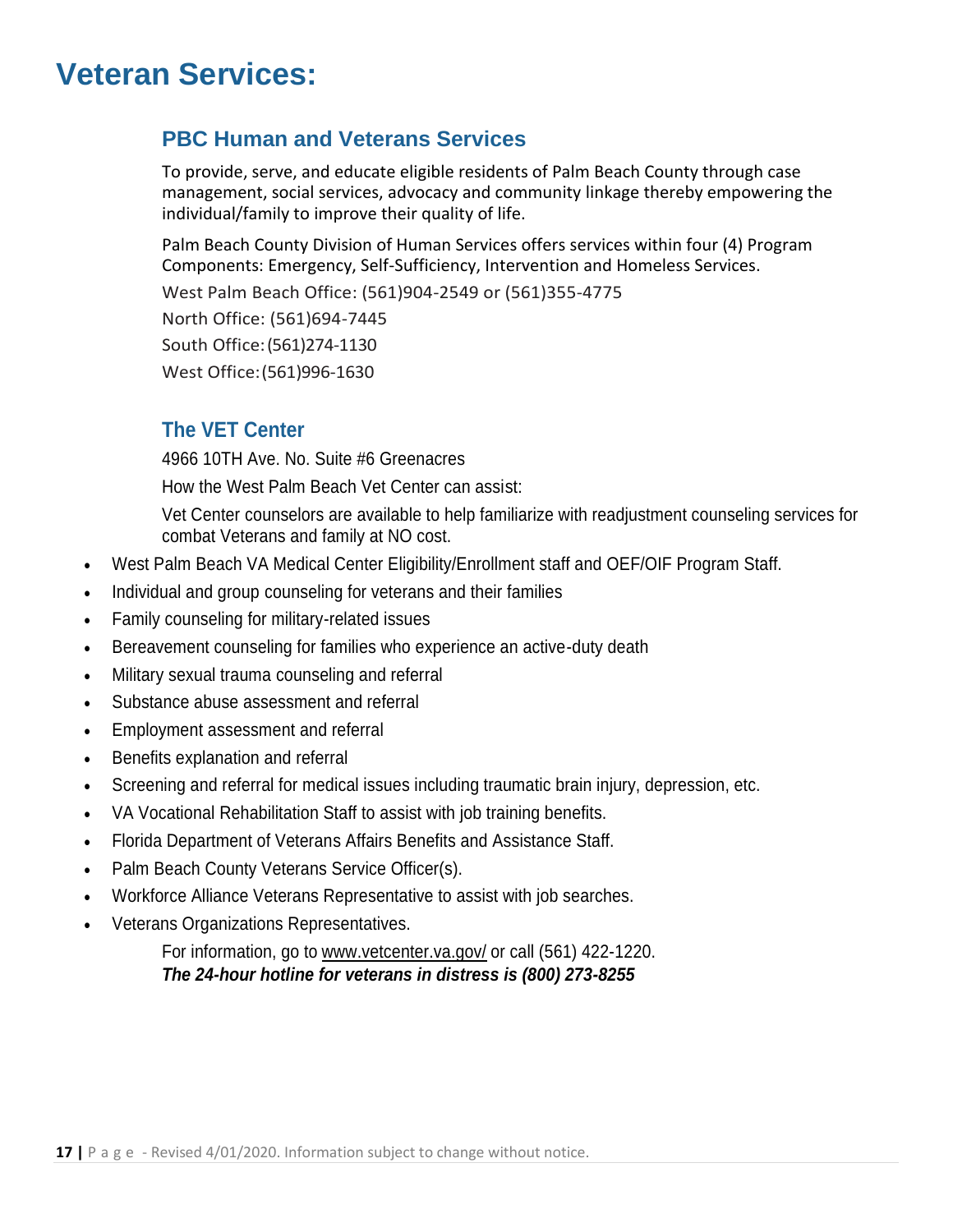#### **Operation Sacred Trust**

#### **Supportive Services for Veteran Families**

The **Operation Sacred Trust ("OST")** Program is charged with bringing unique approaches, experiences and expertise to serve homeless and low-income Veterans in Miami-Dade and Broward counties, located in the heart of South Florida. Operation Sacred Trust is unique in that it combines proven traditional outreach and case management best practices with novel nontraditional service delivery methods. Funding for this initiative has been awarded by the Veterans Administration Supportive Services for Veteran Families program.

- Emergency and Permanent Housing Solutions
- Housing Services
- Case Management Care
- Relationship and Social Strengthening
- Employment and Entrepreneurship Services
- Education and Literacy Programs
- **Legal Services**
- Benefit Assistance
- Healthcare Support

**Contact Info: (855) SSVF-411 855-778-3411 TEXT OST to 67076 Email: [intake@411veterans.com](mailto:intake@411veterans.com) Website:<https://www.411veterans.com/>**

### <span id="page-18-0"></span>**Senior Services:**

#### **Senior Services (Ages <sup>60</sup> & older):**

Most homebound seniors in need of long-term care services prefer to get help in their home. Experienced Case Managers provide assessments to determine senior's individual needs and coordinate and manage inhome services.DOSS provides professional home visits. Our caring Case Managers will accommodate your schedule to provide the most convenient time for you. Home visits are conducted to review existing services and arrange additional in home assistance if needed. For additional information, please call the Division of Senior Services Administration Office at [561-355-4746.](tel:561-355-4746)

#### **Area Agency on Aging's Elder Helpline:**

SHINE is funded by the Centers for Medicare & Medicaid Services and is administered by the Florida Department of Elder Affairs. SHINE volunteers provide free and unbiased information to Medicare beneficiaries, disabled adults, their caregivers, community groups and more.

Need to speak with a SHINE Medicare counselor?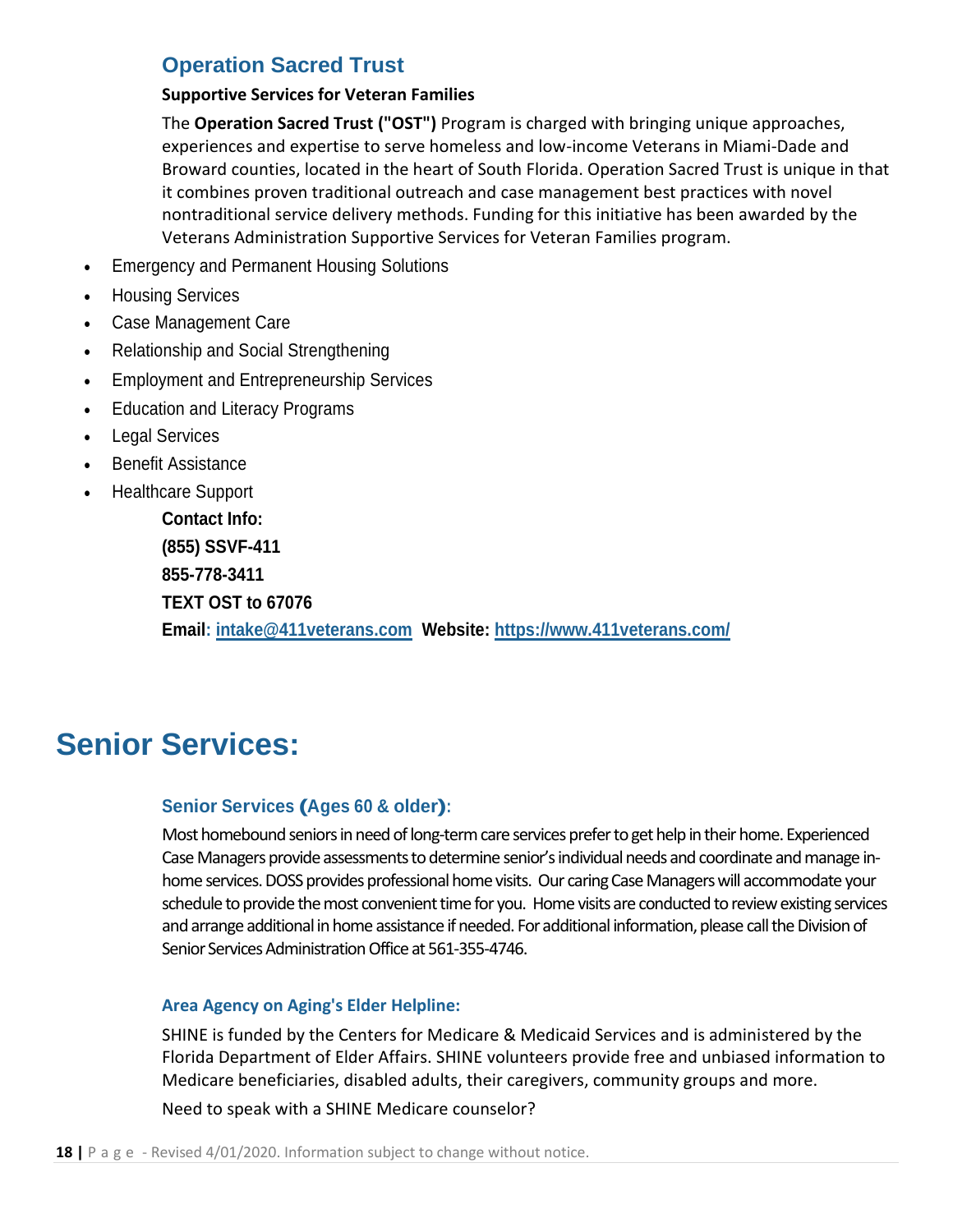• Call your local Helpline at **1-866-684-5885** and ask for the SHINE program. Counselors work by appointment only and are available to speak with you either over the phone or in-person.

• Or visit online at **[www.floridaSHINE.org](http://www.floridashine.org/)** and click on your county to see upcoming events, community presentations, and counseling locations.

4400 N. Congress Avenue West Palm Beach

SITE: https://www.youragingresourcecenter.org/shine

# <span id="page-19-0"></span>**Hospitals (If you need immediate help call 911):**

#### Boca Raton Regional Hospital

800 Meadows Rd, Boca Raton, FL 33486 (561) 955-7100 - https://www.brrh.com/

#### Bethesda Hospital East/Heart Hospital

2815 South Seacrest Boulevard, Boynton Beach, FL 33435 (561) 737-7733 - <https://www.bethesdaheart.org/contact-us>

#### Bethesda Hospital West

9655 W. Boynton Beach Blvd. Boynton Beach, FL 33472 (561) 336-7000 - https://www.bethesdawest.org/

#### Delray Medical Center

5352 Linton Boulevard, Delray Beach, FL 33484 (561) 498-4440 - https://www.delraymedicalctr.com/

#### Lakeside Medical Center

39200 Hooker Highway, Belle Glade, FL 33430 (561) 996-6571 - https://www.hcdpbc.org/for-patients/hospital

#### West Boca Medical Center

21644 Florida 7, Boca Raton, FL 33428 (561) 488-8000 - https://www.westbocamedctr.com/

## <span id="page-19-1"></span>**Preventative Health Care:**

#### Genesis Health Care Boca Raton |600 S. Dixie Hwy, Suite #103 33432. **|**

Phone: 561.430.3629 Website:<https://www.gencomhealth.org/> Facebook:<https://www.facebook.com/GenesisCommunityHealth/>

#### **ADULT HEALTH CARE GENESIS**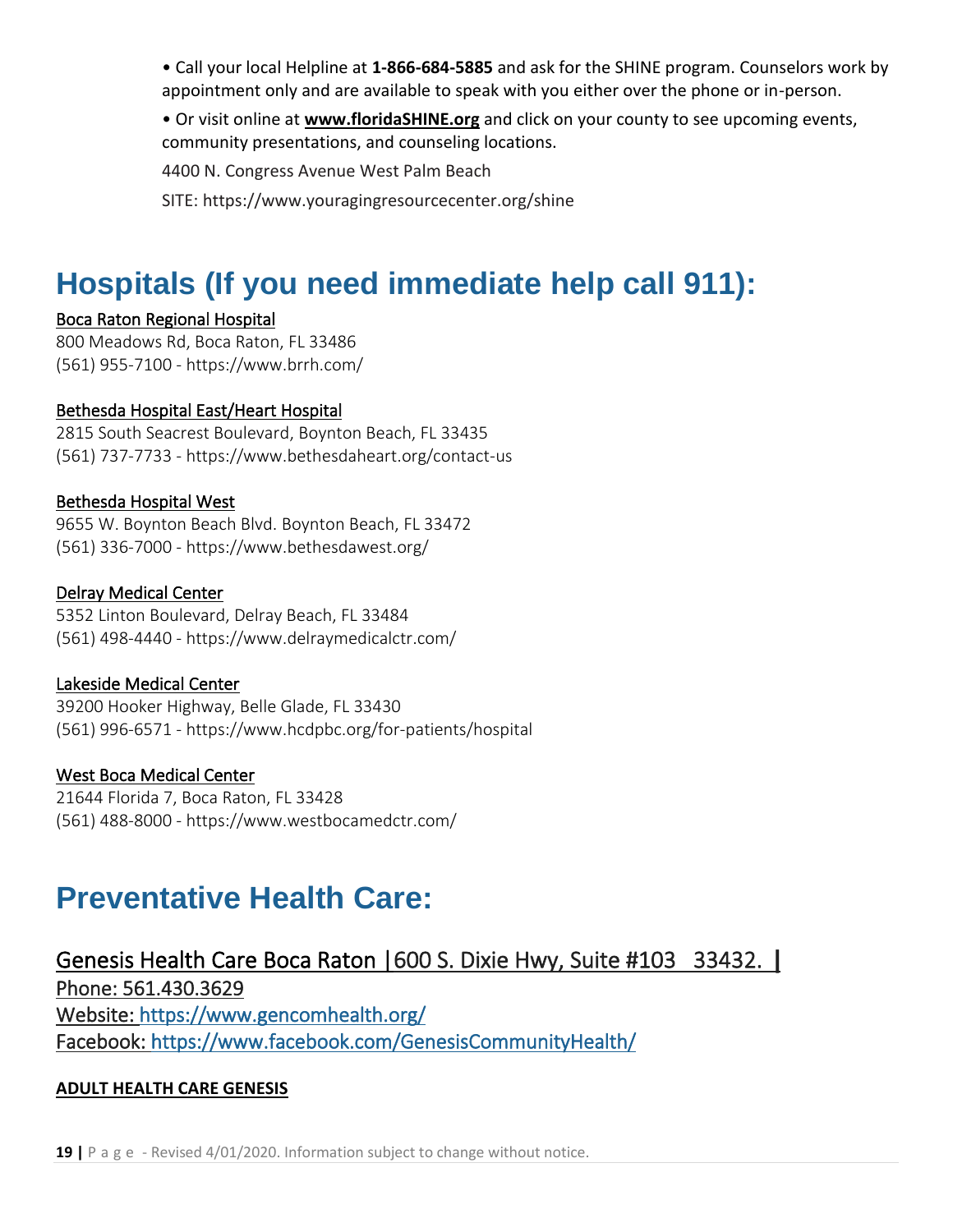Every family has ongoing healthcare needs, from routine check-ups and sports physicals to management of chronic conditions and urgent care for illnesses and injuries. Our medical staff is ready to help with your shortterm and long-term healthcare issues. As a Federally Qualified Community Health Center, Genesis Community Health accepts all patients, regardless of your income or insurance. We provide a triage of medical doctors, family nurse practitioners and other support staff who are happy to assist you. We also have a team of OB/GYN, dental, behavioral health, and other specialties to make your visit an all-inclusive experience.

**Our services include:** Annual check-ups, Sick visits, Preventative care, Chronic disease management, Immunization, Diagnostic laboratory services.

**In addition, Genesis offers:** FREE HIV rapid testing in and outside our medical sites. It's a way to find out your HIV status within minutes. STI testing, including Hepatitis C and syphilis for all patients. Getting tested regularly for sexually transmitted infections is an important part of routine healthcare if you are sexually active.

**For your convenience, Genesis offers:** Same-day appointments, Evening and weekend hours, Clinic in Boynton Beach.

**To help you pay for the visit, we accept:** Most insurance plans, For the uninsured, we offer affordable sliding fee, income-based scale. Genesis is your partner in wellness.

#### **CHILDREN HEALTH CARE GENESIS**

Genesis Community Health enhances the lives of all children and their families by delivering the highest quality pediatric health care in a compassionate and healthy environment. Our well-rounded medical staff provides care through the different stages of your child's life, from infancy into maturity. We are open to all in the community. As a Federally Qualified Community Health Center, Genesis accepts all patients, regardless of your income or insurance. As a partner in your child's health, we teach families not only about illnesses, but also about growth, behavior and development, to help them raise happy, healthy children who grow into happy, healthy adults. Knowing that every child is unique, our physicians and staff offer personalized guidance, support and advice for each family, through these and other services: Routine child wellness exams, Sick visits, Immunizations, School physicals, Preventative care, Chronic disease management, Diagnostic laboratory services.

**For your convenience, Genesis offers:** Same-day appointments, Evening and weekend hours, Clinic in Boynton Beach.

**To help you pay for the visit, we accept:** Most insurance plans. For the uninsured, we offer affordable sliding fee, income-based scale. Our goal is to partner with you to achieve the best care for your child.

#### **WOMEN'S GENESIS HEALTH CARE**

Women have unique healthcare needs that require specialized attention. Genesis Community Health managing all aspects of women's health care, dedicated to taking care of female patients from adolescence through menopause. As a Federally Qualified Community Health Center, Genesis accepts all patients, regardless of your income or insurance. Our staff of physicians and providers offer decades of experience in obstetrics and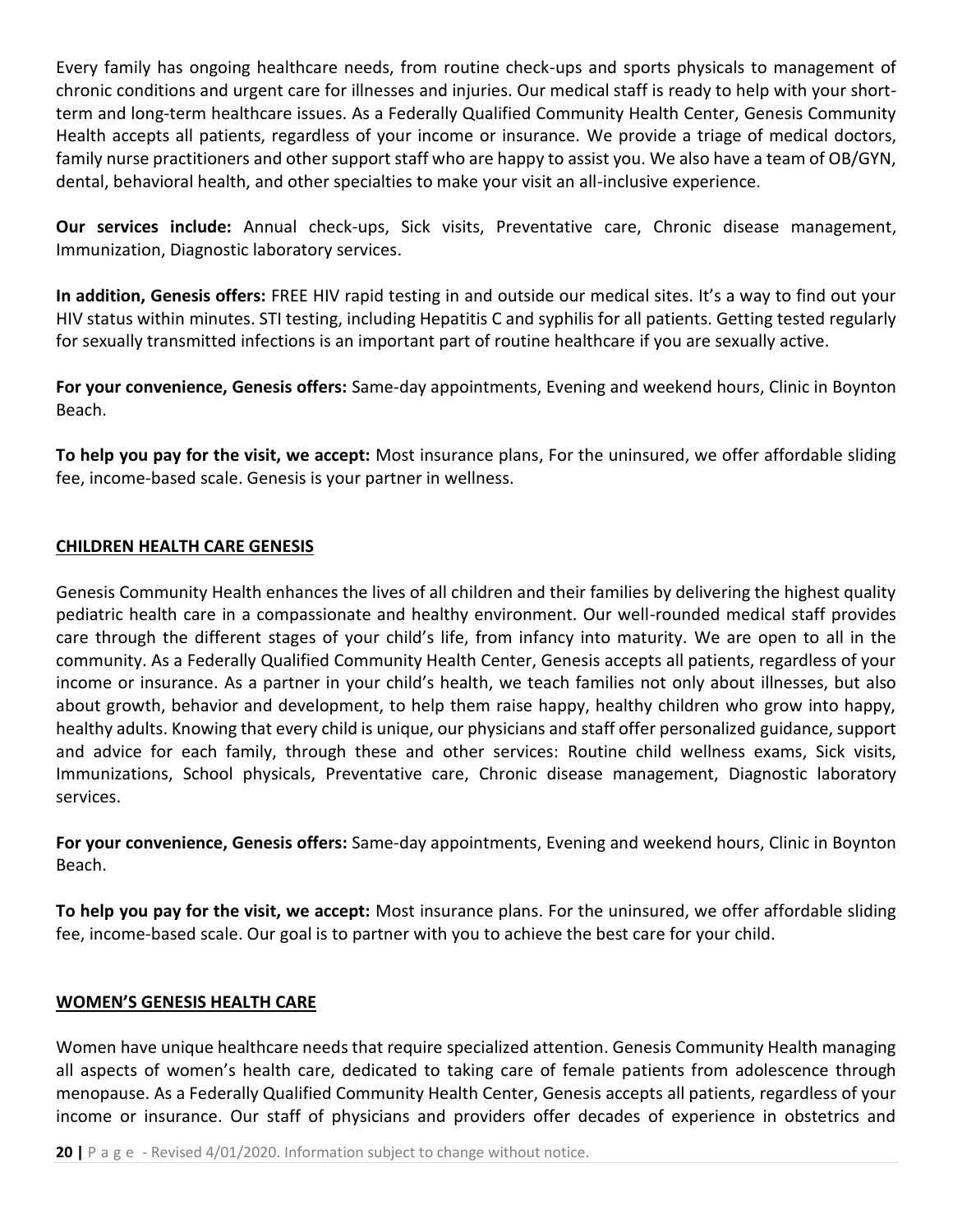gynecology and offers these and other services: Annual check-ups and pap smears, Family planning/contraceptive management, Prenatal/postnatal Care, Infectious disease testing, Breast and cervical cancer screening, Lab services for routine bloodwork done in our clinics.

**In addition, Genesis offers:** FREE HIV rapid testing in and outside our medical sites. It's a way to find out your HIV status within minutes. STI testing, including Hepatitis C and syphilis for all patients. Getting tested regularly for sexually transmitted infections is an important part of routine healthcare if you are sexually active.

**For your convenience, Genesis offers:** Same-day appointments, Weekend hours, Clinic in Boynton Beach.

**To help you pay for the visit, we accept:** Most insurances plans. For the uninsured, we offer affordable sliding fee, income-based scale. Our aim is to offer women the very best medical care in a safe, secure, and comfortable environment.

**Genesis Community Dental Boca Raton** 181 Crawford Blvd, Boca Raton |561. 235.5477

#### **Caridad Center**

Dental Clinic, a free clinic west of Boynton Beach for patients and families who don't have insurance <http://www.caridad.org/healthcare/>561-853-1634

#### **Community Health Center of West Palm Beach**

Provides non-emergency medical and eye care to people without health insurance <http://www.freehealthcarewpb.org/>561-840-8681

### <span id="page-21-0"></span>**Mental Health:**

#### **MENTAL HEALTH INFORMATION**

Mental Health Association (561)801-4357

#### **Genesis Community Behavioral Health**

If you or one of your loved ones suffer from Major Depression, Bipolar Disorder, Grief/Loss, trauma, or need substance abuse recovery counseling, then our Genesis Community Behavioral Health Team is more than happy to assist.

We use a holistic, strengths-based, empowerment approach to behavioral health treatment which explores the biological, social and psychological needs and wants of every patient in our care.

Our warm, compassionate, licensed behavioral health providers and Master of Social Work intern students provide on-site individual psychotherapy with the goal of helping those patients whose behavioral health issues have impacted their ability to maintain their family, work, and personal lives.

We aim to meet each patient's unique needs by integrating behavioral health, medical and dental services to create a process for hope and healing.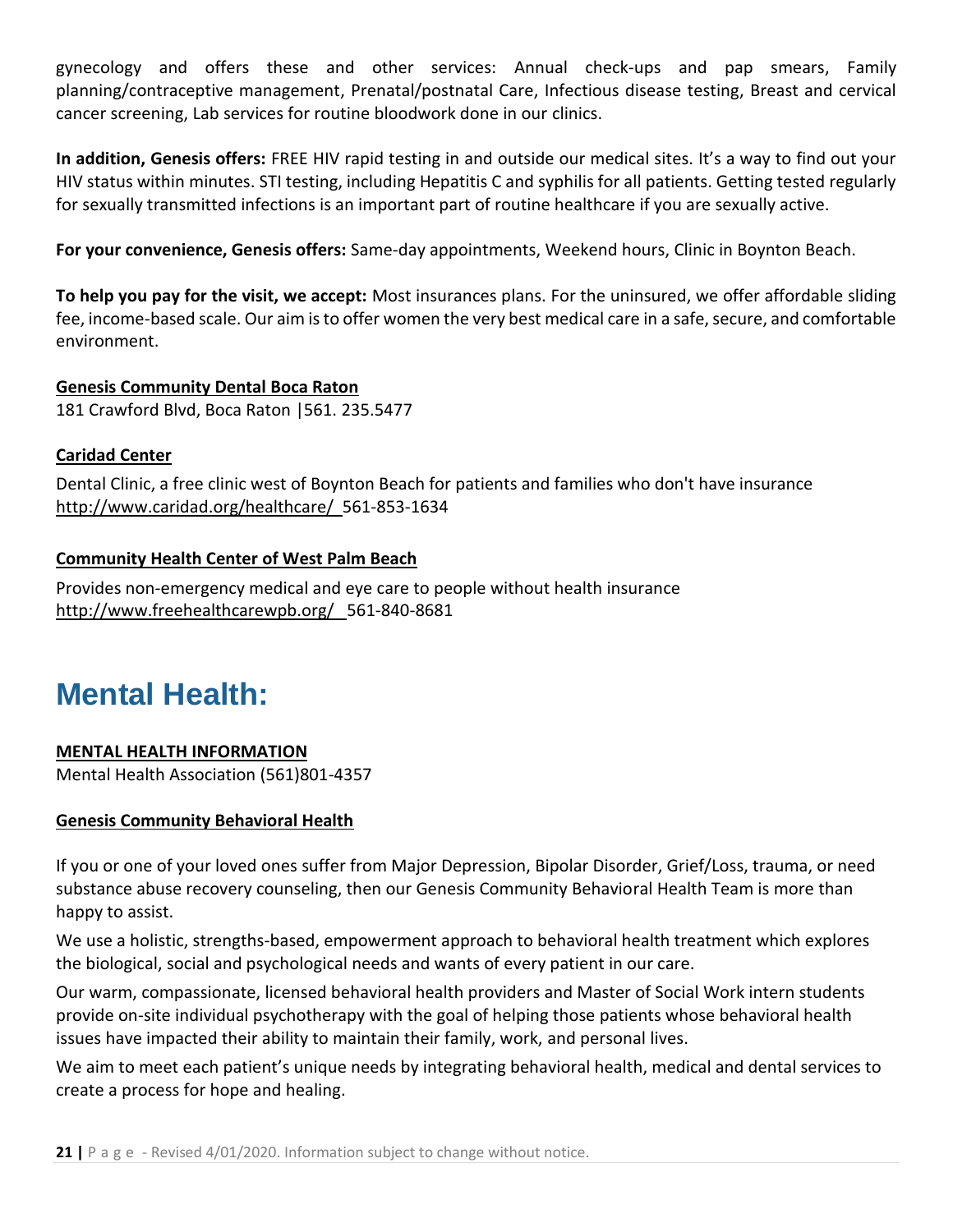As a Federally Qualified Community Health Center, Genesis Community Health accepts all patients, regardless of your income or insurance

**We treat a broad array of behavioral health issues, intertwined with:** Family/Children social services, Community referrals for continuity of care, HIV/AIDS/Outreach services, Crisis Intervention.

**For your convenience, Genesis Community Health offers:** Same-day appointments, Evening hours.

**To help you pay for the visit, we accept:** Most insurance plans. For the uninsured, we offer an affordable sliding fee, income-based scale. If you or your loved one is in immediate danger, please call 911 or go to the nearest emergency department.

No matter if you need someone to talk to or are seeking care for an emotional or psychological condition, we will get you the help you need.

#### The Faulk Center for Counseling

We provide a warm, accepting and confidential environment where people who are dealing with life's problems are helped to make changes or to cope more effectively with things that they cannot change. Our mission is to promote emotional well-being though a variety of free and low-cost programs such as psychological and mental health consultation, therapy, and support.

22455 Boca Rio Road, Boca Raton, FL 33433 (Serving South Florida, Palm Beach County & Broward County)

PHONE: 561-483-5300 FAX: 561-483-5325 EMAIL: center@faulkcenterforcounseling.org SITE: www.faulkcenterforcounseling.org FaceBook: Faulk Center for Counseling

#### South County Mental Health Center

A major provider of mental health services to residents of south Palm Beach County, Florida. These include psychiatrists, psychologists, social workers, nurses, mental health counselors, marriage and family therapists, activities therapists, mental health technicians, and administrative support professionals. Our staff delivers sound clinical treatment with compassion and sensitivity. 16158 S Military Trail, Delray Beach, Fl., 33484 PHONES: 561-737- 8400 561-637- 2102 (intake) 561-495- 0522 (emergency) EMAIL: [SCMHC@scmhcinc.org](mailto:SCMHC@scmhcinc.org) SITE:<https://www.scmhcinc.org/>

#### Portner Counseling Group

[Licensed Mental Health Counselors](https://portnercounseling.com/biography) at Portner Counseling Group in Pompano, Florida are waiting to assist you through the therapy you need to help improve your life. As a licensed and certified specialist, we are here to meet the needs of any mental health patients as they begin their journey to a better life. What exactly makes us specialists? Our counselors have the licenses, certificates, and work experience necessary to develop an understanding for each individual and the mental health care which they need. As a licensed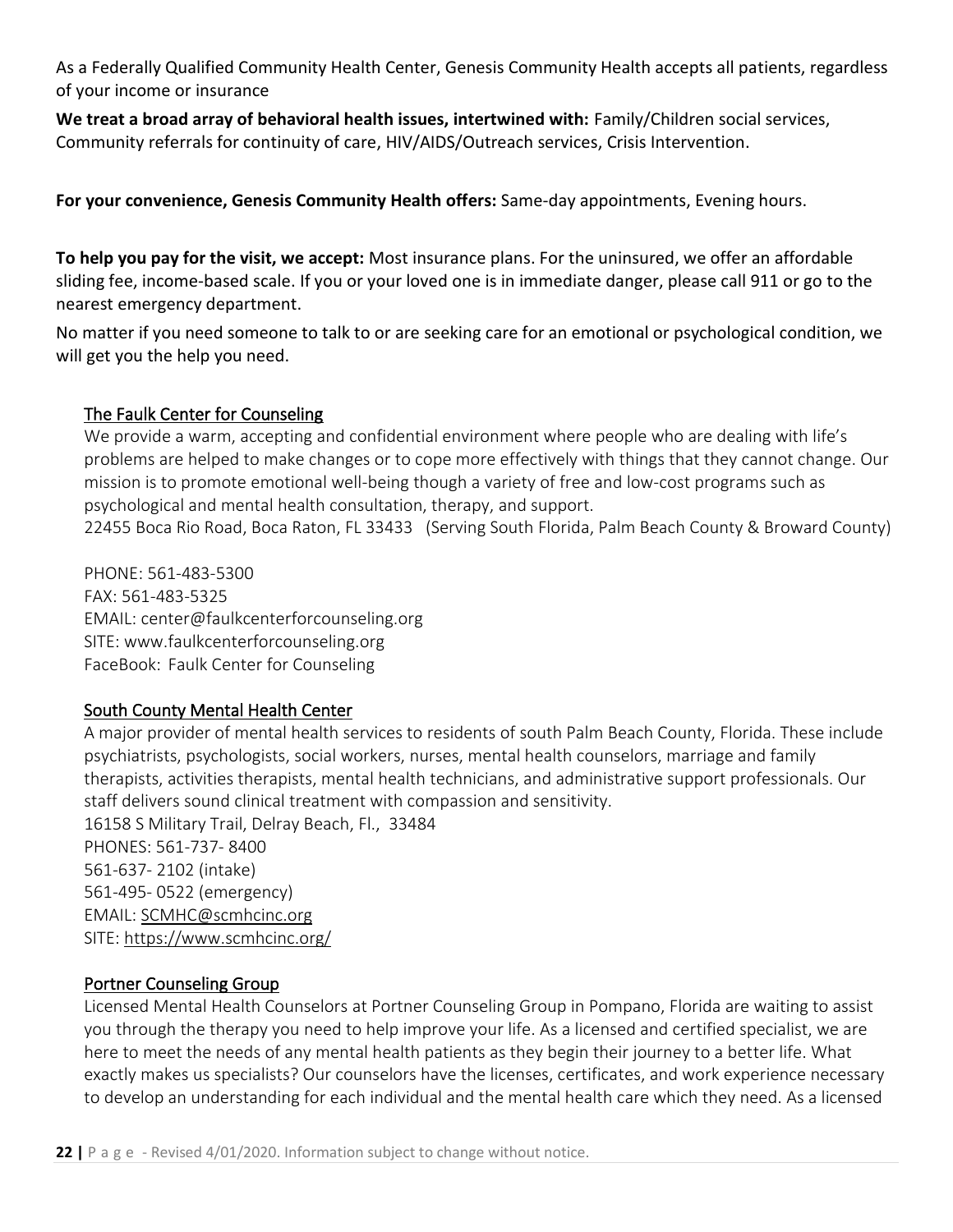mental health counselor and CAP, we have developed the skills necessary to assist any individual in overcoming any mental crisis they are experiencing. 3170 N. Federal Highway, Suite 100 D Lighthouse Point, FL 33064 PHONE: (954) 895 – 6263 SITE:<https://portnercounseling.com/>

### <span id="page-23-0"></span>**Free or Discounted Prescriptions:**

#### **Publix Pharmacy Free Medication Program**

Before you buy medications, see if you can get them free. Publix offers a variety of prescription medications free for as long as your doctor prescribes them, 30 days' worth at a time. Those include:

Metformin (for diabetes). Lisinopril (for high blood pressure). Amlodipine (for high blood pressure and angina). Publix also offers a free 14-day supply of some common antibiotics: Amoxicillin Ampicillin Sulfamethoxazole/Trimethoprim (SMZ-TMP) Ciprofloxacin (excluding Ciprofloxacin XR) Penicillin VK The fine print. These meds and antibiotics are free for as long your doctor prescribes them. You can get up to 90 days for maintenance meds and 14 days for antibiotics. Need more antibiotics after 14 days? Ask your doctor to send

in another prescription, and you'll get that one free too. Certain restrictions may apply. Please see your pharmacist for details. Publix reserves the right to modify the terms of, and medications covered by, the Publix Pharmacy free medications program at any time, and such terms are subject to change without notice.

**Link: [https://ww4.publix.com/pharmacy-wellness/pharmacy/pharmacy-services/free-medication](https://ww4.publix.com/pharmacy-wellness/pharmacy/pharmacy-services/free-medication-program?utm_source=google&utm_medium=cpc&utm_campaign=PX23_20_003_15_0_T&utm_term=publix%20free%20medications&utm_content=meds&gclid=EAIaIQobChMI77XH7PjI5AIVlFmGCh2daQgCEAAYASAAEgK4VvD_BwE&gclsrc=aw.ds)[program?utm\\_source=google&utm\\_medium=cpc&utm\\_campaign=PX23\\_20\\_003\\_15\\_0\\_T&utm\\_term=publix](https://ww4.publix.com/pharmacy-wellness/pharmacy/pharmacy-services/free-medication-program?utm_source=google&utm_medium=cpc&utm_campaign=PX23_20_003_15_0_T&utm_term=publix%20free%20medications&utm_content=meds&gclid=EAIaIQobChMI77XH7PjI5AIVlFmGCh2daQgCEAAYASAAEgK4VvD_BwE&gclsrc=aw.ds) [%20free%20medications&utm\\_content=meds&gclid=EAIaIQobChMI77XH7PjI5AIVlFmGCh2daQgCEAAYASA](https://ww4.publix.com/pharmacy-wellness/pharmacy/pharmacy-services/free-medication-program?utm_source=google&utm_medium=cpc&utm_campaign=PX23_20_003_15_0_T&utm_term=publix%20free%20medications&utm_content=meds&gclid=EAIaIQobChMI77XH7PjI5AIVlFmGCh2daQgCEAAYASAAEgK4VvD_BwE&gclsrc=aw.ds) [AEgK4VvD\\_BwE&gclsrc=aw.ds](https://ww4.publix.com/pharmacy-wellness/pharmacy/pharmacy-services/free-medication-program?utm_source=google&utm_medium=cpc&utm_campaign=PX23_20_003_15_0_T&utm_term=publix%20free%20medications&utm_content=meds&gclid=EAIaIQobChMI77XH7PjI5AIVlFmGCh2daQgCEAAYASAAEgK4VvD_BwE&gclsrc=aw.ds)**

#### **GoodRx Stop paying too much for your prescriptions**

Drug prices vary widely between pharmacies. GoodRx finds the lowest prices and discounts. How?

- Collect and compare prices for every FDA-approved prescription drug at more than 70,000 U.S. pharmacies
- Find free coupons to use at the pharmacy
- Show the lowest price at each pharmacy near you

Save up to 80% on your prescriptions with the free GoodRx app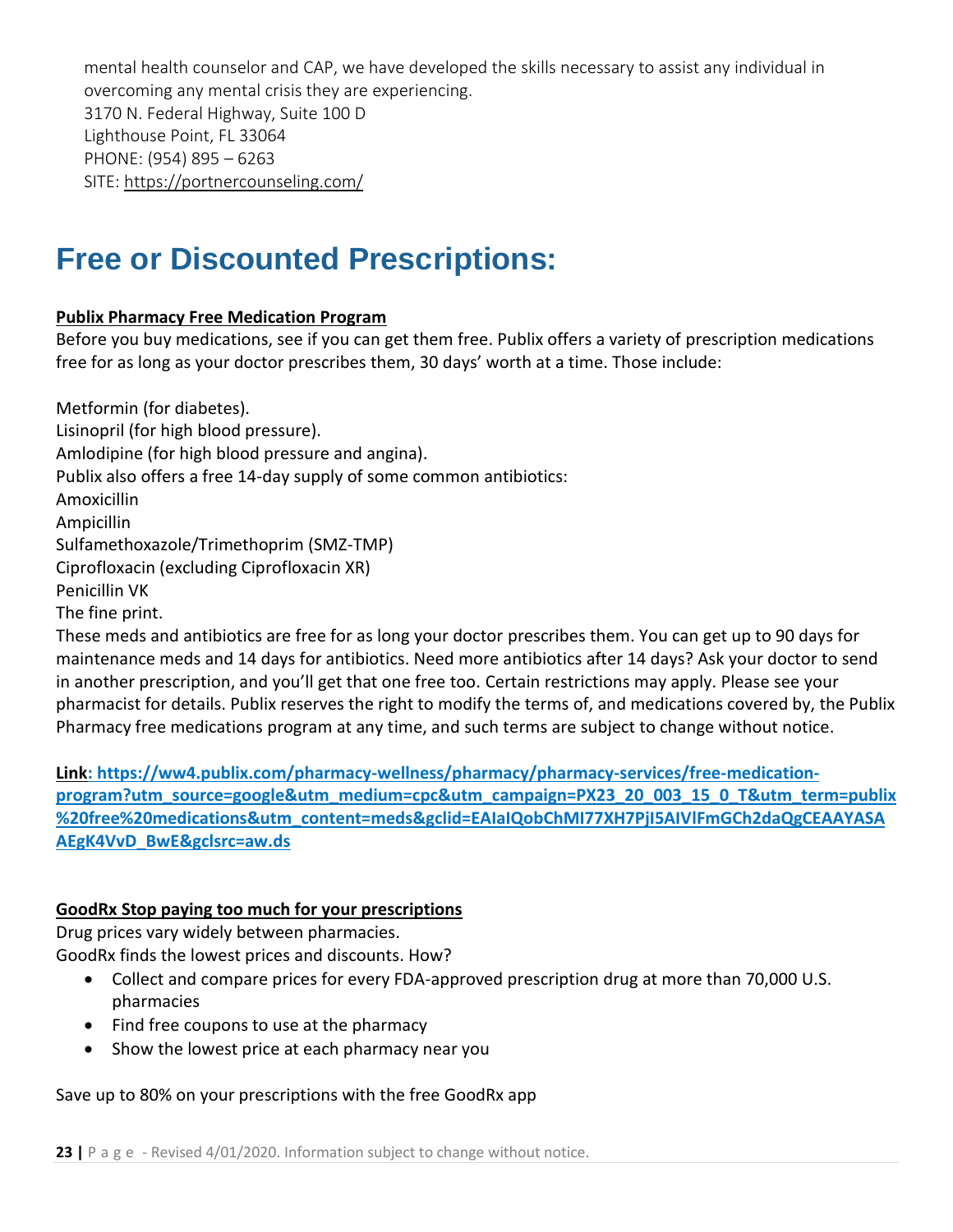- Search & Compare Prices: Find the lowest local prices for your prescriptions at more than 75,000 pharmacies.
- Get Free Coupons: GoodRx coupons can save you up to 80% on your prescriptions at no cost to you.
- Save To My Rx: Save your prescriptions to track prices, receive savings alerts and refill reminders.
- Show To Your Pharmacist: It's easy, just show the GoodRx app to your pharmacist when picking up your prescription.

**https://www.goodrx.com/**

### <span id="page-24-1"></span><span id="page-24-0"></span>**Food:**

### Soup Kitchens and Served Meals:

#### Boca Helping Hands

1500 Northwest 1st Court, Boca Raton

PHONE: (561)417-0913

Lunch: Monday–Saturday 11:00AM–12:30PM Dinner: Thursdays 4:30PM–6:00PM

(Please note: Families only admitted for dinner.) SITE: [www.bocahelpinghands.org](http://www.bocahelpinghands.org/)

#### Changing Lives/First United Methodist Church

Saturday's Changing Lives Homeless Outreach program. 9:00am to 11:30am The Gathering Place 625 NE Mizner Blvd. Boca Raton, FL., 33432 Breakfast: Saturday 9:00AM Lunch: Saturday 11:00AM

#### The Soup Kitchen

8645 West Boynton Beach Boulevard, Boynton Beach TSK freely provides…

- Hot Food to eat-in and take-out
- Bags of Groceries
- Clothing
- Furniture
- Diapers for Babies & Seniors
- Immunizations
- English classes
- Toys for children
- Christmas Santa Visit
- Thanksgiving Turkeys & Staples

PHONE: (561)732-7595

SITE: https://thesoupkitchen.org/

#### Monday–Saturday 9:00AM–12:00PM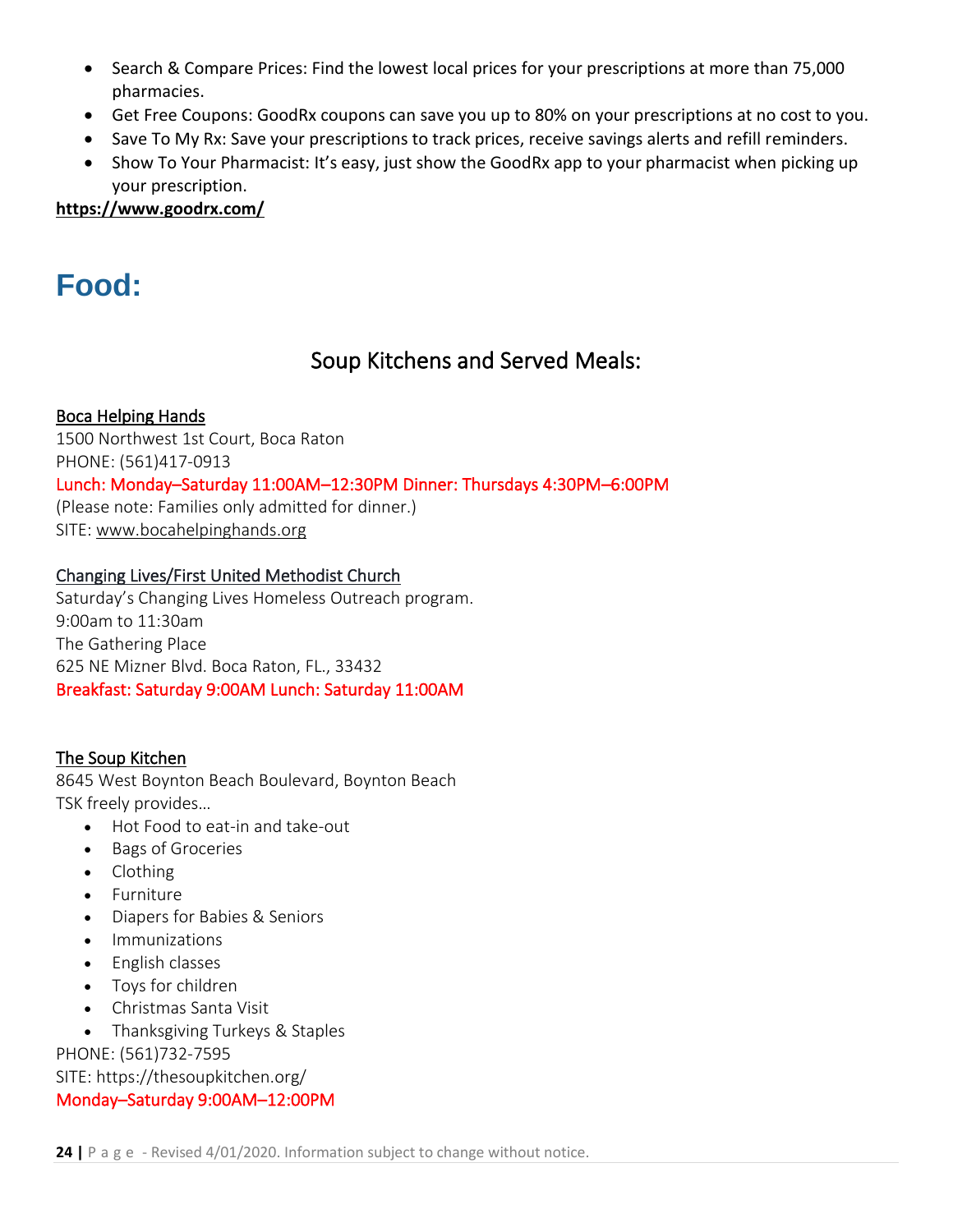#### St. Ann Place - Outreach Center

2107 North Dixie Highway, West Palm Beach, FL 33407 (561)805-7708 - www.stannplace.org The Outreach center of Historical St. Ann Church, serving homeless women and men. Sister Katie Frank, SSND Health Care Program Director. Direct Line: 561- 932- 1005. They assist you with clothes, a shower, ID & Birth Certificate. Breakfast: Monday–Friday 8:00AM–9:00AM Lunch: Monday–Friday 10:00AM–11:30AM

#### St. Gregory's Episcopal Church

100 NE Mizner Blvd, Boca Raton, FL 33432 PHONE: (561) 395-8285 SITE:<https://stgregorysepiscopal.org/> Sunday lunch at 1:15 weekly and 4th Sunday of the month dinner at 4:30 pm.

#### St. George's Episcopal Church

21 West 22nd Street, Riviera Beach PHONE: (561)844-7713 SITE:<https://stgeorges.dioswfl.org/> Lunch: Monday–Friday 11:30AM–12:30PM - Dinner: Monday–Friday 5:30PM–6:30PM

#### Trinity United Methodist Church

1401 9th Street, West Palm Beach PHONE: (561)386-9897 SITE:<http://www.trinitypbg.org/> Breakfast: Tuesdays & Fridays 6:00AM–8:00AM - Dinner for Seniors: Tuesdays 5:00PM–7:00PM

#### Caring Kitchen

Caring Kitchen Update: Our meal preparation has moved to Cason United Methodist Church in Delray Beach. We are grateful to our friends at Cason for allowing us to use their kitchen to prepare Caring Kitchen meals. A search for a more permanent space for meal preparation is ongoing. If you have questions on our search for a permanent meal-prep kitchen, please contact Rev. Juanita Bryant Goode, Director of Engagement. For more information about The Caring Kitchen contact: Shona Castillo (561) 278-0918. 342 N. Swinton Ave., Delray Beach

#### Food Pantries:

#### <span id="page-25-0"></span>Trinity Church International Lake Worth

Restoration Bridge International Food Ministry 2341 South Military Trail, West Palm Beach (828)414-3546 Saturdays 9:00AM–1:00PM Joins with other churches to supply hot food in the back parking lot of Community of Hope Church. Food pantry will be at Community of Hope Church.

#### St. Joan of Arc Catholic Church Care Ministry & Food Pantry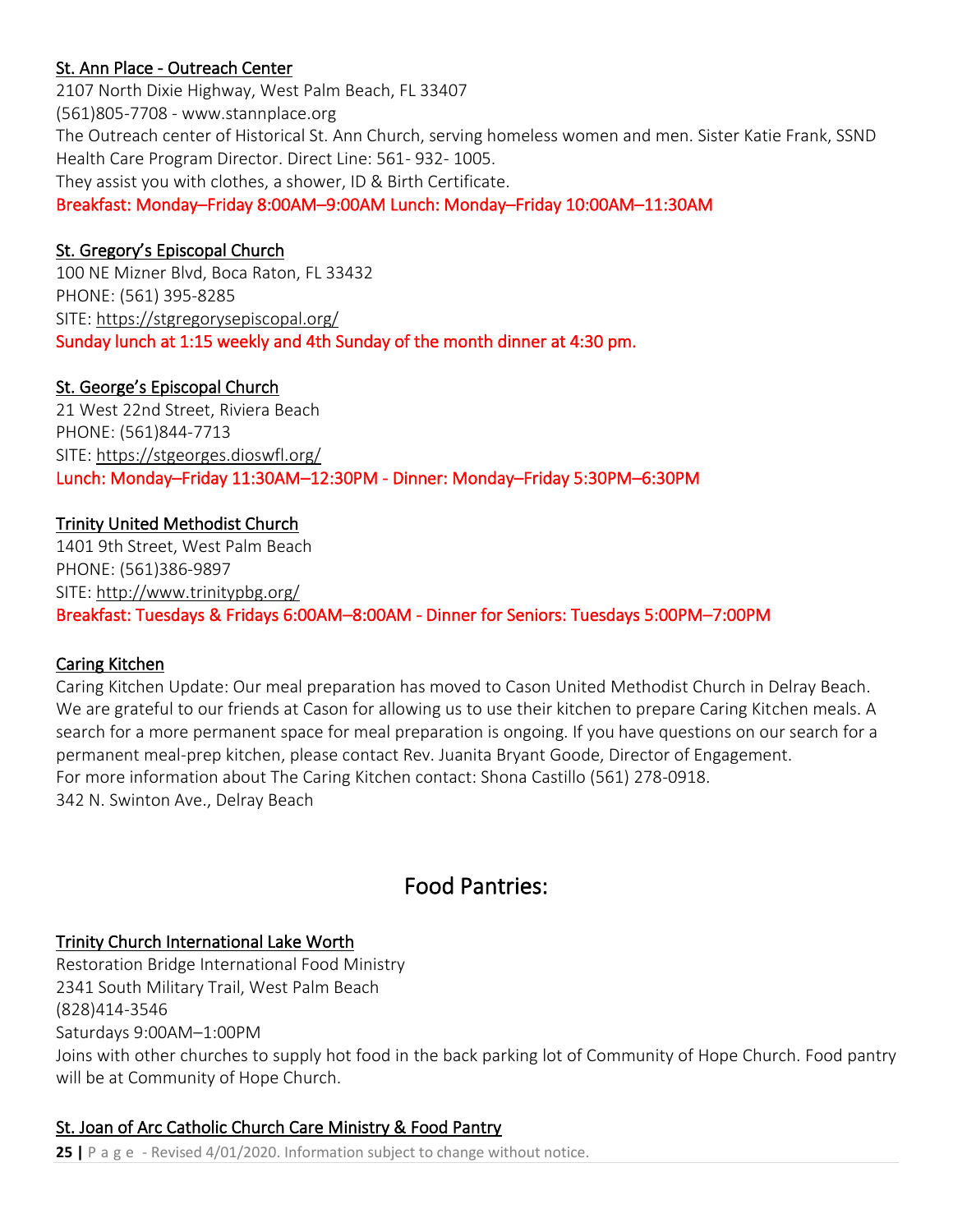Strives to alleviate emergency needs and improve the quality of life, both spiritually and physically, for those seeking assistance and help them become more productive members of our society 370 SW Third Street, Boca Raton PHONE: (561) 962-6000 or (561) 392-0007 EMAIL: info\_church@stjoan.org SITE:<https://stjoan.org/>

#### St. Ambrose Catholic Church Care Ministry & Food Pantry

ALCOHOLICS ANONYMOUS — Every Monday evening at 7:30 pm in the Downstairs Parish Hall. Church Address: 380 S. Federal Highway, Deerfield Beach, FL 33441 Mailing Address: PO Box 999, Deerfield Beach, FL 33443 Email: stambrosedeerfield@yahoo.com Web Page: stambrosedeerfieldbeach.com PHONE: (954) 427-2225

#### Peniel Food Pantry

Peniel Community Food Pantry The mission of the Food Pantry is to distribute food to the needy and refer them to other community organizations for social services that may help them improve their lives and achieve self-sufficiency. NOTICE: The Food Pantry has been suspended until we can find a new location to distribute the food. If you have or know a location that is big enough to hold food/grocery for approx. 200-300 people, please call 561- 951-7079. Worship Center: 2140 Scott Avenue, West Palm Beach, FL 33409 Mailing Address: P.O. Box 531203, Lake Park, FL 33403 PHONE: (561) 951-7079

EMAIL: pastorstecker@yahoo.com SITE: [www.penielinaction.org](http://www.penielinaction.org/) OR [www.facebook.com/penielinaction](http://www.facebook.com/penielinaction)

#### Jacobson Family Food Pantry

The Jacobson Family Food Pantry delivers non-perishable groceries, some fresh fruits and vegetables and challah every other week *free of charge* to people experiencing serious financial difficulties. Founded in 1996, the Food Pantry was established to ensure that no individual or family in our community goes hungry. Main Office: Ruth & Norman Rales Jewish Family Services 21300 Ruth & Baron Coleman Blvd, Boca Raton, Florida 33428 Phone: (561) 852-3333 | Fax: (561) 852-3332 Satellite Office: Shirley & Barton Weisman Delray Community Center 7091 West Atlantic Avenue, Delray Beach, Florida 33446 Phone: (561) 558-2100

#### Cross Community Food Pantry

REQUIREMENTS TO RECEIVE A FULL ALLOTMENT OF FOOD FROM OUR FOOD PANTRIES: Bring photo ID. Call 211 to verify hours of operation. 3677 23rd Avenue South, #B-101 Lake Worth, FL 33461 PHONE: (561) 233-9009 EMAIL: [info@crosministries.org](mailto:gnauman@crosministries.org) SITE:<https://www.crosministries.org/food-pantries/>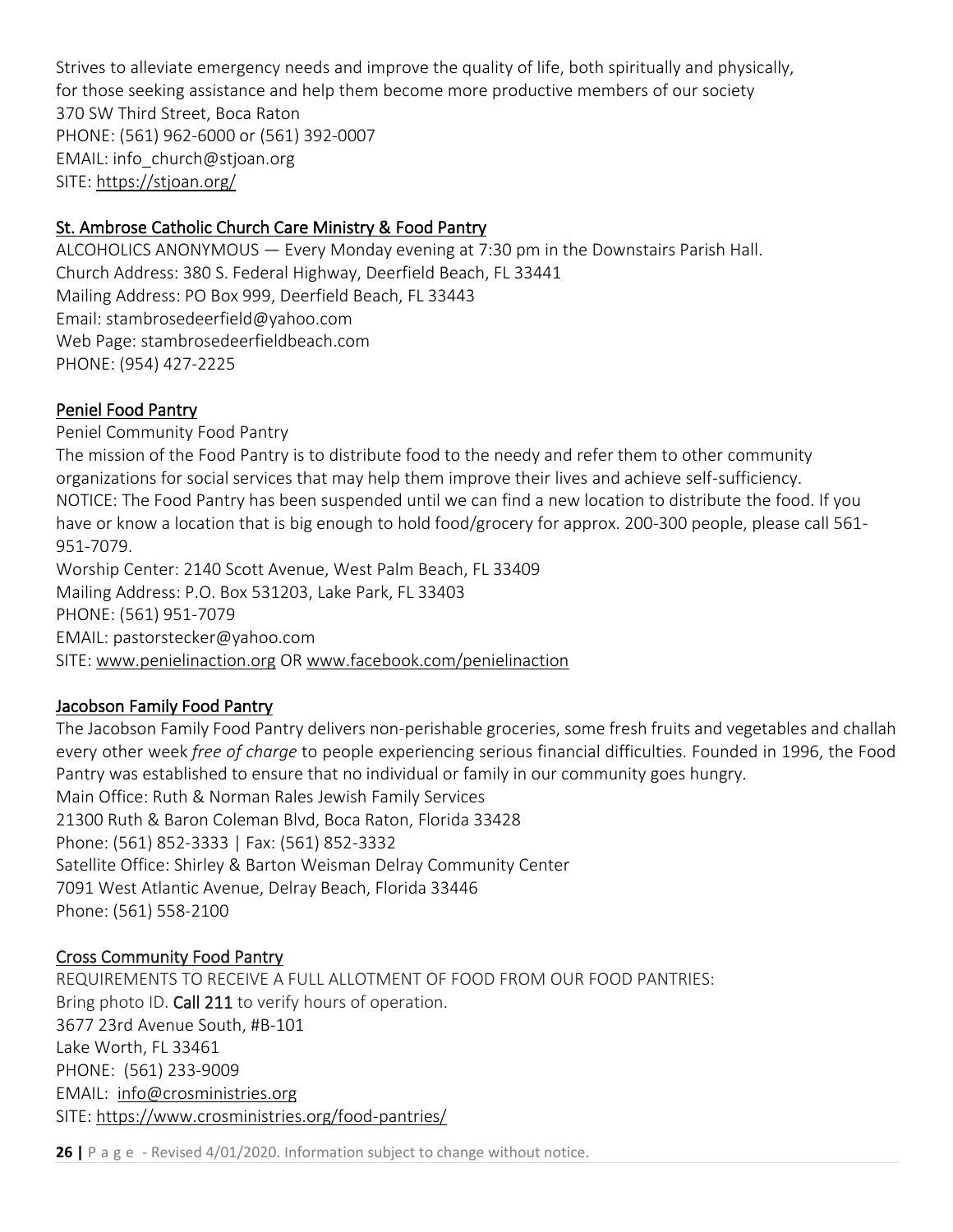#### Food Stamps:

#### <span id="page-27-0"></span>**FOOD ASSISTANCE (SNAP)**

#### **ACCESS Florida**

The Food Assistance Program helps people with low-income buy healthy food. Individuals must pass all eligibility rules to get food assistance benefits. Customer Call Center - Agents available: 8am to 5pm Mon-Fri 850-300-4323 Florida Relay 711 or TTY 1-800-955-8771 FAX: 1-866-886-4342 Mailing Address: ACCESS Central Mail Center P.O. Box 1770 Ocala, FL 34478-1770 <https://www.myflfamilies.com/service-programs/access/food-assistance-and-suncap.shtml> Apply online<https://dcf-access.dcf.state.fl.us/access/index.do>

### <span id="page-27-1"></span>**Other local hot meal/brown bag resources:**

#### **The Salvation Army In Palm Beach County**

The Salvation Army translates its faith into action by offering programs and services. The many programs offered in Palm Beach County include: transitional housing for homeless males and homeless male veterans, social services, holiday assistance, youth programming, athletics and so much more.

Contact The Salvation Army in Palm Beach County:

- Area Command: 2100 Palm Beach Lakes Blvd. West Palm Beach, FL 33409 561- 686-3530
- West Palm Beach Center for Worship & Service: 2122 Palm Beach Lakes Blvd. West Palm Beach, FL 33409 561-686-3530
- North West Community Center: 600 North Rosemary Avenue West Palm Beach, FL 33401 561-833-6767
- Boca Raton Center for Worship & Service: 300 SW 2nd Avenue Boca Raton, FL 33432 561-391-1344
- Lake Worth Center for Worship & Service: 4051 Kirk Road Lake Worth, FL 33460 561-968-8189
- Center of Hope: 1577 North Military Trail West Palm Beach, FL 33409 561-682-1118
- Residential Re-Entry Center: 1577 North Military Trail West Palm Beach, FL 33409 561-689-1212
- West Palm Beach Family Store: 655 North Military Trail West Palm Beach, FL 33409 561-683-3513
- Lake Worth Family Store: 4001 Kirk Road Lake Worth, FL 33460 561-642-1927

#### Boynton Beach Community Church

9515 Boynton Beach Blvd Boynton Beach, FL 33472 PHONE: (561)733-9400 EMAIL: [bbccmail@bellsouth.net](mailto:bbccmail@bellsouth.net) SITE:<https://www.bbcconline.com/>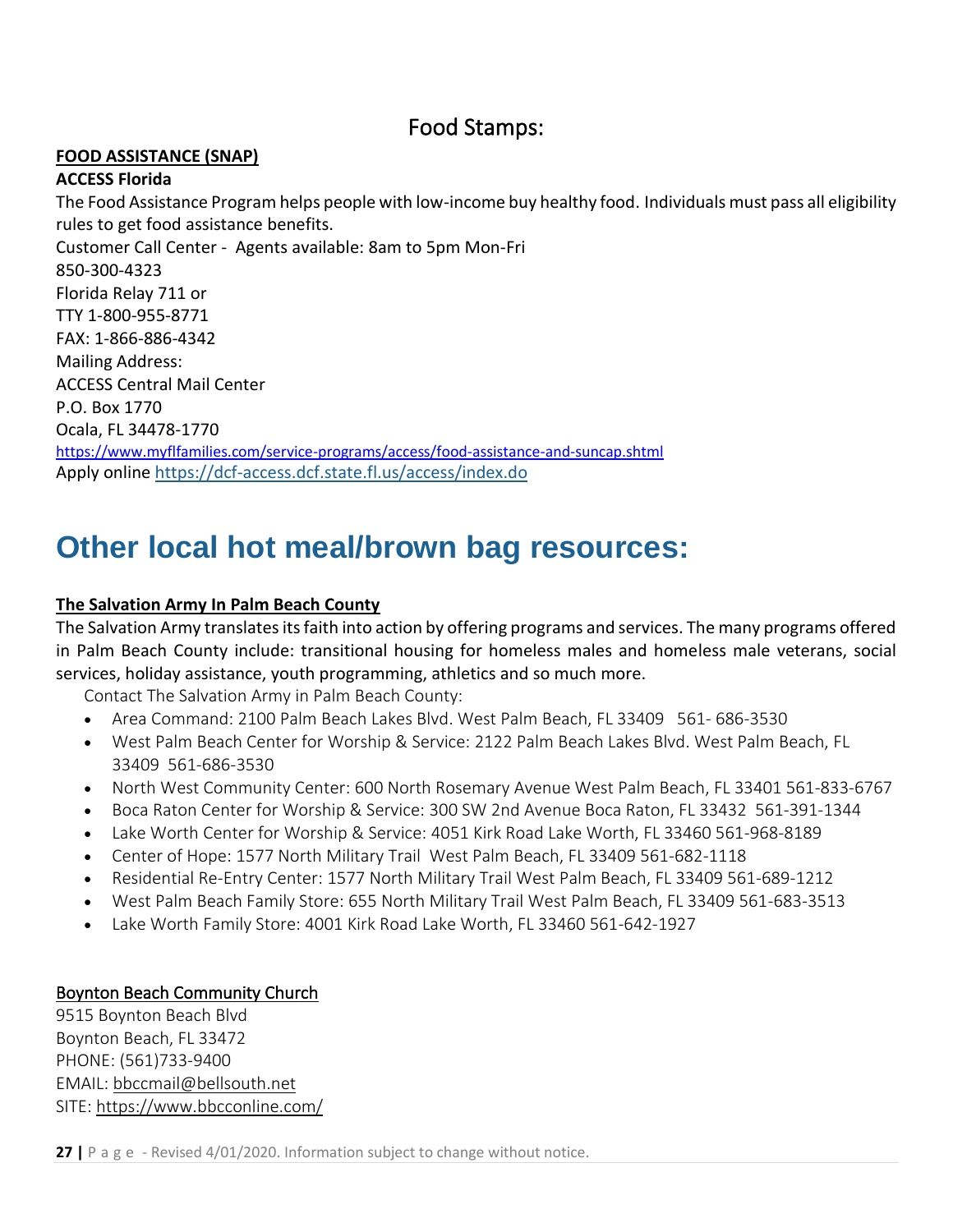We gather every Saturday morning to prepare burritos and sort clothes to share with our homeless friends at Bryant Park in Lake Worth. Once everything is prepared, we head to the park to share some good food, some clean clothes, some laughs, some tears, and a Bible study with whomever wants to listen.

#### **Catholic Charities**

(844)848-6777 Hunger/Homelessness (561)345-2007 Indian River County (772)770-3039

#### **Extended Hands Community Outreach**

The Neighborhood Connection Program provides basic necessities, such as food and clothing, to families in West Palm Beach. [http://www.ehcopbc.org](http://www.ehcopbc.org/) 561-315-5463

#### Food Not Bombs West Palm Beach

Shares free vegetarian food to the public every Saturday in Downtown West Palm Beach and Lake Worth. Opens Saturday 4:30PM-5:00PM EMAIL: [florida.carmen@gmail.com](mailto:florida.carmen@gmail.com) Facebook: Food Not Bombs West Palm Beach SITE: http://www.foodnotbombs.net/

#### **CROS Ministries**

#### **Food programs, pantries and other hunger-related services <http://www.crosministries.org/>561-233-9009**

Serves the hungry in Palm Beach and Martin Counties through community collaborations. 3677 23rd Avenue South, #B-101, Lake Worth PHONE: (561)233-9009 x108 For families with children 5–18. Serves lunches 5 days a week at local churches on Delray Beach and provides weekend bag lunches and dinners on Sunday evenings:

#### Mondays 12:00PM–1:00PM

Resurrection Life Fellowship 209 Southwest 5th Avenue, Delray Beach PHONE: 561-272-0376 - https://www.rlfcog.org/

#### Tuesdays 12:00PM–1:00PM

Cason United Methodist Church 342 North Swinton Avenue, Delray Beach (Corner Lake Ida & Swinton - Enter on south side)

#### Wednesdays 12:00PM–1:00PM

St. Matthew's Episcopal Church 404 Southwest 3rd Street, Delray Beach Parish Hall across street from sanctuary

#### Thursdays 12:00PM–1:00PM

Cason United Methodist Church 342 North Swinton Avenue, Delray Beach (Corner Lake Ida & Swinton - Enter on south side)

#### Fridays 12:00PM–1:00PM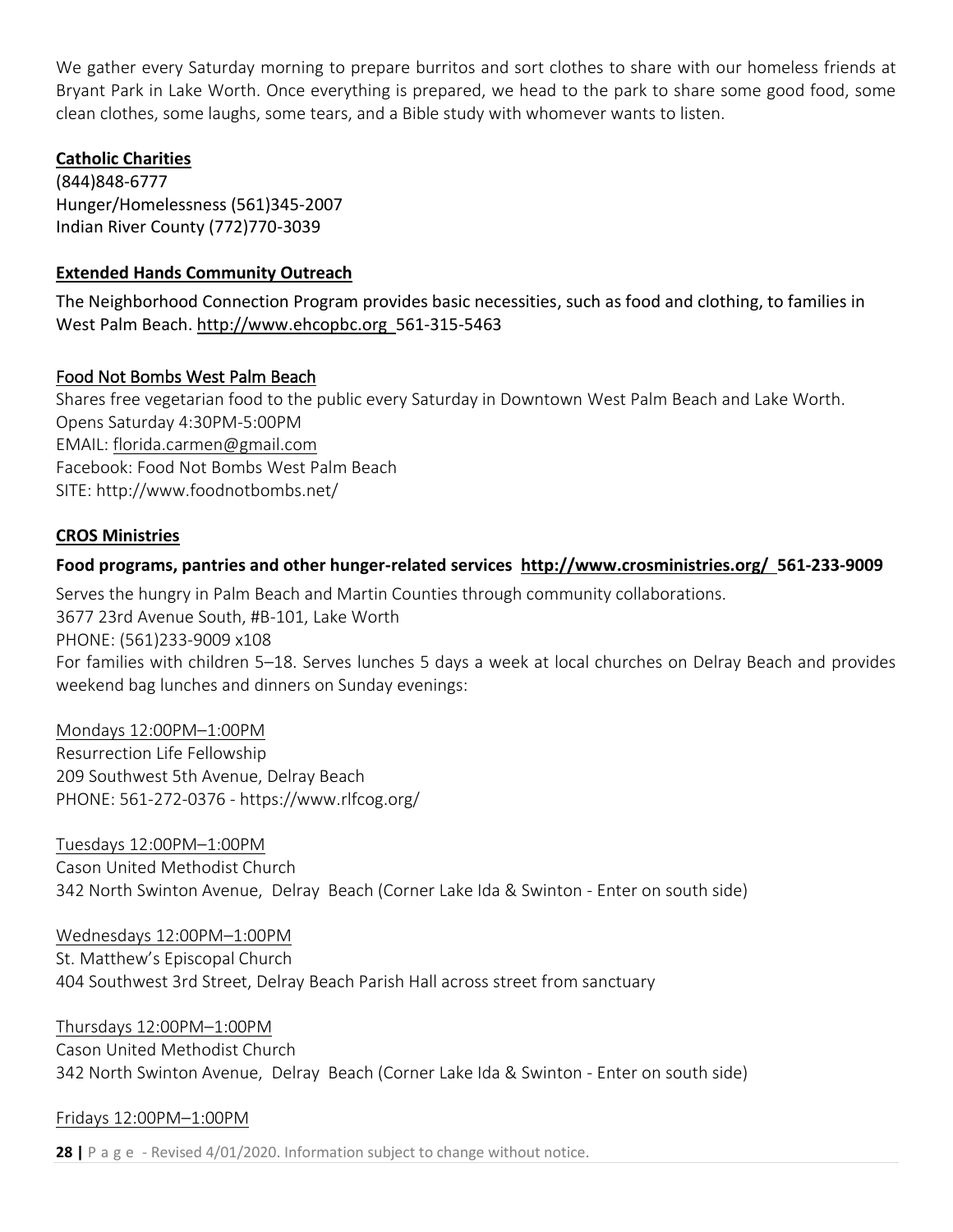St. Matthew's Episcopal Church 404 Southwest 3rd Street, Delray Beach (Parish Hall across street from sanctuary)

Saturdays 9:00AM–9:30AM Bag Lunches at Cason UMC 342 North Swinton Avenue, Delray Beach (Corner Lake Ida & Swinton)

Sundays 5:00PM–5:30PM Delray Beach Haitian United Church Of The Nazarene 338 Northwest 6th Avenue, Delray Beach

# <span id="page-29-0"></span>**Bible Study Fellowships:**

#### **First United Methodist Church**

625 NE Mizner Blvd. Boca Raton, FL., 33432

- There are Bible Class at First United Methodist Church on Wednesday from 6pm-7pm. Maybe we can get a group together to go tomorrow with our bible committee?
- You can reach Dyane at 561-479-2552 for any details

# <span id="page-29-1"></span>**Clothing:**

#### First United Methodist Church

Distribution of donated clothes provided during the Saturday's Homeless Outreach program. 9:00am to 11:00am The Gathering Place 625 NE Mizner Blvd. Boca Raton, FL., 33432

#### Boca Raton Salvation Army Corps

300 SW 2nd Avenue | 561.391.1344

#### St Lauren Chapel

1700 Blount Rd, Pompano Beach PHONE: (954) 972-2958 EMAIL: [exedir@stlaurencechapel.org](mailto:exedir@stlaurencechapel.org) SITE:<http://www.stlaurencechapel.org/new-overnight-program/>

#### St. Ann Place - Outreach Center

2107 North Dixie Highway, West Palm Beach, FL 33407 PHONE: (561)805-7708 SITE: www.stannplace.org The Outreach center of Historical St. Ann Church, serving homeless women and men. They assist you with clothes, a shower, ID & Birth Certificate.

#### Dress for Success Palm Beaches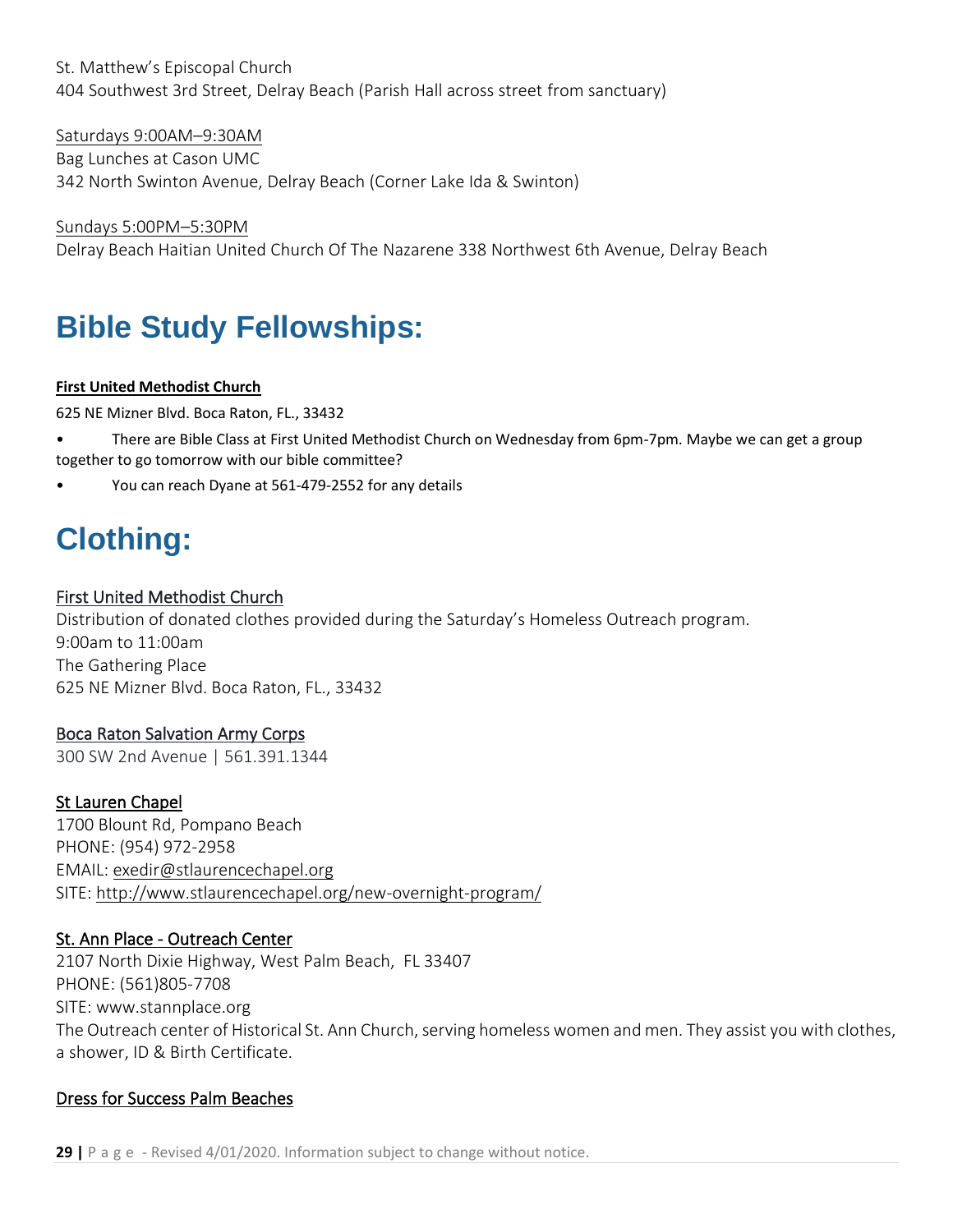Serving the women of Palm Beach, Martin, St. Lucie, Hendry, and Northern Broward counties. We have implemented two job-readiness programs for our clients and have established Y.E.S! Palm Beaches, our very own networking group for young professional women in Palm Beach County. Once you've scheduled an interview, obtain a referral to visit your local Dress for Success boutique. Our volunteers will work with you to help you choose an interview outfit and will also provide guidance and support for the upcoming interview. 2459 S. Congress Avenue, Suite 204, Palm Springs, Florida 33406 Monday - Friday 10:00 a.m. to 4:00 p.m. PHONE: (561) 249-3898 EMAIL: [palmbeaches@dressforsuccess.org](mailto:palmbeaches@dressforsuccess.org) SITE: https://palmbeaches.dressforsuccess.org/

## <span id="page-30-0"></span>**Employment & Job Training Opportunities:**

### <span id="page-30-1"></span>Organizations Offering Employment & Job Training Programs

#### **Career Source Palm Beach County**

Career centers are critical facilities for placing thousands of job seekers in positions that range from entry-level opportunities to the executive suite.

#### During Your Visit

To maintain a professional environment and setting, and to ensure that job seekers are always prepared for immediate referrals to employment interviews, appropriate business dress is required. When visiting a CareerSource Palm Beach County Career Center, please:

- Dress for a job interview during every visit. Shorts, cut-offs, crop tops/bare midriffs and flip flops/beach sandals are not permitted.
- Have available your valid identification, such as a driver's license, when you enter the Career Center.
- Be courteous to others. Turn off, silence or set your cell phone to vibrate.

Food, beverages or tobacco products are not permitted inside CareerSource Palm Beach County Career Centers.

Services at the career centers include:

- **Career Consulting:** Learn from the experts. Our career consultants can help tailor your employment needs.
- **Job Search:** Workshops and assistance on how to access hundreds of jobs.
- **Hiring Events:** Onsite and offsite, we connect businesses directly with job seekers at hiring events.
- **Computers & Faxes:** Our computers and fax machines can be used at no cost to you.
- **Priority of Service:** Have you served? You may be eligible to receive priority of service at all of our career centers.
- **Specialized Programs:** We have specialized departments for persons with disabilities, veterans, youth and more!

NOTE: In some cases we can provide clothing. If you need assistance to meet the suggested dress code, please visit the nearby thrift stores listed below, who have worked with us in the past.

#### Gulfstream Goodwill Industries

Address: 4895 Okeechobee Blvd. West Palm Beach, FL 33417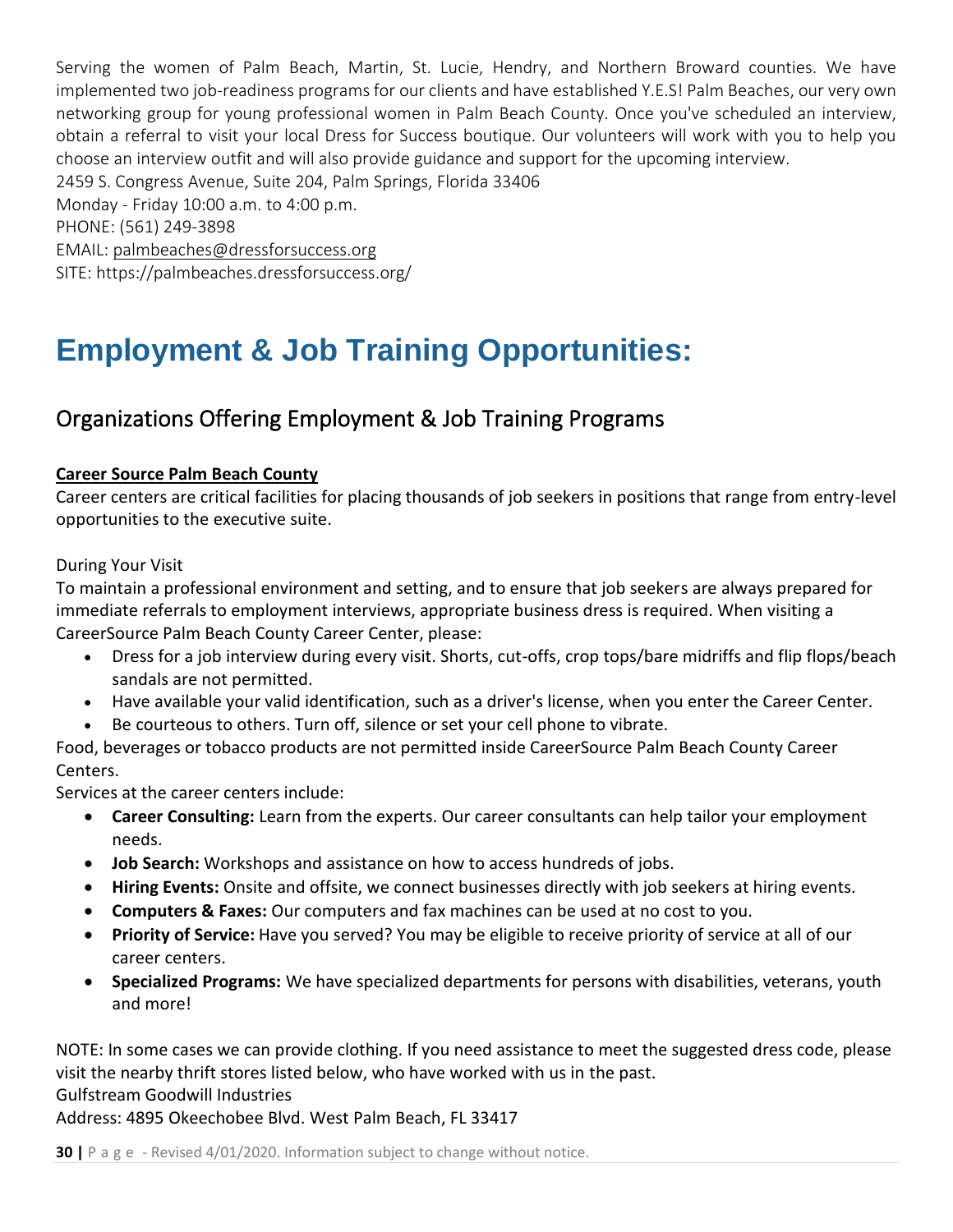Phone: 561.478.8824 - Hours: Monday-Saturday: 9AM-8PM, Sunday: 10AM-6PM The Salvation Army Address: 655 North Military Trail, West Palm Beach, FL 33415 Phone: 561.683.3513 - Hours: Monday-Saturday: 10AM-6PM, Sunday: Closed

| <b>Central Career Center</b>                                                | <b>West Career Center</b> | Delray Career Cottage      |  |  |
|-----------------------------------------------------------------------------|---------------------------|----------------------------|--|--|
| 3400 Belvedere Road                                                         | 1085 South Main Street    | 186 NW 5 <sup>th</sup> Ave |  |  |
| West Palm Beach, FL 33406                                                   | Belle Glade, FL 33430     | Delray Beach, FL., 33444   |  |  |
| PHONE: (561) 340-1060                                                       | PHONE: (561) 829-2040     | PHONE: (561) 727-3399      |  |  |
| SITE: https://www.careersourcepbc.com/<br>- EMAIL: jobs@careersourcepbc.com |                           |                            |  |  |

#### **Pathways2Work**

With over 20 years of experience, we have created a system that leads to proven results. We are experts in the field of matching people with the right job. Our services are intensive and thorough, and lead to long-term success for both the employer and employee.

Our team of experts works carefully with each applicant to assess their career goals, current skill level, and to create a program that will help them achieve employment success. Our high-quality and targeted training program starts with assessment, continues through goal planning, and leads to the candidate acquiring all the necessary resources for successful employment.

Through our Employment Readiness program, we are able to offer job preparation training to those in need. We don't see the challenges that our candidates have as being a barrier to successful employment. Rather, we focus on providing them with the skills they need to succeed, contribute, and be proud of what they have to offer!

5493 Wiles Rd. Suite 104, Coconut Creek, FL 33073 PHONE: (954) 548-5591 SITE:<https://pathways2work.org/> FaceBook: Pathways 2 Work

#### **Boca Helping Hands - Free Job Training Programs.**

Our Job Training Programs have been strategically selected and structured to help our clients successfully enter the job market or advance in the workplace. Prospective students can qualify for full scholarships in a variety of training programs, including:

- Certified Nursing Assistant (CNA)
- Commercial Driver's License
- Customer Service Representative
- Home Health Aide
- Hospitality
- IT Help Desk Technician
- Medical Billing & Coding

These can be completed in a relatively short period of time, earning certifications in high demand employment industries.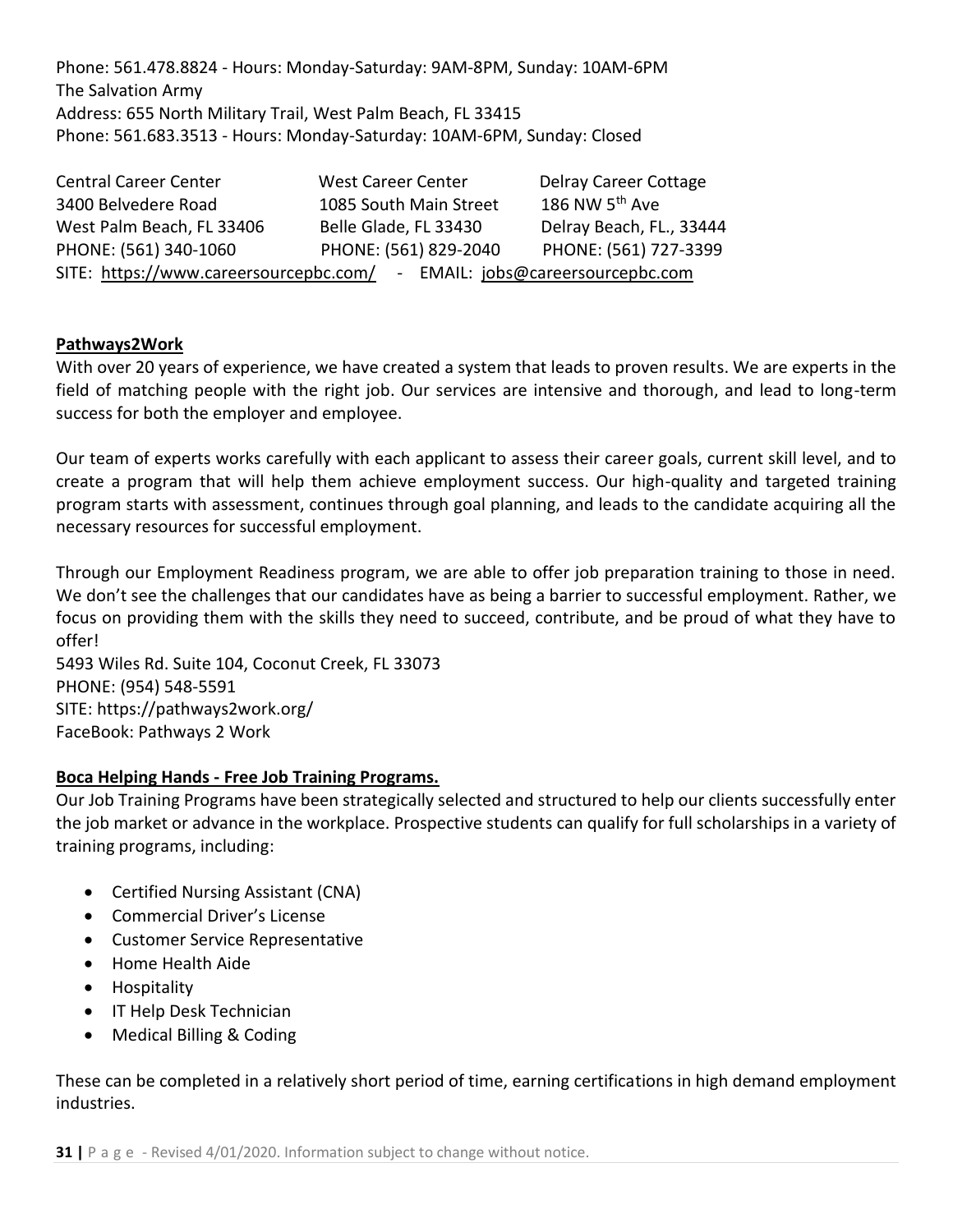For more information or to apply for enrollment contact: Trina Chin Cheong Director of Programs EMAIL: Trina@bocahelpinghands.org PHONE: (561) 417-0913 ext:203 SITE: https://www.bocahelpinghands.org/job-training 1500 NW 1st Ct, Boca Raton, FL 33432

#### **St. Ann Place - Outreach Center**

2107 North Dixie Highway, West Palm Beach, FL 33407 PHONE: (561)805-7708 SITE: www.stannplace.org The Outreach center of Historical St. Ann Church, serving homeless women and men. They assist you with clothes, a shower, ID & Birth Certificate.

#### **The Lord's Place**

Employment & Training

Café Joshua benefits low income populations by providing comprehensive job training and employment services to at-risk jobseekers that would otherwise remain unemployed and homeless or at risk of homelessness.

Through Café Joshua, low income participants acquire vocational competencies and cognitive behavioral techniques to prepare them for successful entry-level employment in Palm Beach County's food service, retail and administrative clerical positions. They learn communication, conflict resolution, and life skills. They receive instruction in computer literacy, resume writing, and job interviewing. They benefit from numerous complementary supportive services, including life coaching, literacy tutoring, financial coaching and unique, cutting edge soft skills instruction. They are connected to meaningful job leads through employers that have been cultivated by Café Joshua's job development component. And they are supported in their employment through one-on-one job coaching and job retention counseling.

Our Employment Services program offers comprehensive assistance designed to prepare participants for employment. They include transitional work experience, education, job coaching and assistance securing and maintaining employment. The program also includes two Social Enterprise businesses, Joshua Catering Company and Joshua Thrift Store, which serve as real-life employment training opportunities for homeless program participants.

If you are currently in need of our services, please contact Jim Rhoads at jrhoads@thelordsplace.org or call (561) 578-4840.

Looking for Employment? Not sure what you want to do? Visit the link below and explore the possibilities! No Hassel! No Ads! Just Jobs!

[https://www.virtualcareersystem.com](https://www.virtualcareersystem.com/)

2808 N Australian Ave, West Palm Beach

PHONE: (561) 494-0125, x. #1111

EMAIL: lunchandlearn@thelordsplace.org

SITE: https://thelordsplace.org/what-we-do/employment-training/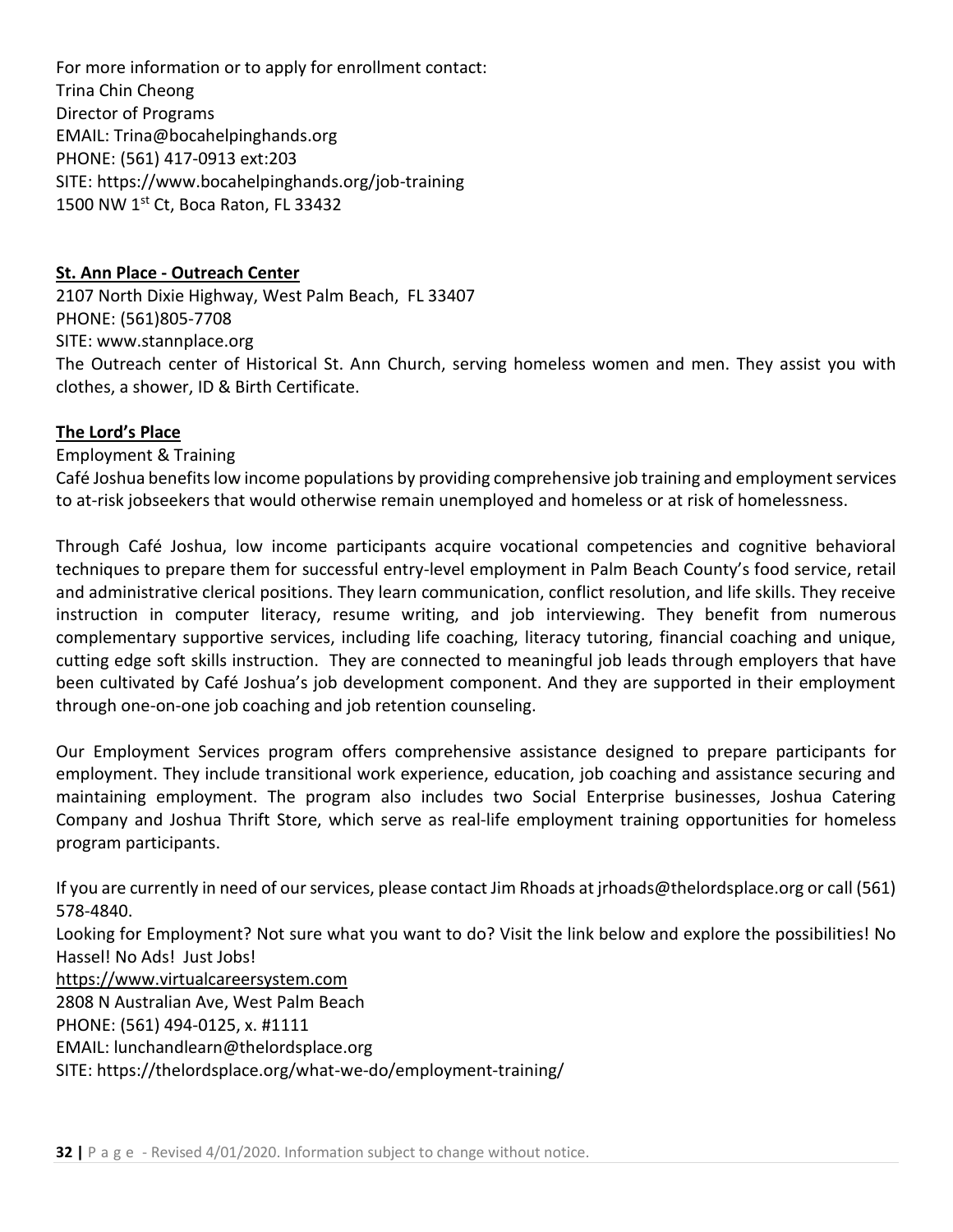### <span id="page-33-0"></span>**Transportation:**

#### **PBC Palm Tran:**

Public Transportation 3201 Electronics Way, WPB PHONE: [561-841-4200](tel:561-841-4200) SITE: <http://discover.pbcgov.org/palmtran/Pages/Contact-Us.aspx>

#### **Palm Tran CONNECTION:**

Independence through mobility 50 S. Military Trail, Suite 101, WPB PHONE: 561-649-9838 or 877-870-9849 SITE: <http://discover.pbcgov.org/palmtran/Pages/Contact-Us.aspx>

**Boca Helping Hands** – The Bus Pass Program is administered through Boca Helping Hands Resource Center. If you're interested in receiving discounted bus passes, please feel free to come in on any Tuesday morning (9 a.m. – 12:30 p.m.) and ask to talk to the "Bus Pass guys." A member of the three person team (Steve Fishman, Mike Genick and Howard Cohen) will be available to distribute passes and answer any questions you may have. 1500 NW 1st Ct, Boca Raton PHONE: 561-417-0913 x 203 SITE: <https://www.bocahelpinghands.org/news/boca-helping-hands-bus-pass-program>

### <span id="page-33-1"></span>**Services For Disable Individuals:**

#### **Agency for Persons with Disabilities**

the Agency for Persons with Disabilities (APD) became an agency separate from the Department of Children and Families, specifically tasked with serving the needs of Floridians with developmental disabilities. The agency serves more than 50,000 Floridians with the following disabilities:

- People severely impaired by autism
- Cerebral palsy
- Spina bifida
- Intellectual disabilities
- Down syndrome
- Prader-Willi syndrome
- Phelan-McDermid syndrome
- Children age 3-5 who are at a high risk of a developmental disability

**33** | P a g e - Revised 4/01/2020. Information subject to change without notice. APD Southeast Region Office 111 South Sapodilla Avenue Suite 204 West Palm Beach, FL 33401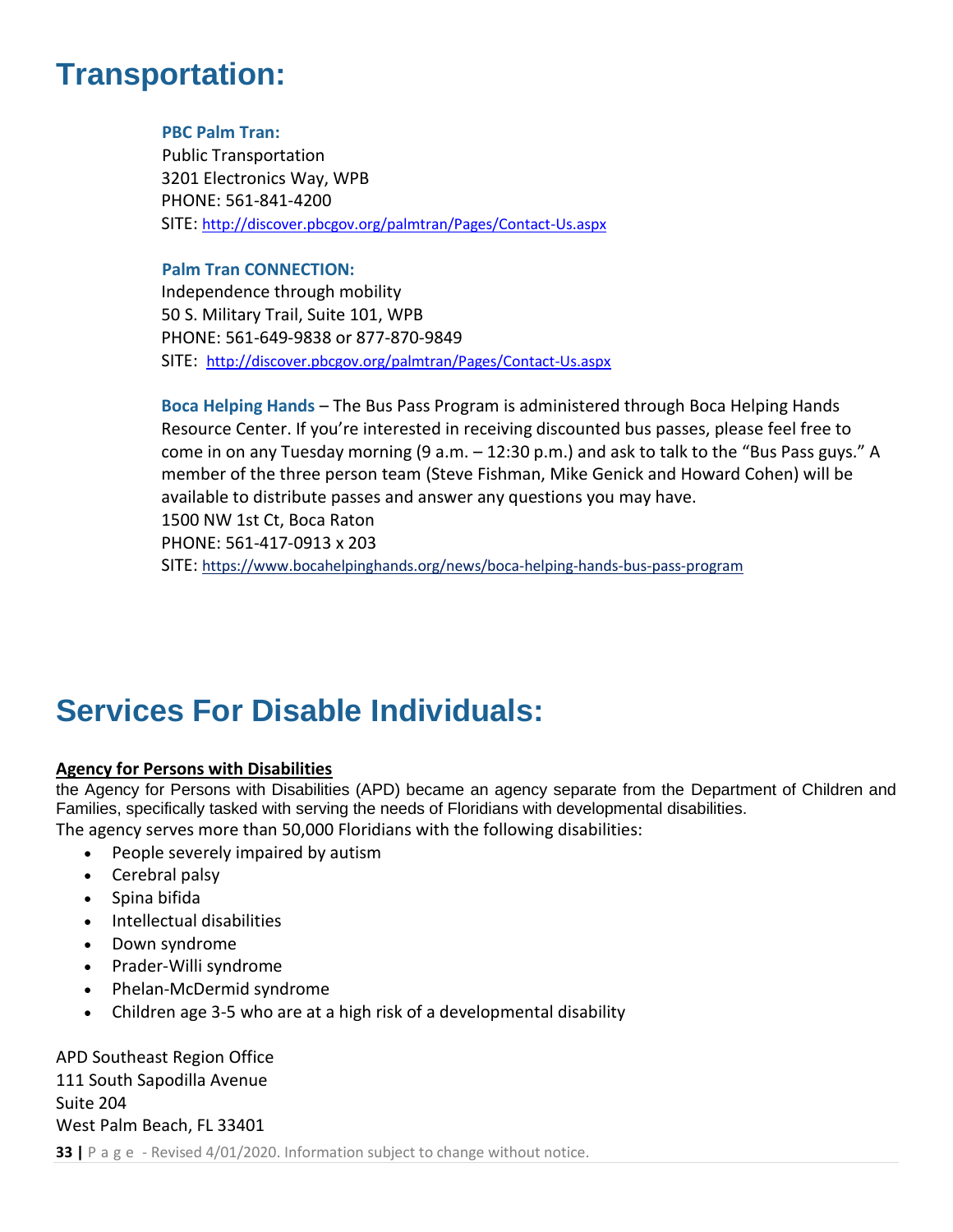Phone: 1 (844) 766-7520 Fax: (561) 837-5598 Southeast Region Staff Rita Castor - Southeast Region Director Fort Lauderdale Field 10 Office 201 West Broward Blvd. Suite 305 Ft. Lauderdale, FL 33301 Phone: (954) 467-4218 Fax: (954) 467-4325 <http://apd.myflorida.com/>

#### **DISABLED**

Agency for Persons with Disabilities (561)837-5564 If the individual was diagnosed as developmentally disabled before the age of 18, they can apply for housing assistance and other services.

#### **Coalition for Independent Living Options**

(800)683-7337 or (561)966-4288 Services for disabled individuals (not a shelter).

#### **I Can Living and Learning Center's**

Employment Program provides an opportunity for individuals with disabilities to secure suitable employment. The Employment Specialists help participants learn how to do the following: identify an employment goal, properly complete an employment application, prepare a resume, prepare for an interview, utilize appropriate job search methods and, most importantly, help maintain employment. We provide followup services and also provide post employment services to those with significant disabilities.

Our approach is to negotiate career/vocational options for vocationally disadvantaged persons. We achieve this by creating a partnership between local employers and **I Can Living and Learning Center** Vocational Coaches. Partnerships are formed by utilizing methods in the fields of vocational rehabilitation, counseling, marketing and sales. The Employment Specialist is dedicated to meeting the needs of our participants who are looking for meaningful jobs in community settings and the employers who look for trained, reliable, and capable employees.

Disability discrimination occurs when an employer treats a qualified individual with a disability who is an employee or applicant unfavorably because he/she has a disability.

2263 NW 2nd Ave #207 Boca Raton, FL., 33431 PHONE: 561-715-4379 EMAIL: debbie@icanfl.org SITE:<https://www.icanfl.org/>

#### **Social Security Administration**

(866)783-7339 Disability Benefits Assistance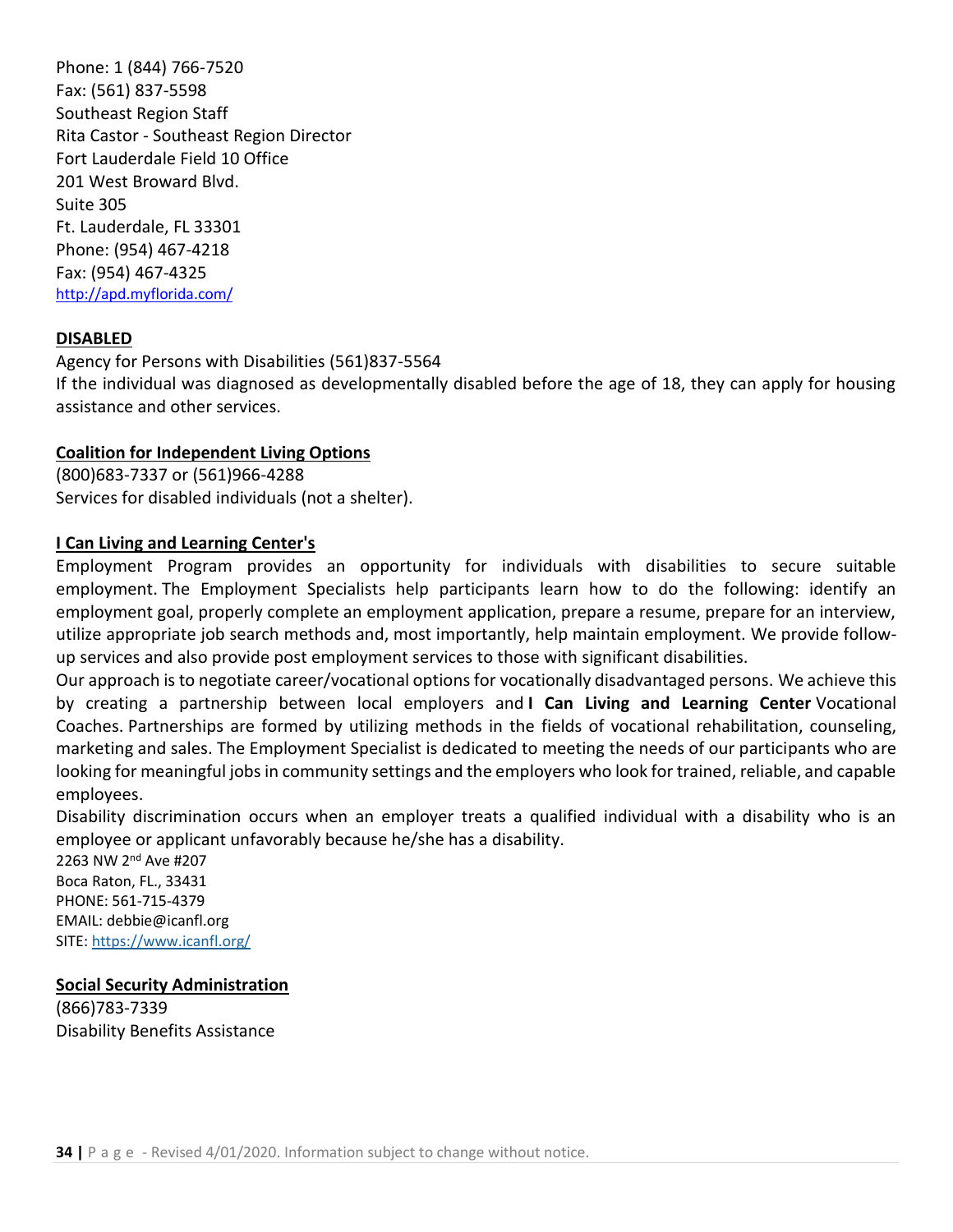### <span id="page-35-0"></span>**Domestic Violence:**

#### **DOMESTIC ABUSE**

#### Aid to Victims of Domestic Abuse

AVDA provides a Community of Hope through our state-certified domestic violence center that offers a comprehensive array of services for all victims of domestic violence including; a 24 hour crisis hotline, emergency and transitional housing, advocacy, counseling and support to help them live violence-free and selfsufficient lives. We also work throughout the community to educate and engage people of all ages in our commitment to prevent violence.

Our confidential services are offered to victims of domestic abuse and individuals at risk of abuse regardless of age, gender, race, national origin, religion, sexual orientation or socio-economic status.

PHONE: (561)265-3797 or (800)355-8547 SITE: www.avdaonline.org

#### **Association of Abused Women & Children Shelter**

7110 S Dixie West Palm Beach, FL 33405 PHONE: (561)586-1888

#### **Harmony House**

Their mission is to assist victims of domestic violence by incorporating emergency shelter and support services without regard to race, color, religion, national origin, sex, age, sexual orientation, gender identity, marital status, military status, pregnancy, disability and/or handicap. Our mission will be implemented, but not limited to, empowerment, education, support services, advocacy and community awareness. Harmony House is fully dedicated to eliminating domestic violence and promoting self sufficiency while providing a safe and nurturing environment through mutual trust, confidence, and respect.

Phone: (561) 640-0050 Fax: (561) 640-9155 Website: http://www.ywcapbc.org Mailing Address: 1016 North Dixie Highway West Palm Beach, FL 33401 Contact: Mary Cauthen Contact Title: Director of Domestic Violence Program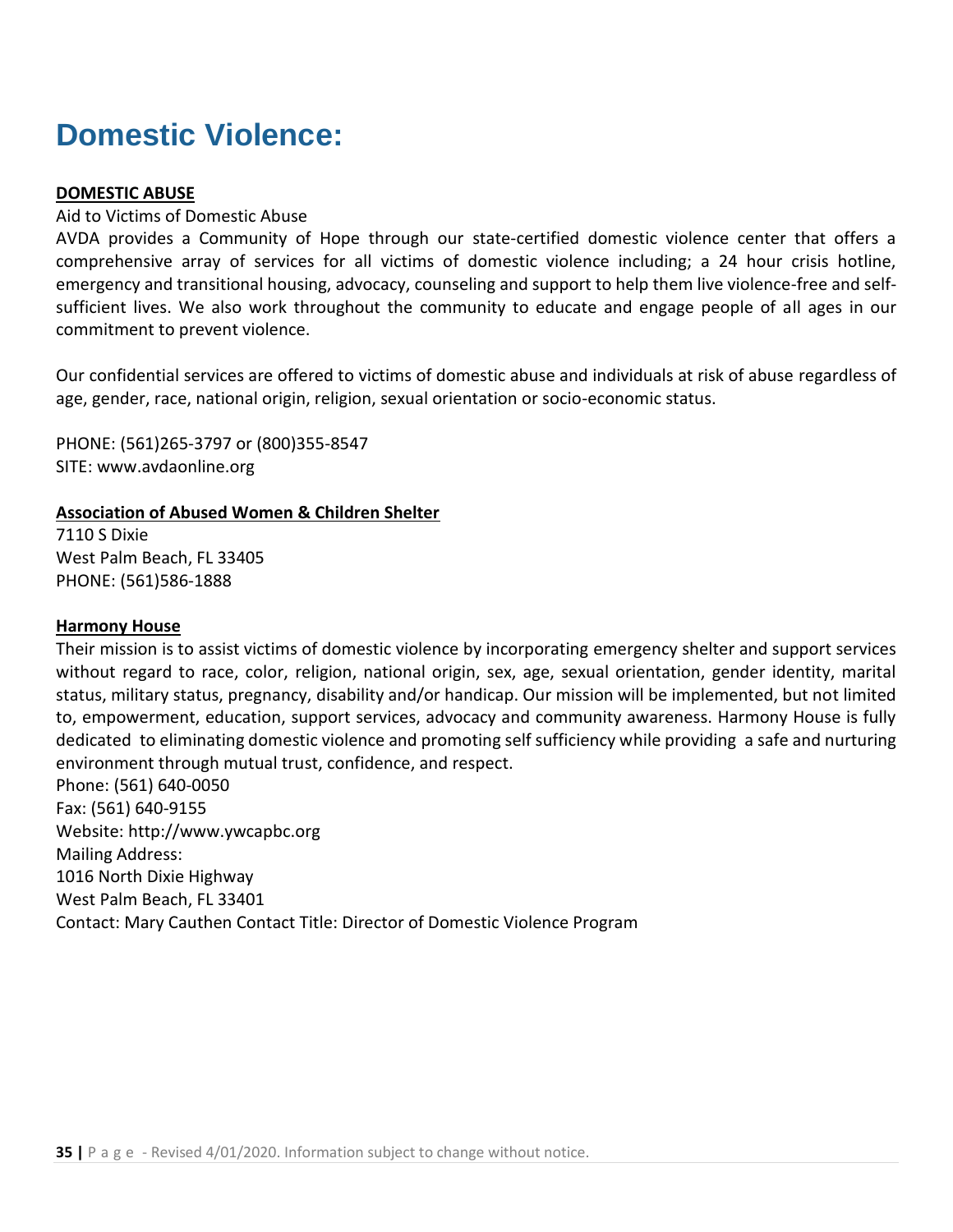## <span id="page-36-0"></span>**Children & Family Programs:**

#### **Catholic Charities Diocese of Palm Beach**

A comprehensive nonprofit family service organization with offices in Martin, Palm Beach, Indian River and St. Lucie counties. [http://www.catholiccharitiesdpb.org](http://www.catholiccharitiesdpb.org/) 561-775-9560

#### **4KIDS**

4KIDS is propelled by the vision of a *home for every child*. Whether that is a child removed from their home for the first time, siblings who need to stay together, a young mom in a unplanned pregnancy who needs a refuge, or a young adult who needs a place to belong, 4KIDS is there with hope and homes. FAMILIES 352 NW 4th Street Boca Raton, FL., 33432 PHONE: 561-869-5750 SITE: <https://www.4kids.us/>

#### **Adopt-A-Family**

of the Palm Beaches, Inc. Support for families facing homelessness https://adoptafamilypbc.org (561)253-1361

#### **Families First of Palm Beach County**

Kin Support Project — for relatives raising children of extended family PHONE: 561-721-2802 SITE:<http://www.familiesfirstpbc.org/portal/kin-support-project>

#### **Family Services Palm Beach County**

Center for Family Services of Palm Beach County, Inc. Counseling for parents and young children. Prenatal plus program. Safe kids. Mental Health. Recovery. Life Enrichment Employee Assistance Program. Positive Parenting Program.

4101 Parker Ave West Palm Beach 33405

PHONE: (561) 616-1222

#### **Achievement Centers for Children & Families**

Child care, afterschool and family strengthening programs in Delray Beach PHONE: 561-276-0520 SITE:<http://www.achievementcentersfl.org/>

#### **Children's Home Society for South Florida**

#### (561)868-4300

Emergency shelter for runaway youth under 18, pregnant or parenting women 13–21. CHS is located at 3333 Forest Hill Boulevard, West Palm Beach. www.chsfl.org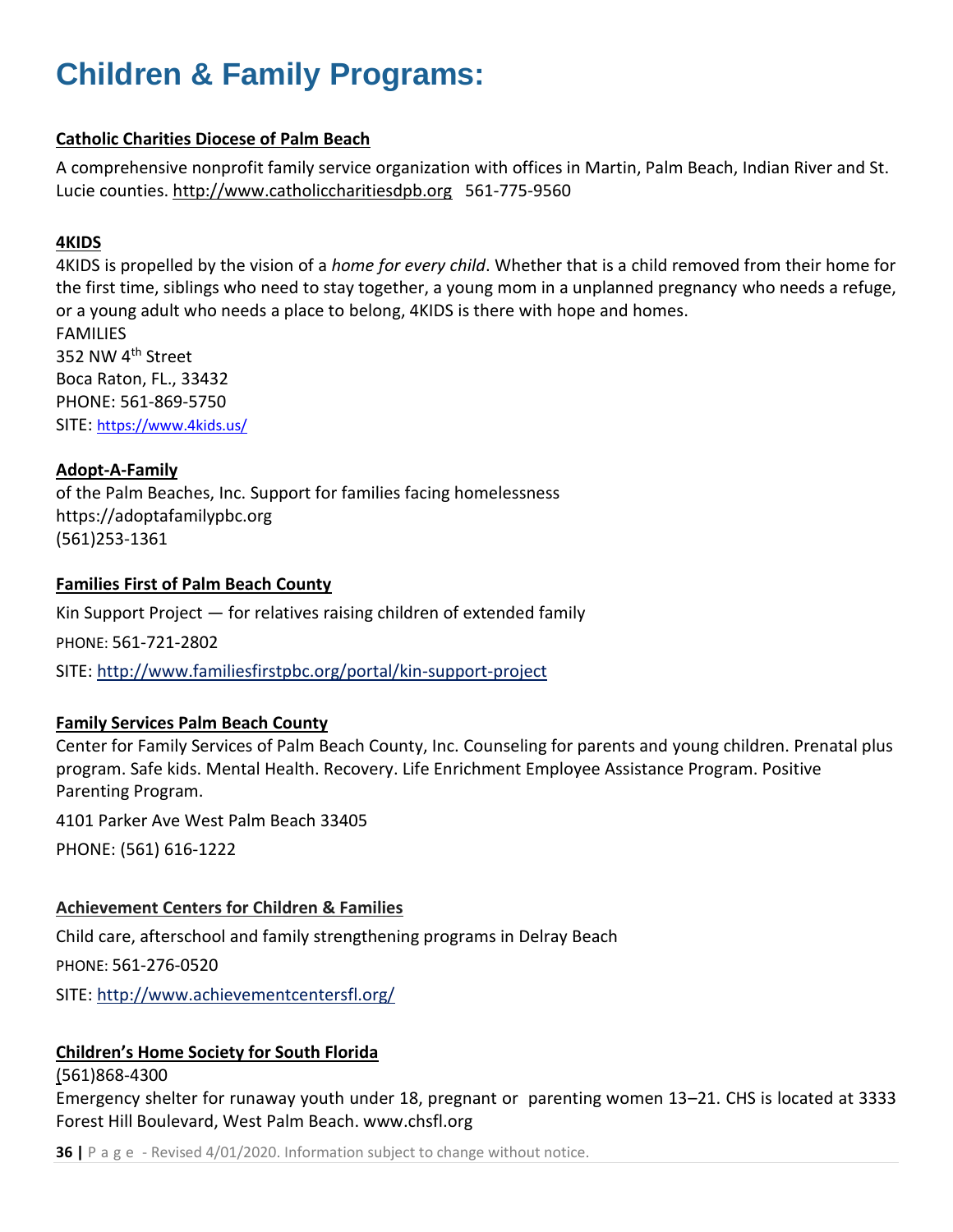#### **Families First**

(561)721-2802 Pregnant women & families with children 5 years of age and under.

#### **Family Promise**

#### *What we Do*

Family Promise is part of a national organization with over 180 affiliates that provides temporary shelter, transportation, meals and comprehensive case management for families who are experiencing homelessness.

#### *How we Do it*

We partner with local, faith congregations to provide shelter. Each host congregation offers our guests a place to sleep for one whole week, three to four times per year. The hosts also supply breakfast, lunch and dinner meals.

#### *Volunteers*

Volunteers are the heart of the program. They prepare meals, tutor both children and parents, transport guests to job interviews and work, help out at the Day Center, assist guests in finding jobs and housing, and share specialized skills, such as resume writing, financial planning and parenting.

Family Promise of North/Central Palm Beach County (561)318-8864 Located at 1003 Allendale Road, West Palm Beach. <http://www.familypromisencpbc.org/about.cfm> Family Promise of South Palm Beach County: (561)265-3370 Located at 840 George Bush Boulevard, Delray Beach. <http://www.familypromisencpbc.org/about.cfm>

#### **Feeding South Florida**

Summer BreakSpot — locations where children can receive a free meal during the summer PHONE: 561-331-5441 SITE:<http://feedingsouthflorida.org/our-programs/summer-food-service-program>

### **Florida Department of Children and Families**

ACCESS Florida (Automated Community Connection to Economic Self Sufficiency) — application for food assistance, Medicaid and other government benefits

PHONE: 866-762-2237

SITE: <http://www.myflfamilies.com/service-programs/access-florida-food-medical-assistance-cash>

#### **Florida KidCare/Healthy Kids**

State-sponsored health and dental insurance for children through age 18 PHONE: 888-540-5437 SITE: [http://www.floridakidcare.org](http://www.floridakidcare.org/) 

#### **Ruth & Norman Rales Jewish Family Services**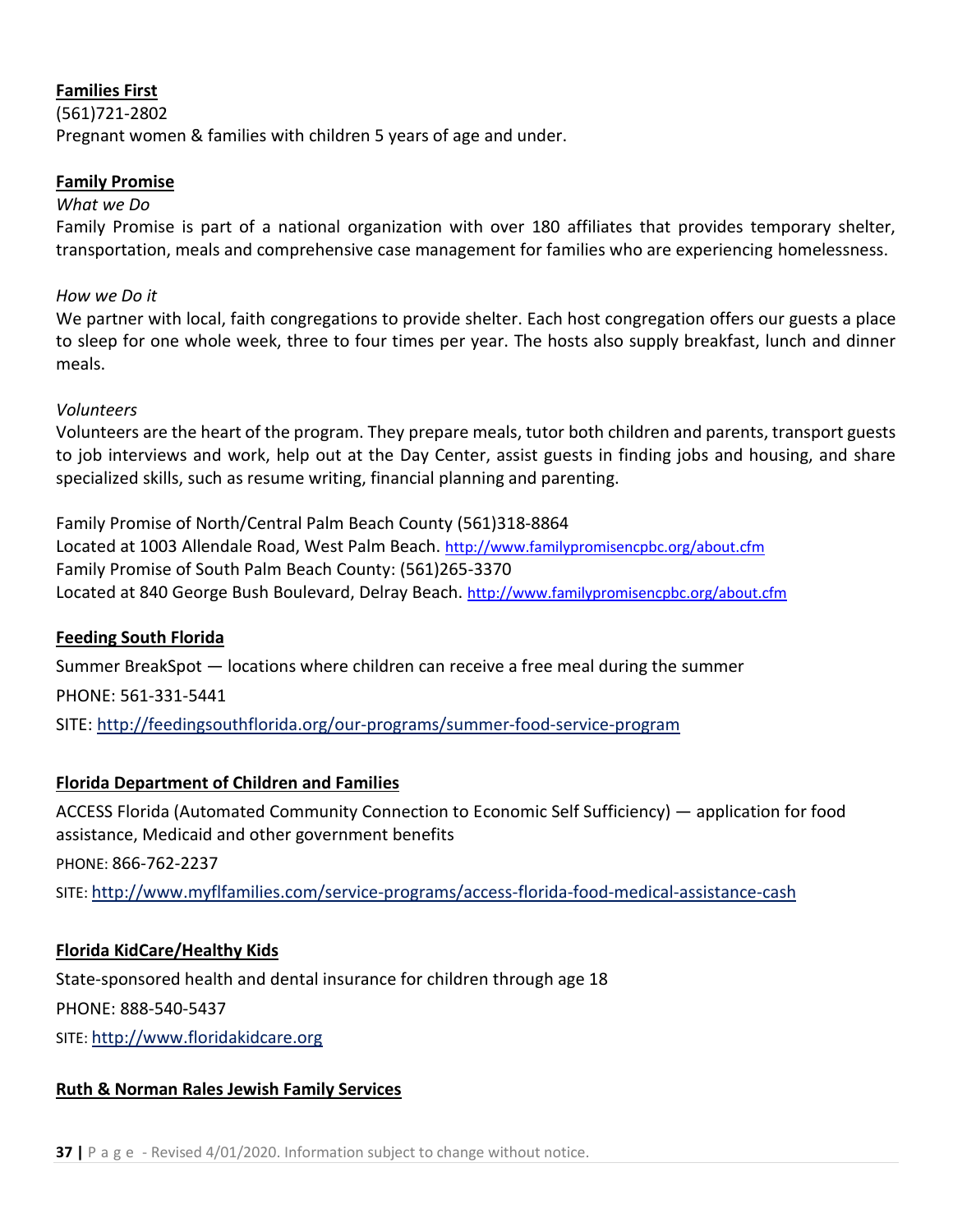Center for Families & Children — support services for struggling families, including career assistance, domestic abuse education, financial assistance and special needs outreach PHONE: 561-852-3333 SITE: http://ralesjfs.org/services/center\_for\_families\_children

#### **YMCA of South Palm Beach County**

Programs and services for youth to promote health and wellness in Boca Raton and Boynton Beach Learn more about the Y's [impact](https://www.ymcaspbc.org/impact) in our community! Questions? Please contact: DeVos-Blum Family Y in Boynton Beach: 561-738-9622 Peter Blum Family Y in Boca Raton: 561-395-9622 PHONE: 800-798-4531 in Boca Raton; 800-903-1814 in Boynton Beach SITE:<http://www.ymcaspbc.org/>

### <span id="page-38-0"></span>**Rental Assistance Services:**

#### **RE-ENTRY**

True Fast Outreach Ministries (561)594-5689 Helps individuals. Agency has connections with landlords in Riviera Beach willing to help people with minimal incomes and can help people with a room to stay. (No hotel vouchers/no rent assistance.)

#### **Housing Partnership**

Local support and services for families to gain housing and financial empowerment

<http://www.cp-cto.org/housing-partnership>561-841-3500

### <span id="page-38-1"></span>**Utility Assistance Services:**

#### **FPL Care to Share**

**Purpose:** To provide services to individuals/families in crisis who need assistance with their electric bill through external funding sources. This service includes the administration of FPL Care To Share Program. These funds are generated by voluntary contributions from FPL customers in conjunction with corporate FPL contributions.

**Eligibility:** Specific eligibility requirements include the following:

- Resides in the FPL service area within Palm Beach County
- Service need and exhausted all other available sources for payment
- Must have a delinquent FPL bill, final notice or disconnection notice for the FPL account